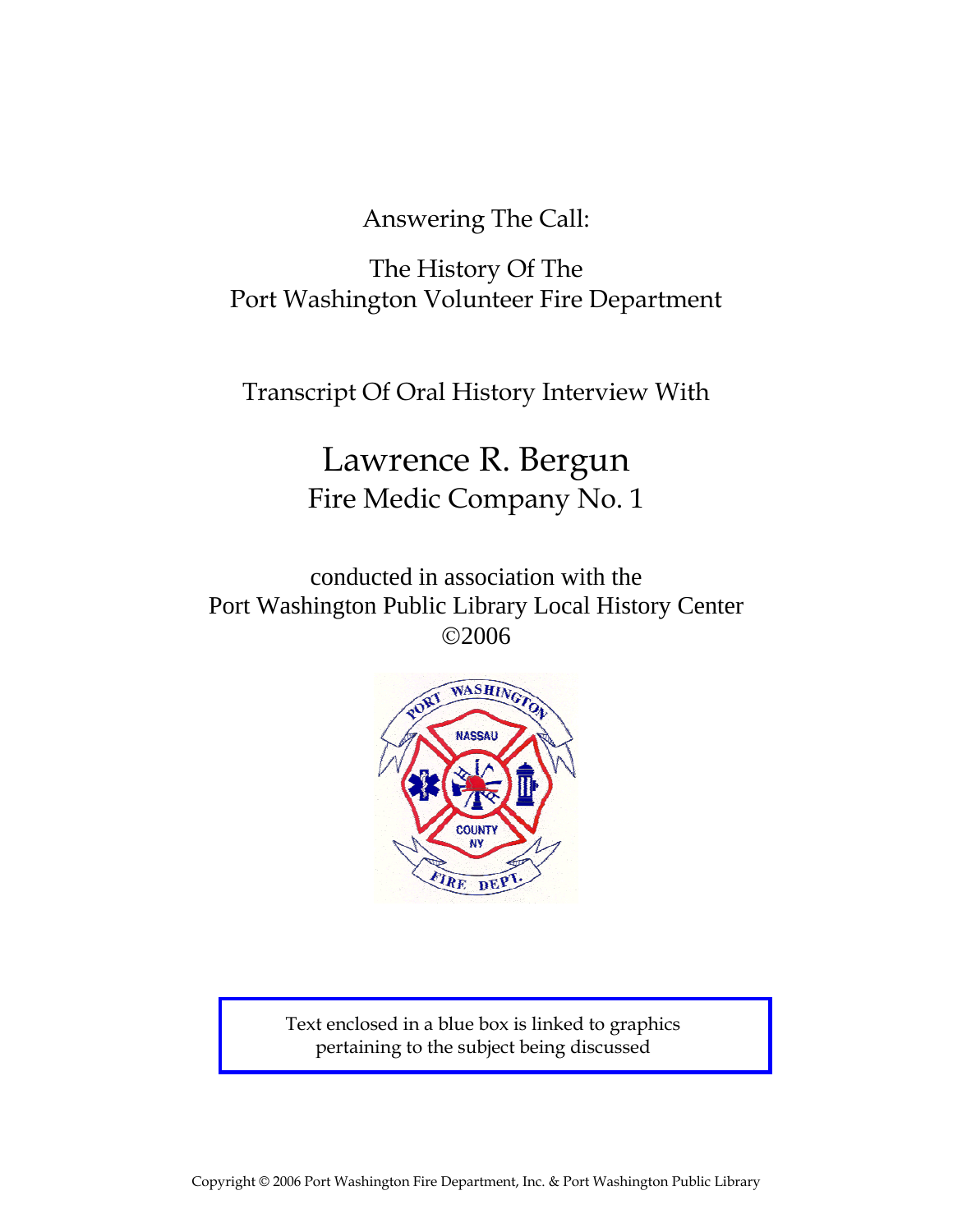Interview with Lawrence R. Bergun by Margaret Dildilian pk December 14, 2004

Q: Today is December the 14th, 2004. My name is Margaret Dildilian, and I am interviewing Lawrence Bergun of the Port Washington Fire Department. The interview is taking place at the Port Washington Public Library. Could you pronounce your full name?

Lawrence R. Bergun: Sure. It's Lawrence R. Bergun, and everyone calls me Larry.

Q: And the R stands for ... ?

LRB: Richard.

- Q: Richard. Did you happen to have a nickname associated with the Fire Department?
- LRB: Yeah. My last name is Bergun, and my nickname was Bergs--B-E-R-G-S. That used to be on the back of my turn-out gear and the back of my helmet. That was my nickname. And on my car license places. So that was my nickname.
- Q: Is there a certain ethnic ...
- LRB: No, it's--I had it since high school. So it carried me--to this day, it still carries me.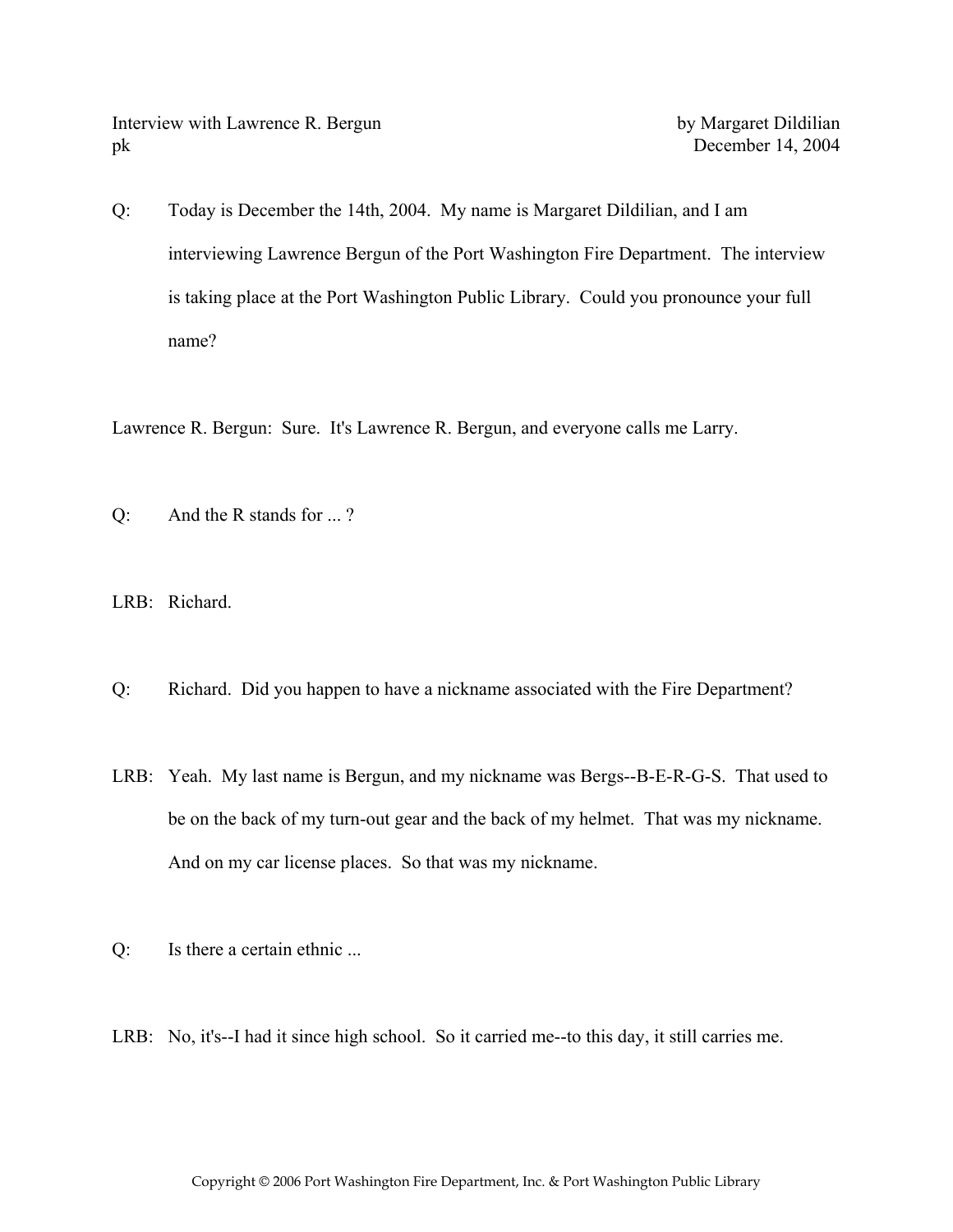Q: And which fire company were you ...

LRB: I was a member of Fire Medics Company Number One.

- Q: And you came in as a fireman?
- LRB: Yeah. I went in there--yeah, I joined them in March of 1984.
- Q: And who was instrumental in your becoming a fire medic?
- LRB: It was actually Pam Monfort who was an ex-President, head of Fire Medics. She was one of my old high school teachers. And I found out she was there, and once I found that out, I went under her--under her wings, I would say, and she was very instrumental in me joining in there.
- Q: And what year did you join?
- LRB: March of '84.
- Q: Is this the Monfort that the Monfort Street is named for?
- LRB: Yes. Yeah, it's all--yeah.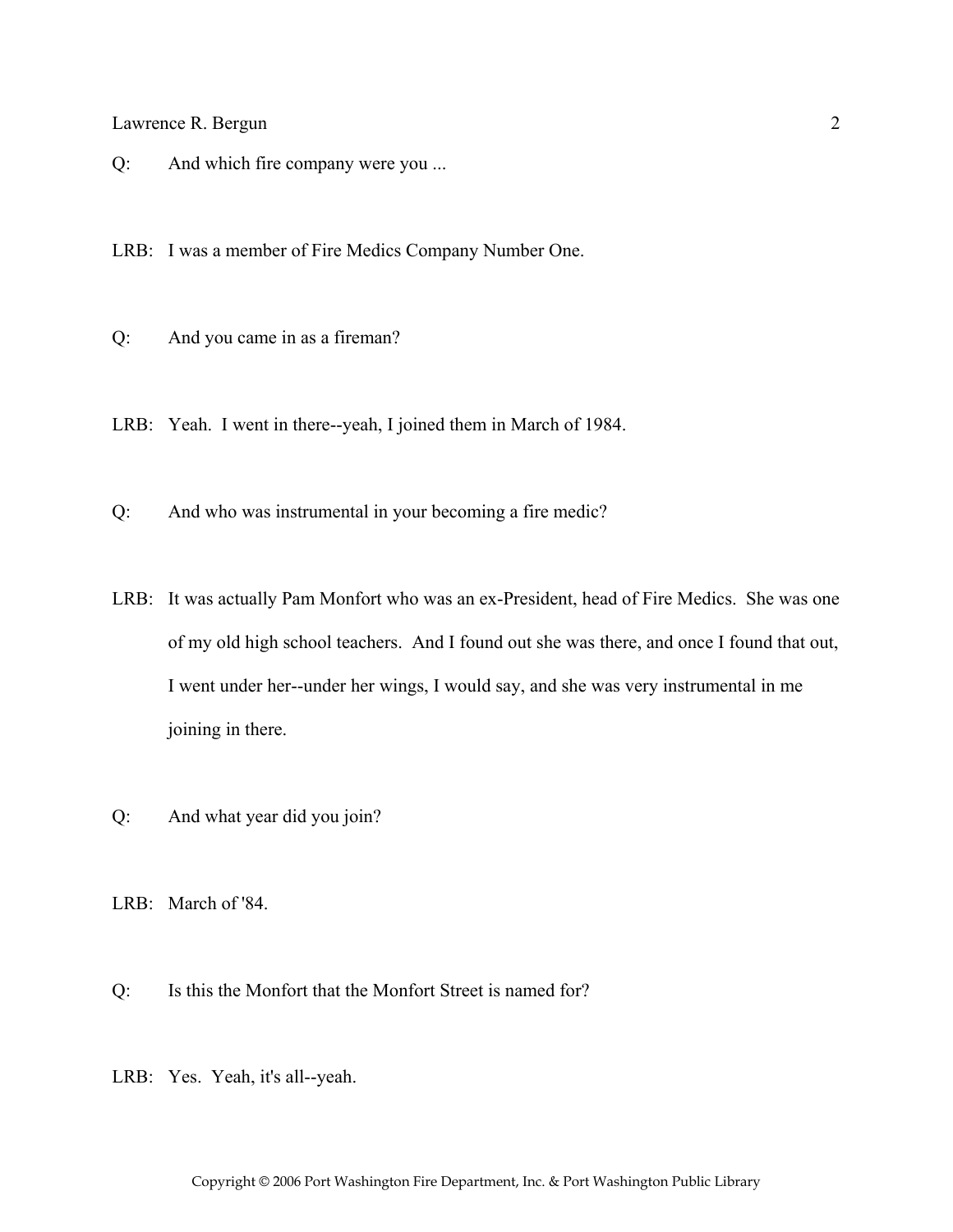Q: How long were you a member of the Fire Medics?

LRB: I was a member of them from March of '84 until April of 1997.

- Q: And what made you leave in '97?
- LRB: Things changed in my life, and I wanted to have a change of--I wanted to get out of Port Washington Fire Department and join Manhasset Lakeville, which was always a lifetime dream of mine. And, in the beginning, I couldn't join Manhasset Lakeville, due to me going to school, and things like that. So ...
- Q: What were you going to school for?
- LRB: I was going for engineering management positions over there, and it just didn't--just didn't work out that I could join them, and I joined afterwards.
- Q: Now, when you joined in the Fire Medics Department, it had only been going for a few years in Port.
- LRB: They were five years old.
- Q: And can you remember what those days were like ...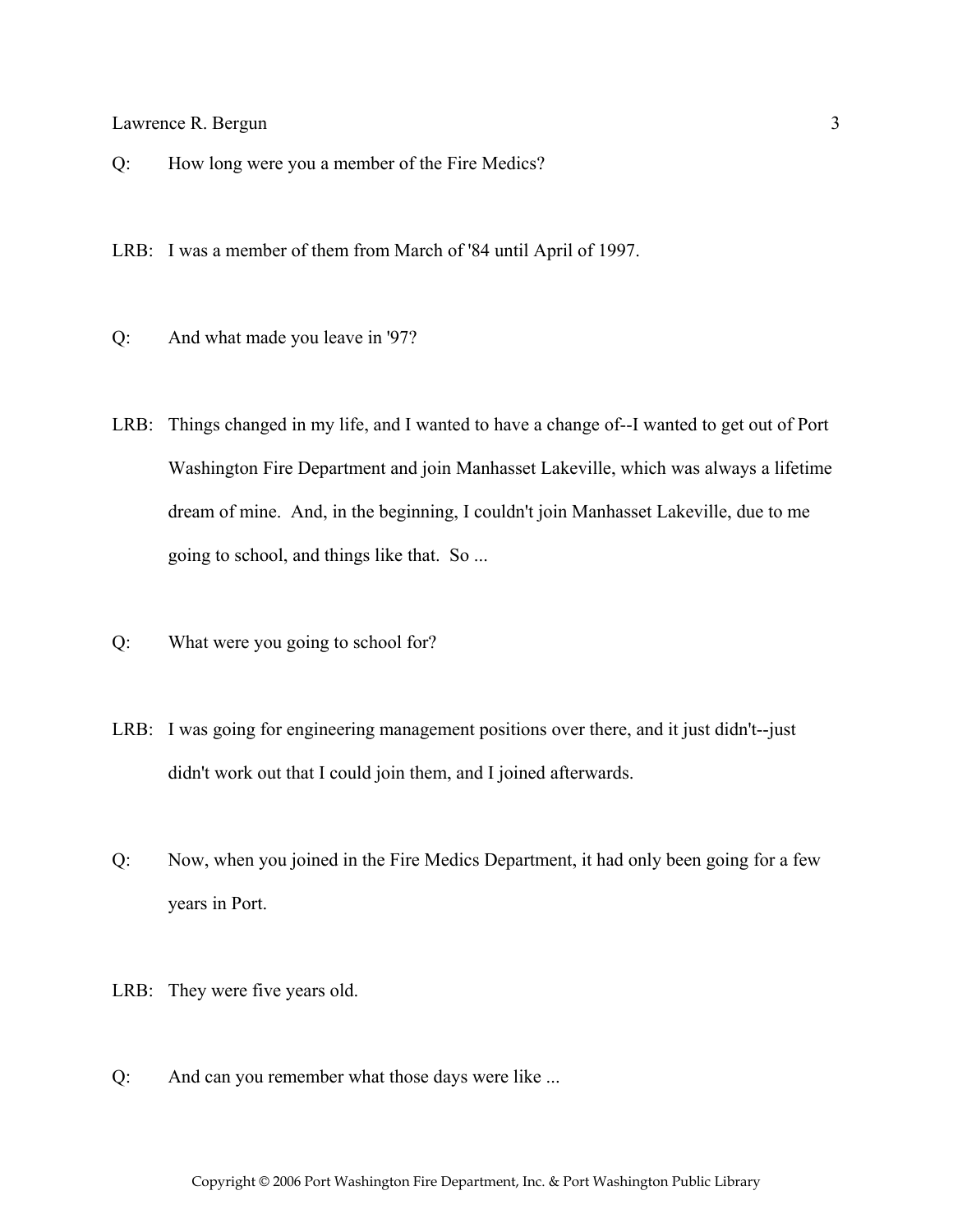LRB: Oh, yes.

- Q: ... with the Fire Medics?
- LRB: Vividly. Very close-knit. Great organization. I joined them in March, and by that September, I became an officer, an Assistant Engineer--the lowest, Third Assistant. And there was--I was very proud of that. And very close-knit; it was a family.
- Q: Now, when you say ...
- LRB: Very big family.
- Q: When you say Engineer, is that the same as the firefighting engineers?
- LRB: It's like that, yes. As an Engineer, you were in charge of the ambulances. Made sure the building was kept clean, the ambulances were stocked, the ambulances were maintained. It was a--we had an engineering staff of four--the Engineer, First Assistant, Second Assistant, and Third Assistant. And me being so young in the company, they appointed me Third Assistant Engineer in September of '84. Being only in the company six months, I flip my hat that they trusted me, and it worked out very, very well.
- Q: How old were you?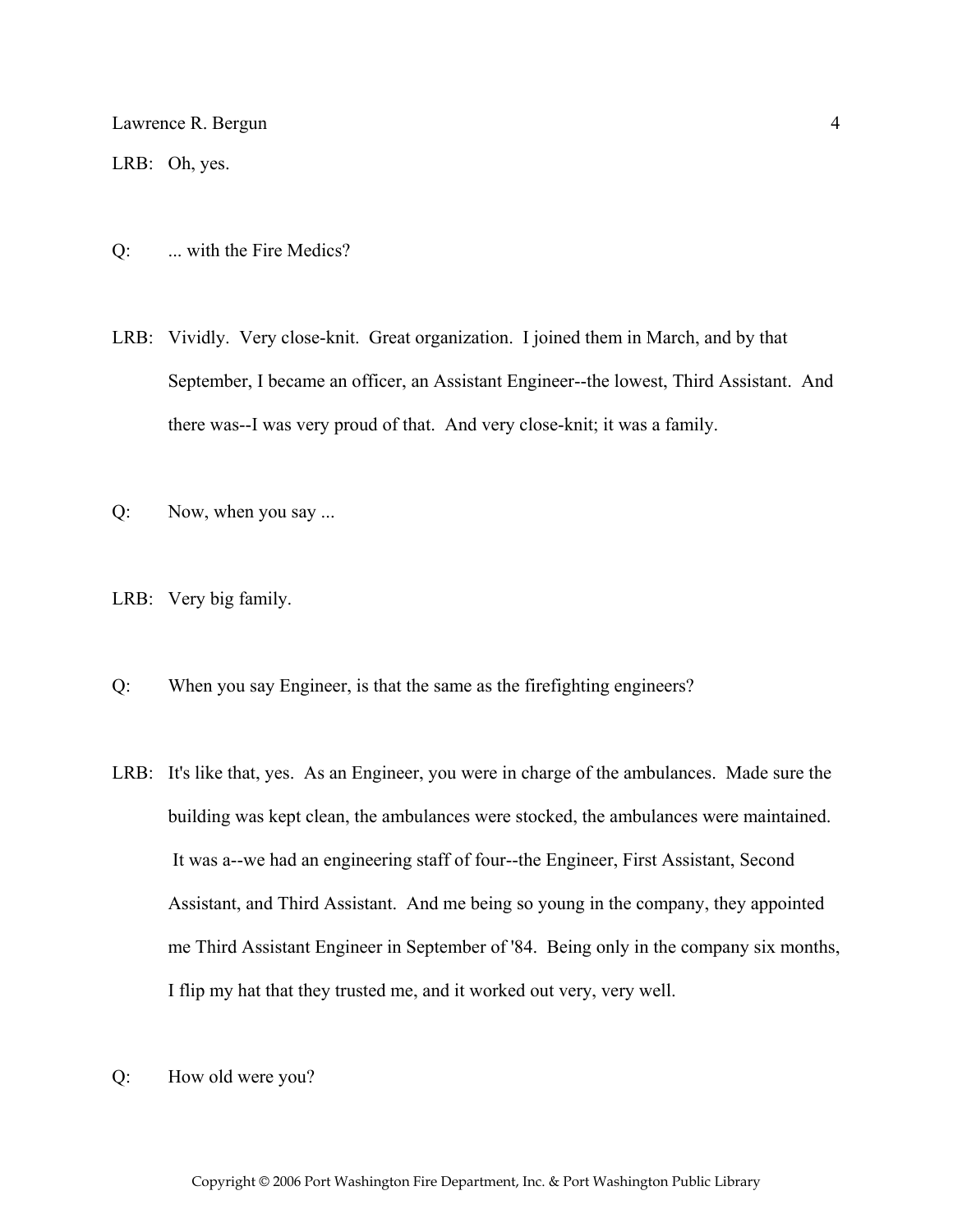LRB: At that time, I want to say twenty-one or twenty-two.

- Q: Now, how did you train for the Fire Medics?
- LRB: When I first came in, I had a little bit of EMS background. Nothing much. They first made you become--getting you CPR certified. And right after that, then you became a driver on the ambulances. You qualified--back then, there was only two ambulances, so you qualified on two of the ambulances. Then, they put you in an EMT course, which I went and did right away. And I became an EMT. I think the course started--it started in September. I became Engineer at the end of March, so I was an EMT within a year. And then, right after that, I went for my AMT--Level Three. I was an AMT, Level Three, right--one year after that. You have to be an EMT for one year; I became an AMT.
- Q: So you were able to do what more as an AMT?
- LRB: As an AMT, I was able to administer drugs. The only drug I could administer as an EMT, at the time, was oxygen, and then I would be able to, as an AMT, to administer cardiac drugs, drugs for diabetics, drugs for overdoses--things like that.
- Q: In your training, where did you go to do this?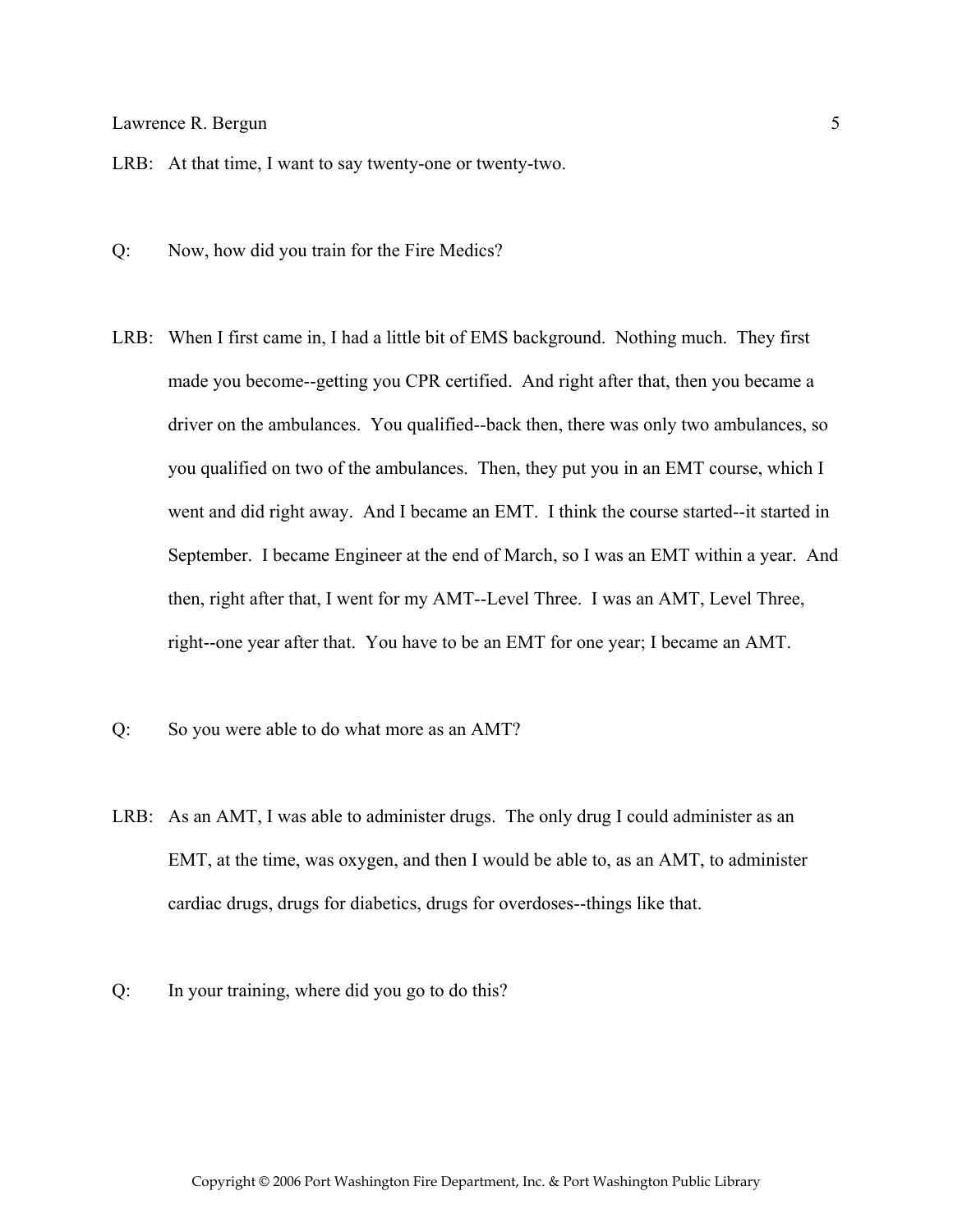- LRB: It was the Fire Department's--the one for my EMT training we did in Williston Park. It was a six month course. I think there was about--I think about a group of fifteen of us that did it. And it was one night a week, and it was fun. It was great. It was a good license to have under your belt, to have. Plus, it was also college credits for me, too. When I was going to college, I didn't need to take a gym course, because I told them I was in EMT training. And it was good being--learning it and working with it in the streets here in Port Washington.
- Q: So, were you going to school, to college, at the same time?
- LRB: I was going to college at the same time, yes.
- Q: And where was that?
- LRB: At that time, I was going to Nassau Community.
- Q: Did they ever give you any of the medical training in any of the hospitals, where you had to go to ...
- LRB: Well, we did--we did clinical time. We went to the firehouse--to one firehouse in Williston Park. Then, when we had to do our clinical time, we did clinical time in the hospital.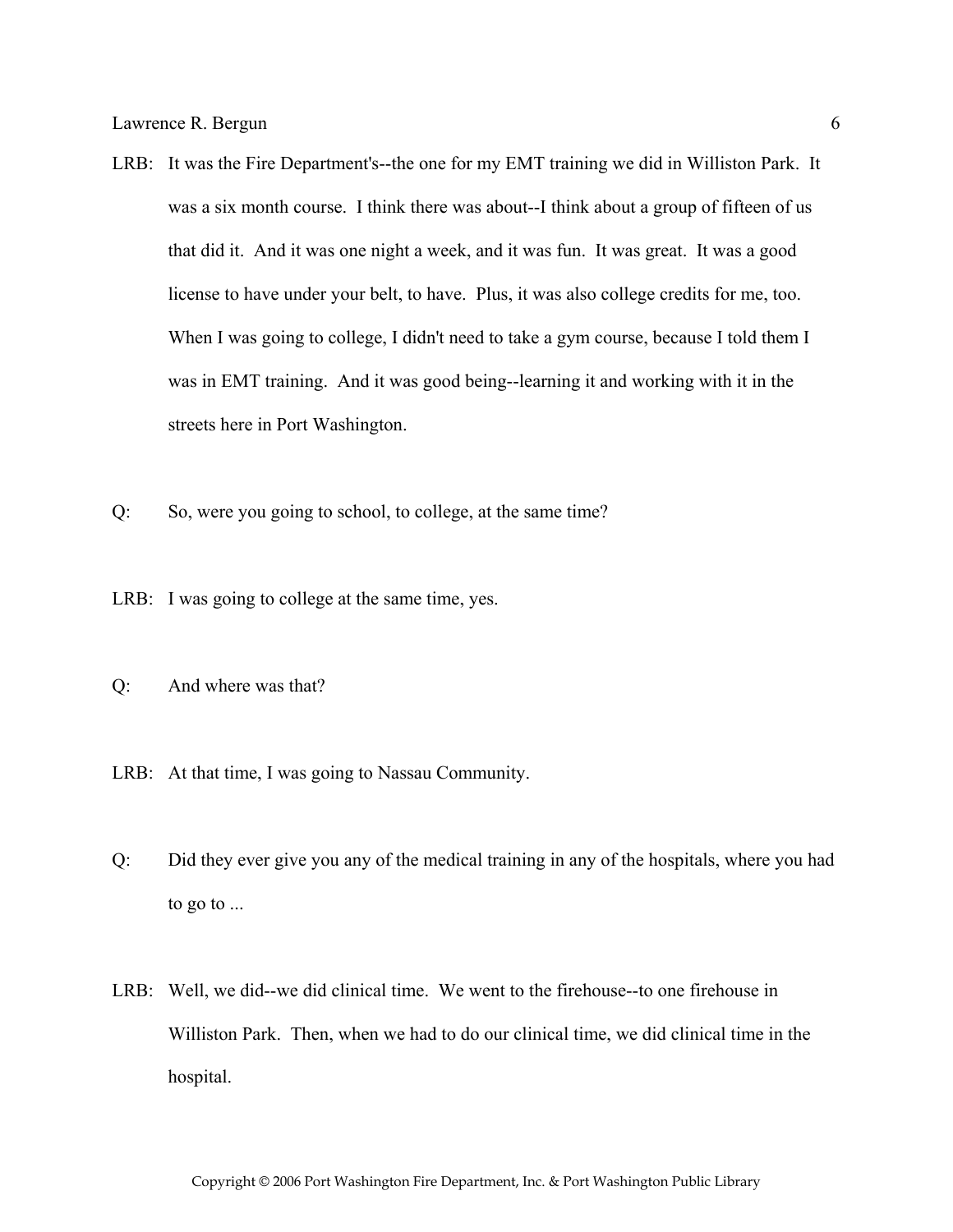#### Q: Which hospital?

LRB: I did my clinical time for my EMT I did in Glen Cove Hospital, then my clinical time for my AMT course, I did in North Shore University Hospital in Manhasset.

Q: And how were those hospitals, or how did you compare the two?

- LRB: They both were good. Very good. And it was--they were both very good hospitals.
- Q: You said that it was a family in the Fire Medics.
- LRB: Oh, yeah. Big family.
- Q: Can you explain what you mean by that?
- LRB: Everybody watched out for each other. You became very close--very close friends back then. It was like brothers and sisters. You knew everybody's business. Sometimes that's good; sometimes that's bad. But it was--we worked on ambulances together. We went out for dinner together. We sometimes went away together. Vacations. But it was a big, big family.
- Q: Did you meet your wife this way?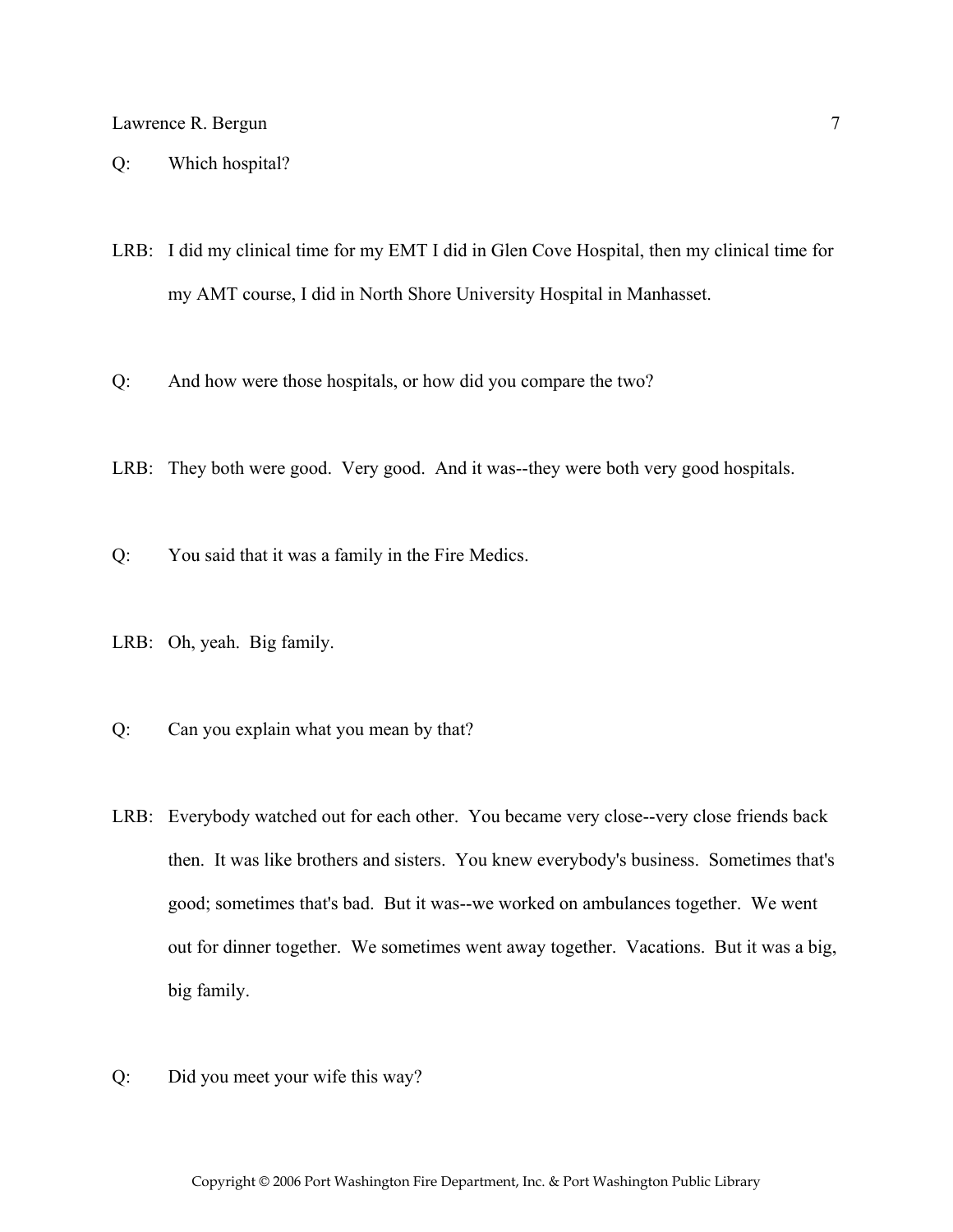LRB: Yes, I did.

Q: And (laughs) what was her name?

LRB: Her name is Lori.

Q: I understand you were friends with Beverly Reese.

LRB: Yes, very close.

Q: What were your schedules like?

- LRB: I--well, I was going to school during the day. Then, when I first started, I was going to school during the day, and then I would normally take duties on Saturdays from ten to two. For a while I did that. And then, lives change, and then I started doing what they call night duties, where I would sleep there at night, from nine at night till six in the morning.
- Q: What was that like? I mean, how did that work in your--do you actually sleep when you're in a strange place?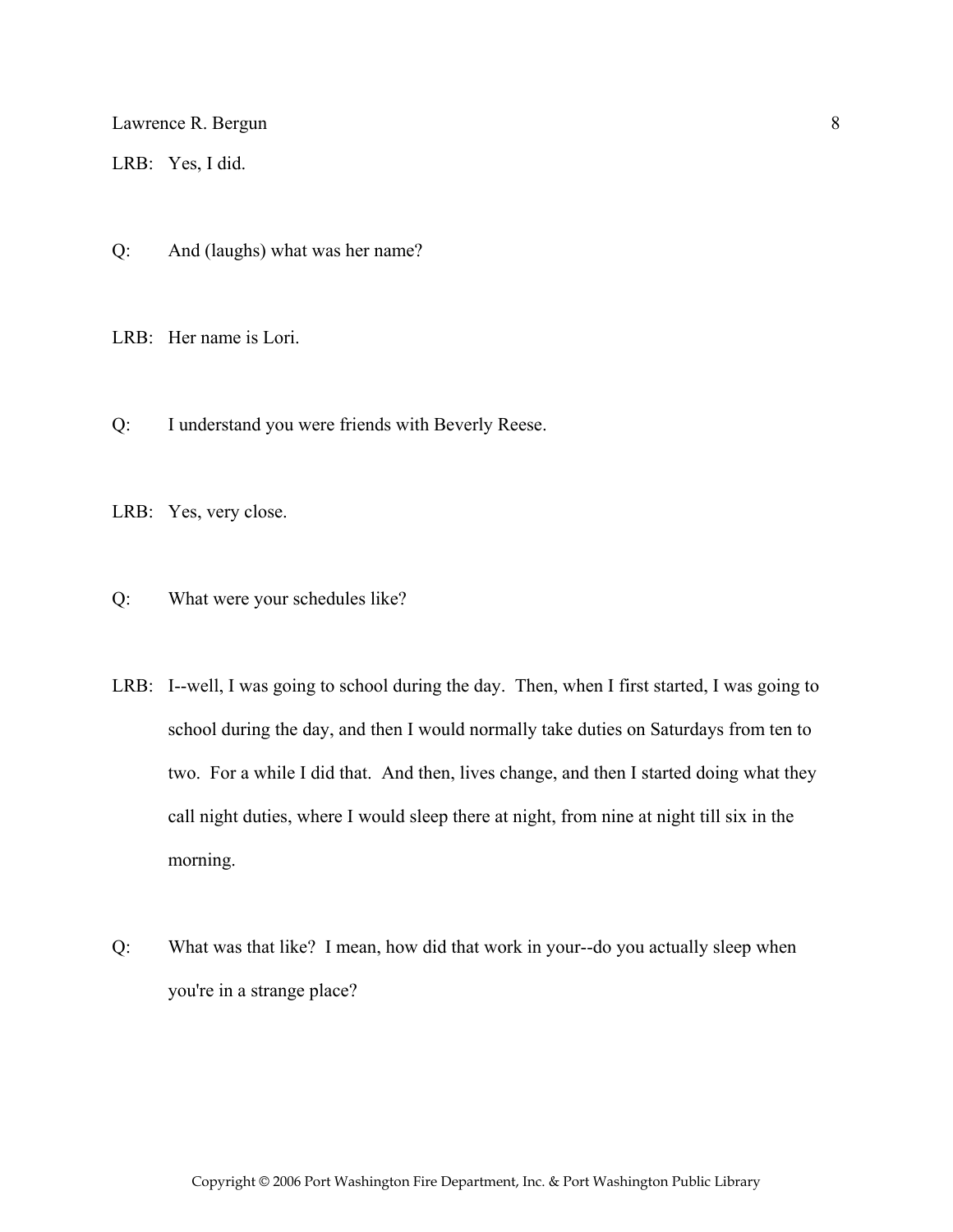- LRB: Yeah, you sleep. You get accustomed to sleeping, and, you know, you try and make the best of it, and then you--you know, if you have a call in the middle of the night calls or you're up all night, you do what you have to do, then leave there and then go to work and put your full day in at work. Yes, are you tired? Yes you are (laughs). You're beat, you know. But you're doing something you thought was good for yourself and what you enjoy doing, which I did.
- Q: Can you recall--well, first of all, I want to ask you, you were on many committees.
- LRB: A lot of committees, yes.
- Q: What committees were you on?
- LRB: I was on the truck committee. I was on the building committee.
- Q: And what do you do when you're on the truck committee?
- LRB: Truck committee, myself, I designed four of the ambulances for Fire Medics when I was in there. I designed that one--they had a Sentinel, which I came in, there, towards the end, being the chairman. Then, they bought three Horton Ambulances, which I designed- -all three.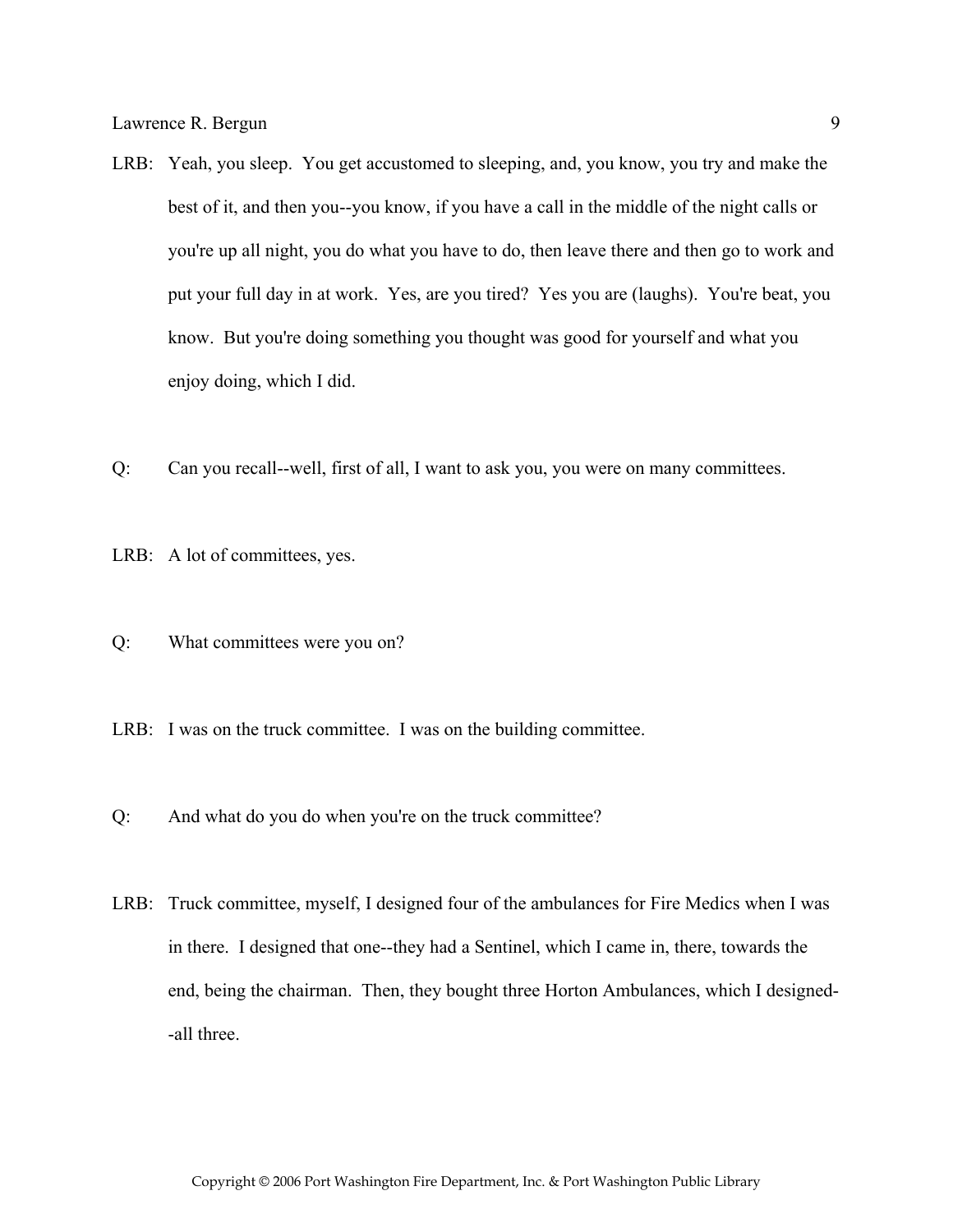- Q: By design, what do you mean?
- LRB: I worked with the committee. We all had input, and we all decided, designing the ambulance, how we wanted the equipment laid out, what type of box we want, their compartment sizes, the coloring, the cab. I was the first one to institute having--I was the first one to be in charge of having three ambulances. We used to have two.
- Q: Why did you need three ambulances?
- LRB: The call volume was going up. Ambulances were going out of service to get repaired. Then, you know, we'd be down to one ambulance, so we couldn't provide the appropriate EMS coverage for the town. So, I was the one that says, you know, we need to put in our budgets for having a bigger--you know, we need a third ambulance so that when one goes out of service, we could, you know, at least give the town the coverage that they're supposed to have. and I was one for making the ambulances unified, where if you go to one--if you're in one ambulance, you're in the other two ambulances. All the equipment's in the same spot, where you don't have to worry, "Well, what ambulance am I in today?" You know, "Where's the K.E.D.?" "Where is the Hare Traction? [device to immobilize the knee.] "Where is the back-board?" Everything was all in the same spot in all the ambulances. I was the one to ask the truck committee chairman to start that process.
- Q: What is a K.E.D.?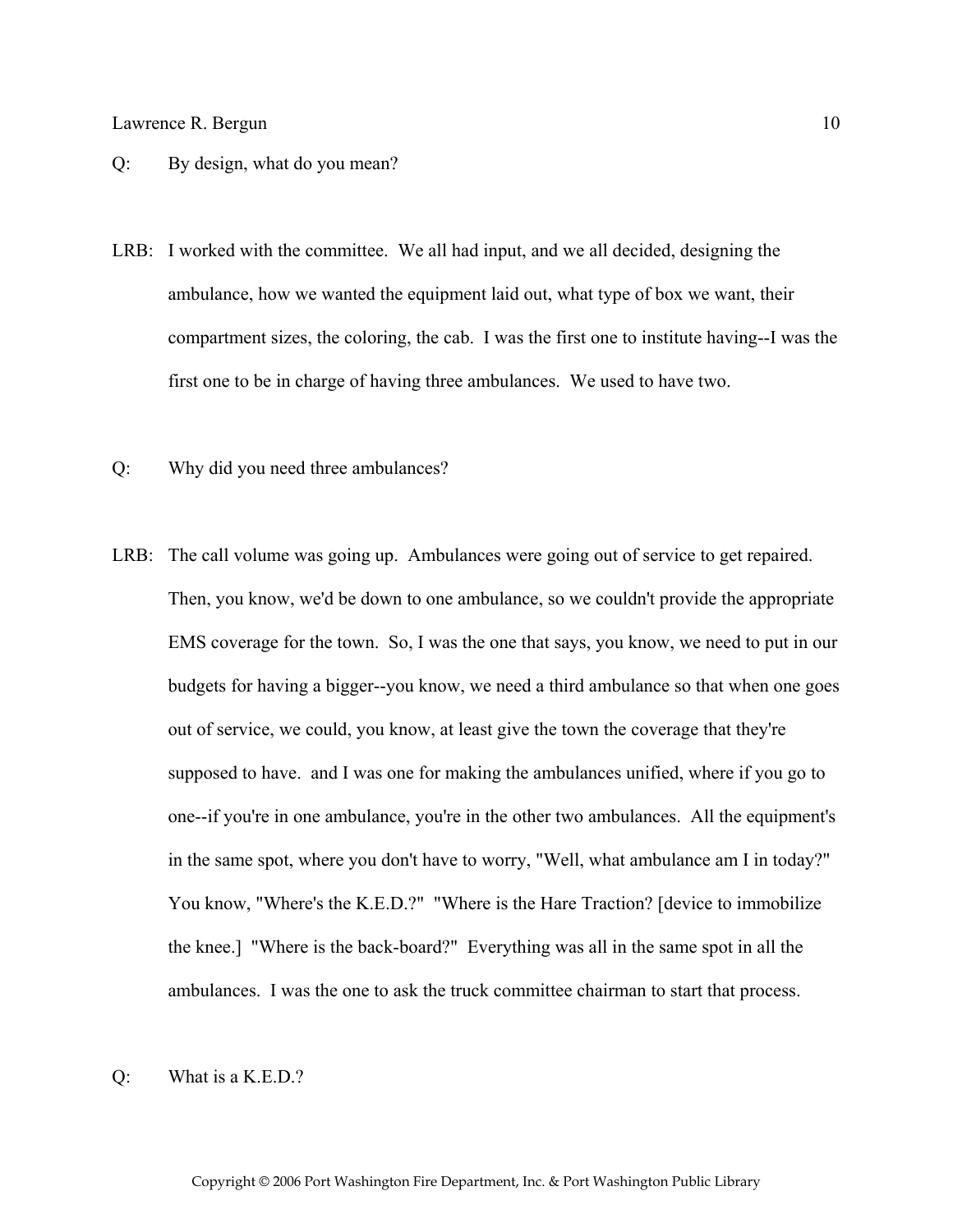- LRB: It's a device that immobilizes the spine in an auto accident victim or someone with a back injury.
- Q: Can you remember what some of the major fires that you ...
- LRB: Sure, oh, yeah. A number of fires. A number of house fires I remember. Another big fire we had was the Shields fire. The other fire was the Main Street fire where Bobby Dayton died.
- Q: Were in the ambulance there?
- LRB: I was on the first due apparatus to pull up that morning.
- Q: Can you tell us how that happened, and what happened?
- LRB: I remember, we were just getting ready, getting up to leave. In fact, I was on with Beverly Reese that morning. And my other two partners--then it was Amiee Fenton and Roy Barnaby who now to this day got married, and they're husband and wife, living in Maine. And then we're putting on our shoes, and I hear a signal eight comes over, and so my partner Roy who was a member of Flower Hill, but he was a squad member of Fire Medics, we drive down Main Street at seven o'clock in the morning, six-thirty that--I think it was on Saturday morning. And we see smoke coming out of the building like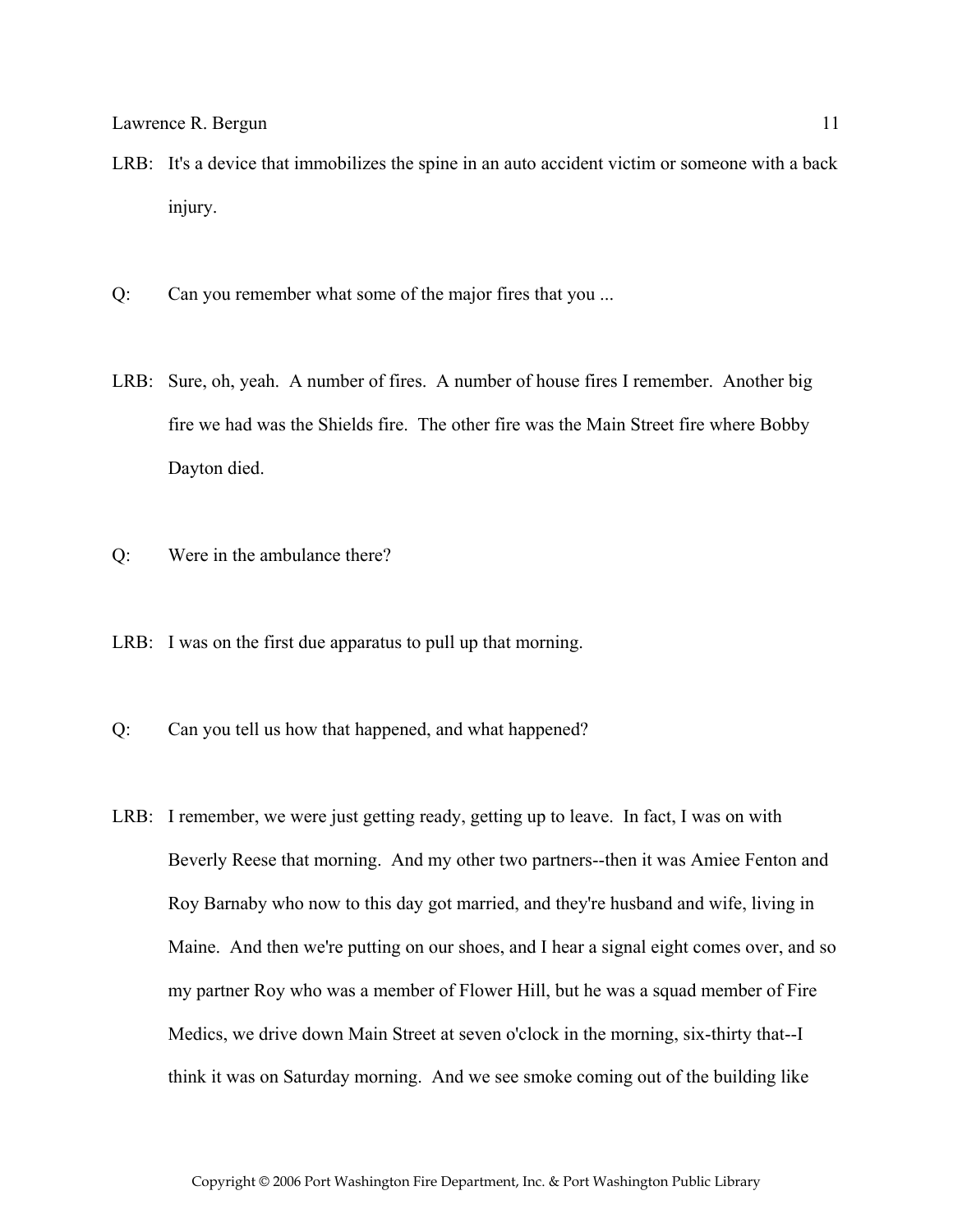crazy. And then, you know, it all evolved into the Main Street fire, which firefighter [Bobby Dayton died, who I've known--I knew all my life when I was a kid, because I used](http://www.pwfdhistory.com/trans/augustino_trans/nday881127.pdf)  to play with him.

- Q: Were you the one that took care of him in the ambulance?
- LRB: I was one of the ones that--I was the Lieutenant in charge as soon as we got there. I was one of the ones instrumental--I was up on the roof, helping him--pull him out. There was also Phil Poullada who was on that call, I remember distinctly, because he got the Valor- the Medal of Valor award, and he always said that I should have gotten it, and I said, "No, I don't go for the glory. I'm just there to do my job." And I remember ...
- Q: What was his name again?
- LRB: Phil Poullada. Because I was the officer that told him, "Get up on the fire escape. Put a pack on. Get in there." Because they had--him and I were one of the first Fire Medics trained as firefighters. And I was up on the roof, helping pull the Stokes [basket] up to get Bobby off the roof. I remember that distinctly.
- Q: Now, did you also then train as a firefighter?
- LRB: I trained as a firefighter. The Port Washington Fire Department offered ...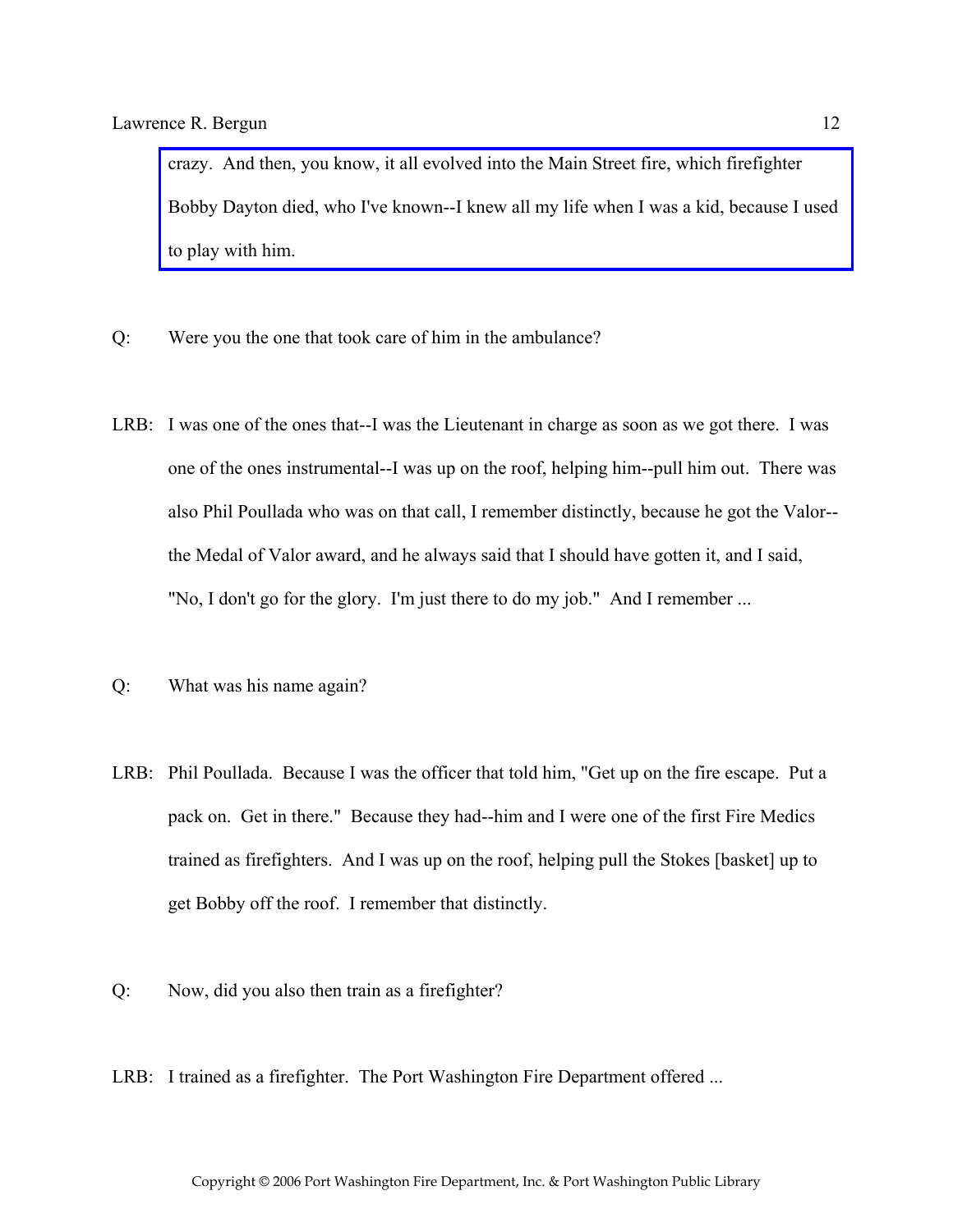- Q: After you became a medic?
- LRB: Yes, after I became a medic. It was--it was all at the same time, where I was an EMT, and they wanted us to learn--they decided that, you know, some of the Fire Medics should be fire trained, if they have to go in. They never were--and I was one of the--I was one of the first ones to be fire trained, Fire Medics.
- Q: So what was that training like compared to the EMT?
- LRB: It was same thing. I went out to fire school with the Department and the different companies when they went out to [Bethpage at the Fire Service Academy,](http://www.veebfsa.org) and I trained on hose operations, ladder operations, auto extrication, HAZMAT, officer's training. I have a number of courses under my belt.
- Q: Which was the hardest training for you? The firefighting or the medics?
- LRB: EMS. The medics. Medics was harder.
- Q: Medics was harder.
- LRB: Yeah. Learning to become an EMT--and AMT, especially. That was the hardest. You know, you're dealing with somebody's life, and you've got to know everything.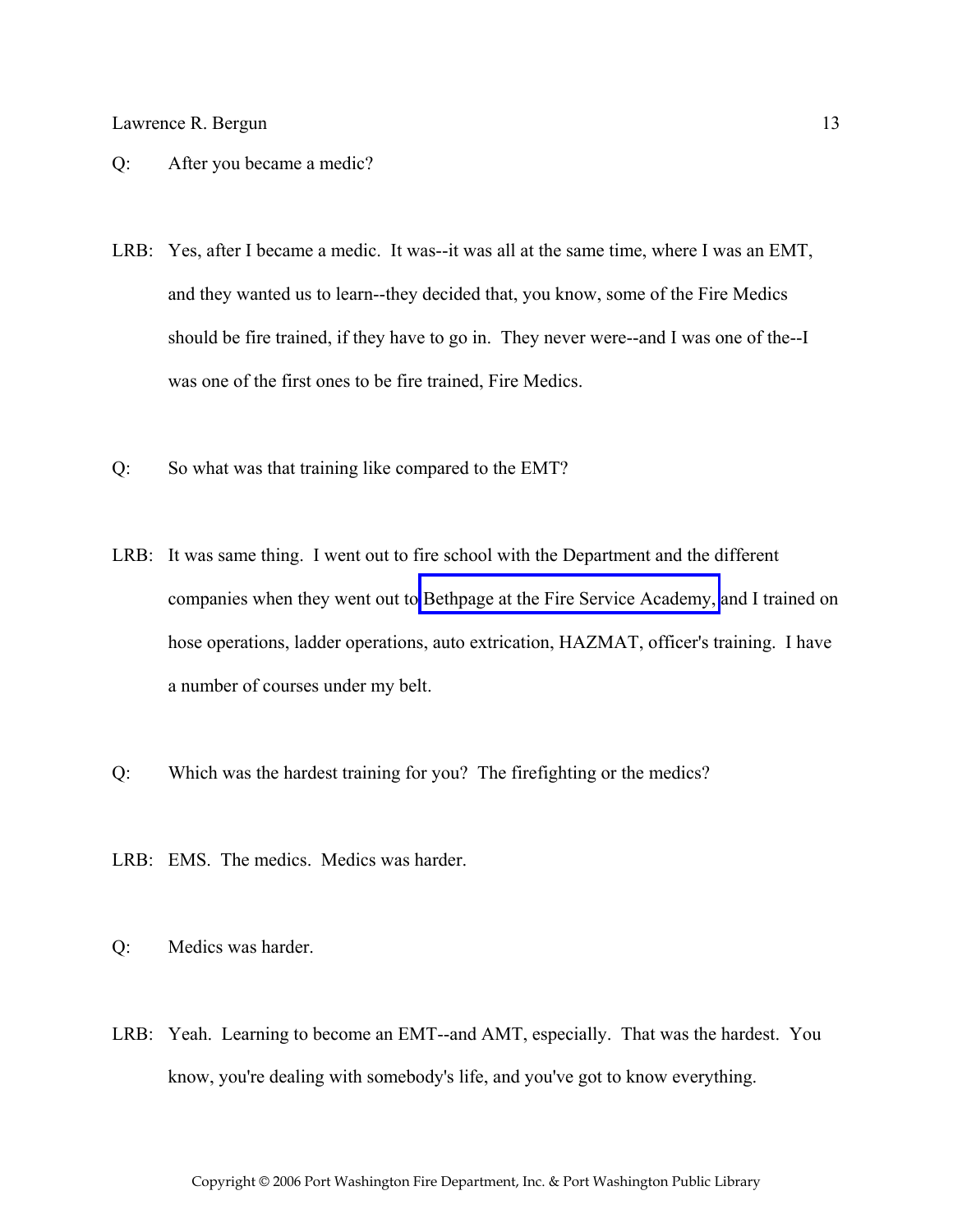- Q: Can you recall any particular instances that were memorable to you in the Fire Medics Department when someone's life was threatened and you were there?
- LRB: Not off the top of my head, no. I mean, I can remember times when we--I remember helping deliver two babies.
- Q: And what was that like?
- LRB: I was very, very scared (laughs).
- Q: Had they prepared you for that in school?
- LRB: Oh, yeah. No, through our training, they prepared us, yeah. Oh, yes. Yep. And then ...
- Q: What was the circumstance? Where was this person?
- LRB: I don't remember. Somewhere here in Port. And back in the ambulance, the woman's screaming and saying, "It's going. It's coming. It's coming. Oh, no, no!" And I was like this is--this is life happening. It was life. So ...
- Q: And who helped you with that?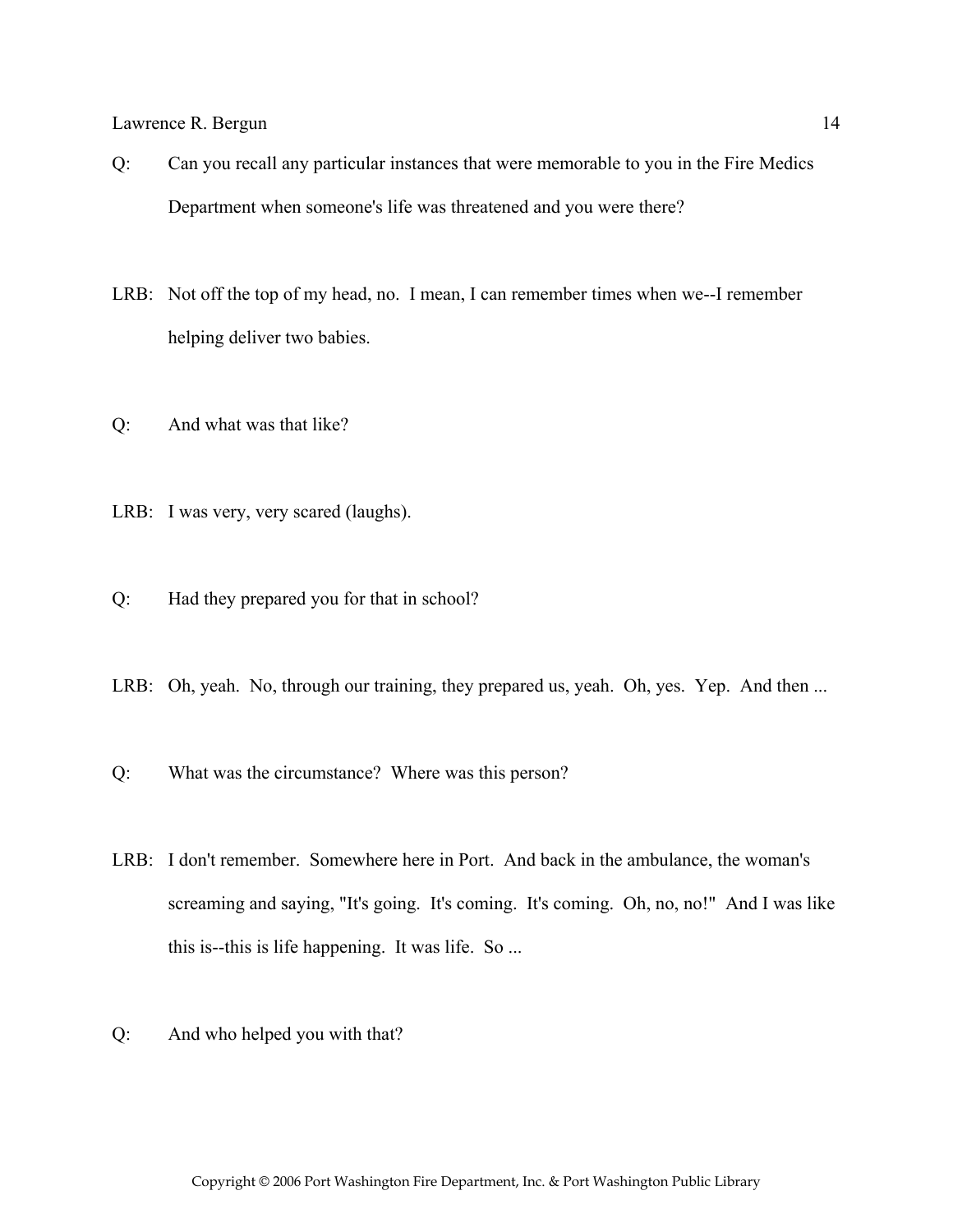- LRB: I remember, I was on the call with, at the time, was Captain Demeo--Glen Demeo- myself, and that's all I really remember.
- Q: And did you deliver the baby safely?
- LRB: It was crowning. We got to the hospital. And by the time we got in the hospital, the baby was delivered in the hospital.
- Q: And how many experiences like that have you had?
- LRB: There was two. I believe there were two.
- Q: What other instances have ...
- LRB: I remember auto accidents that we had. I remember distinctly the one that was right here in front of the Library. It was July 4th weekend. A woman got run over by a car. And I remember I was the Lieutenant, and we had to--we flew the chopper and landed in, at the time, it was Main Street School. The chopper landed right in front of Main Street School, and I remember putting this woman into the chopper and looking at this tire tread right over the front of her body, and just being amazed that like, you know, the woman lived through that. So--and it was a car that knocked down a couple of the parking meters here on Main Street on the hill. And we put the woman in the chopper and ...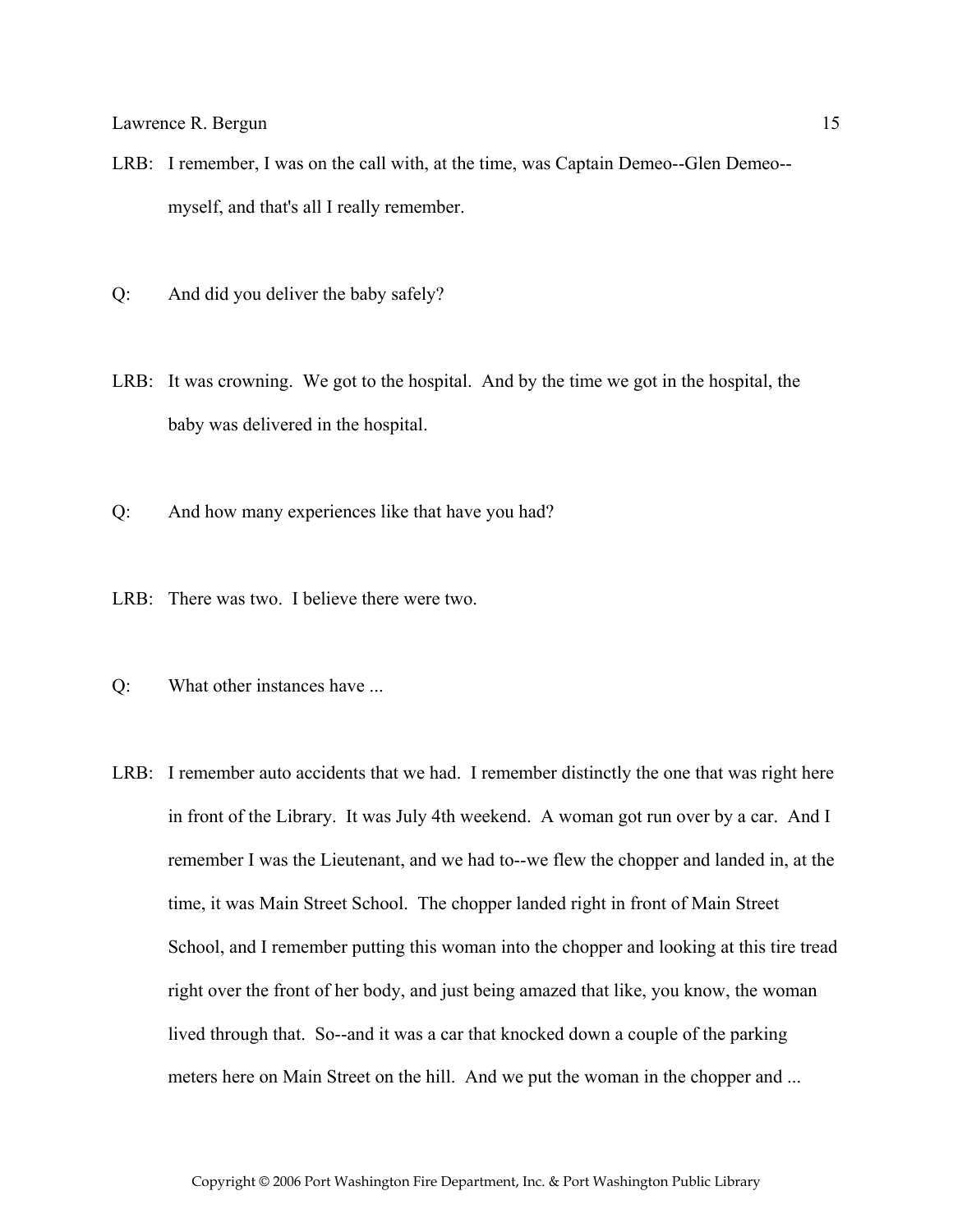- Q: Now, what kind of first aid do you administer to someone like that?
- LRB: It's trauma. You did, right away, your A-B-C's--aerate, breathing, circulation, oxygenation. See if there's any type of, you know, internal damage. If there is, then you have to--at the time, you learn how to apply the MAST suit back then.
- Q: What's that?
- LRB: It's Military Anti-Shock Trousers, which take the blood from your lower extremities and bring it up to the vital organs.
- Q: Is it like a tight ...
- LRB: A big balloon, tight balloon, that pushes all the blood up to your vital organs.
- Q: And how ...
- LRB: Wraps around your legs and your waist.
- Q: And when do you decide to do that?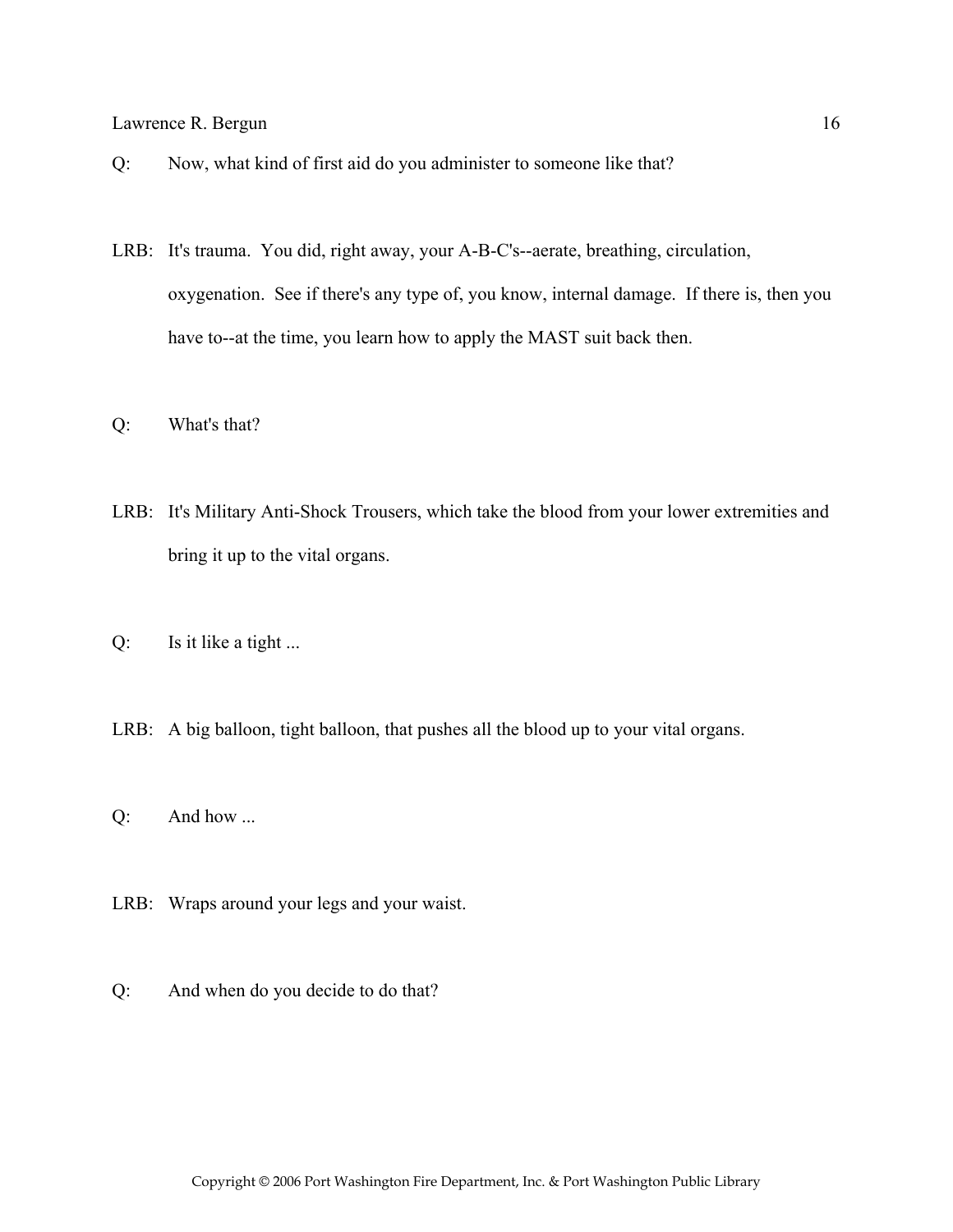- LRB: When somebody's--well, back then, when somebody's systolic blood pressure went below 90.
- Q: Were you in any particular car rescue ...
- LRB: I remember the--we could probably sit here all night and talk about the ones I've been involved in. One that comes to my mind was when there was a police officer going down to Manorhaven, and he had an accident right in front of the old Baskin Robbins right in front of the high school. I remember working on him. Pulling him out of his car, being in the back of the car, taking his gun belt off, giving it to the other PD that was there, and transporting him to the hospital, taking care of him.
- Q: Have you had any deaths right at your--when you were administering the ...
- LRB: Oh, yeah, yeah.
- Q: And how do you deal with that emotionally?
- LRB: You just put it out of your mind. It's--the only type of deaths that I had trouble with, or type of calls I didn't like were children calls. Working with children. That's--I didn't like that. But the normal death, there's a death, you know, yeah. You work on them, you try and revive them. You do what you got taught and do what you have to do to try and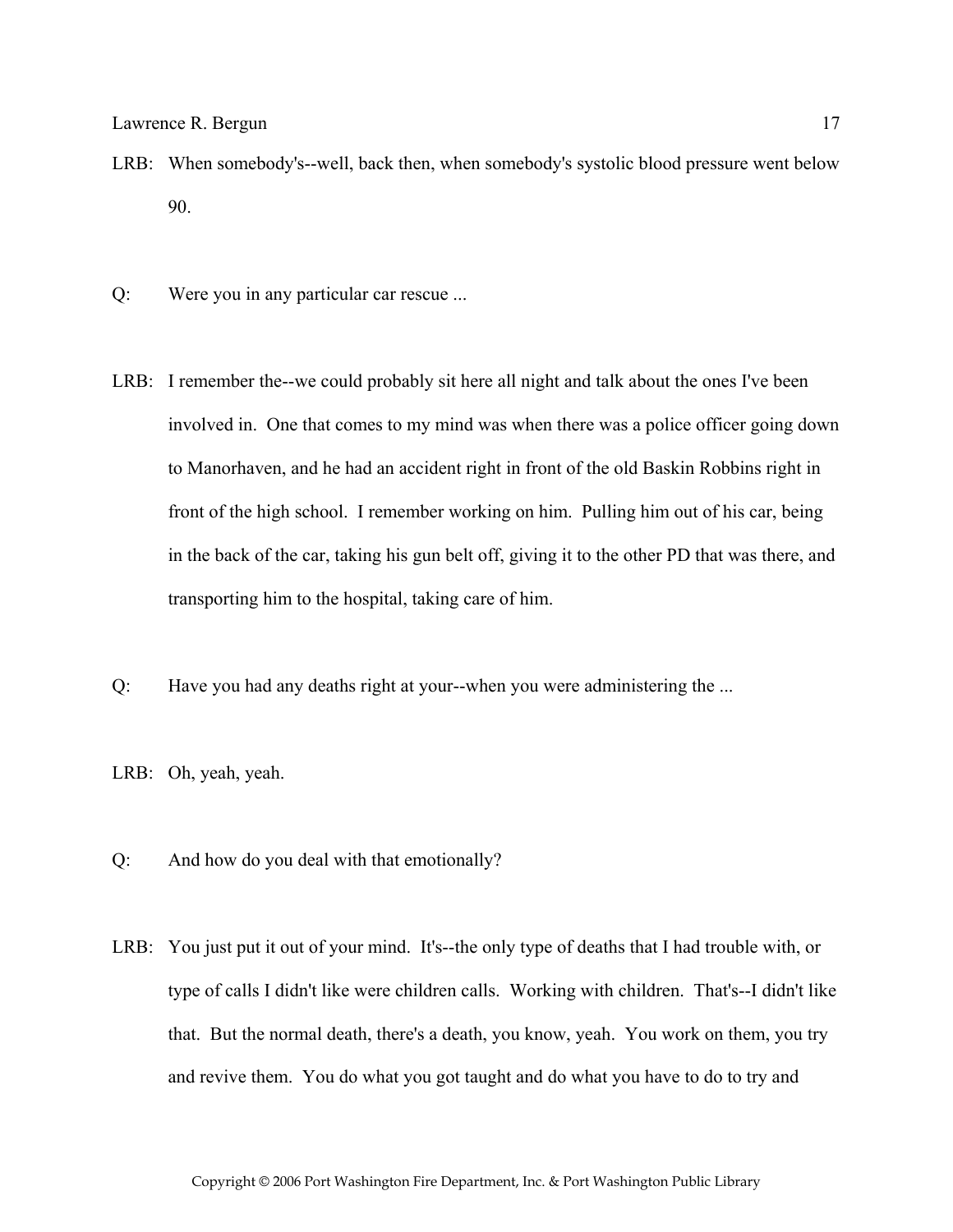revive them and get them back. And as long as you know you did everything by the book, did it right, you tried your best. And you--if it didn't work, it didn't work.

- Q: [Do you remember the Avianca Airlines crash?](http://www.pwfdhistory.com/trans/bergun_trans/pnews900125_pz.jpg)
- LRB: Very much. I was Captain then.
- Q: Can you tell is some experience that you had?
- LRB: I remember that Thursday night, we were--we had work night. And after work night, we always go up to The Library [a restaurant] and have dinner. And I remember we were watching on the news, a plane crashed, and we're going back to the firehouse, the night duty crew, they said, that, "Well, we're not going to go. We're not going to go. They're not going to call us." And I remember going home, getting into bed, and they said--as soon as I got into bed, they said we're next to get called. I said, "Okay, I'll drive over to Port. At the time I left, I was still living in Manhasset. And, on the way over there, I had the Captain's radio, they called me, they said, "We're going." I said, "Well, pick me up in the cul de sac in front of St. Francis, and I remember going to Avianca that night and working inside the plane, helping pull live people out and pull dead people out.
- Q: What was the traffic situation like? I understand that it was very bad.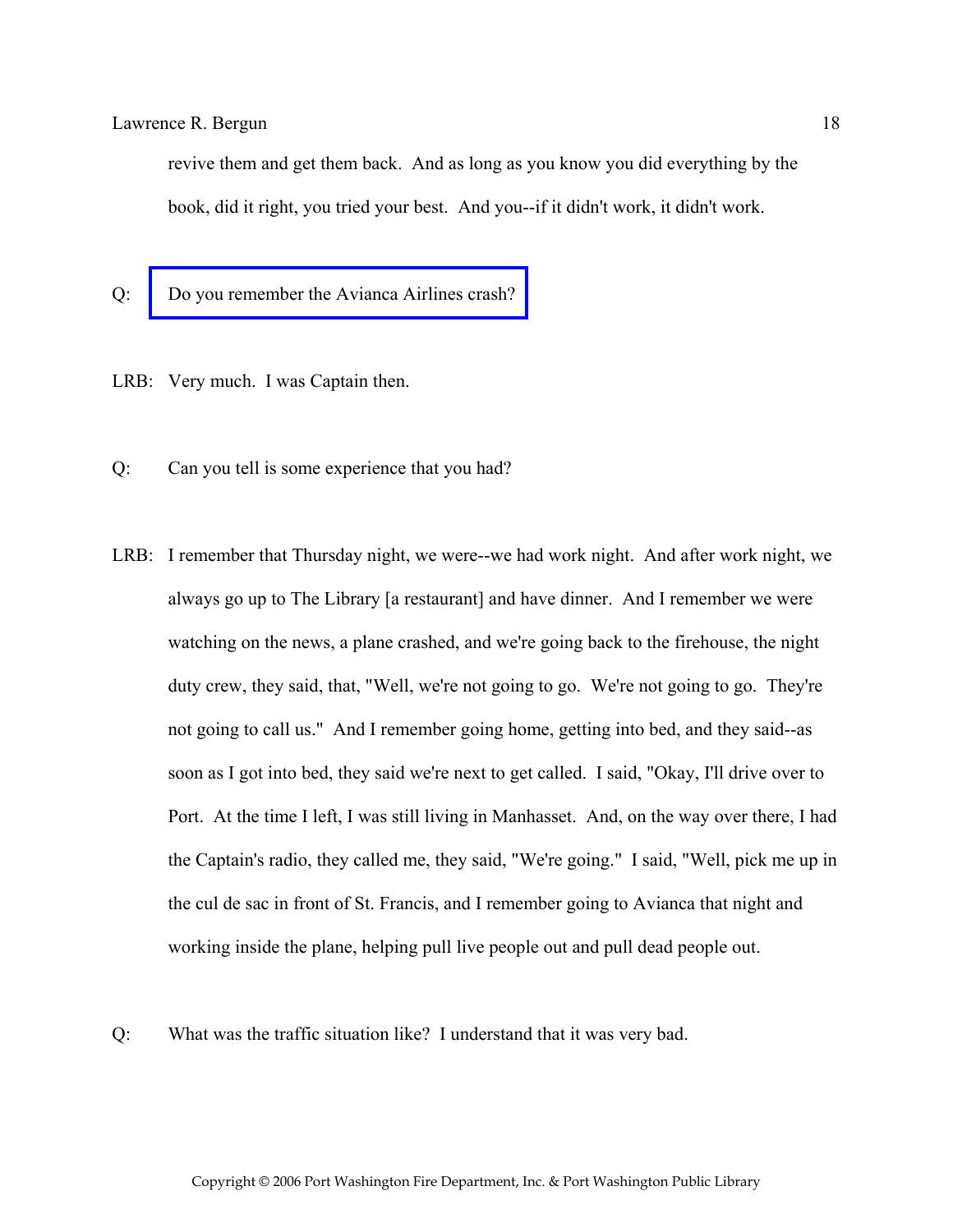- LRB: We had to park about a mile away and lug about a hundred--about two hundred pounds of equipment up into the site. And it was chaos. Not chaos, but controlled chaos, I'd call it.
- Q: And what could have been done better that you learned from that?
- LRB: Nothing. Everybody was working--the only--everybody was working well together. The only thing that could have been done better is it should have happened in a place where you can get more vehicles in instead of the one lane road that was up there. But everybody worked well together, in between Nassau, Suffolk, and the city.
- Q: When you're at the Fire Medics building, I understand there's more than one.
- LRB: No, there's only one Fire Medics building.
- Q: And what's the address on that?
- LRB: 65 Harbor Road.
- Q: What is the schedule of the Fire Medic. For instance, if you were going to have to sleep there overnight ...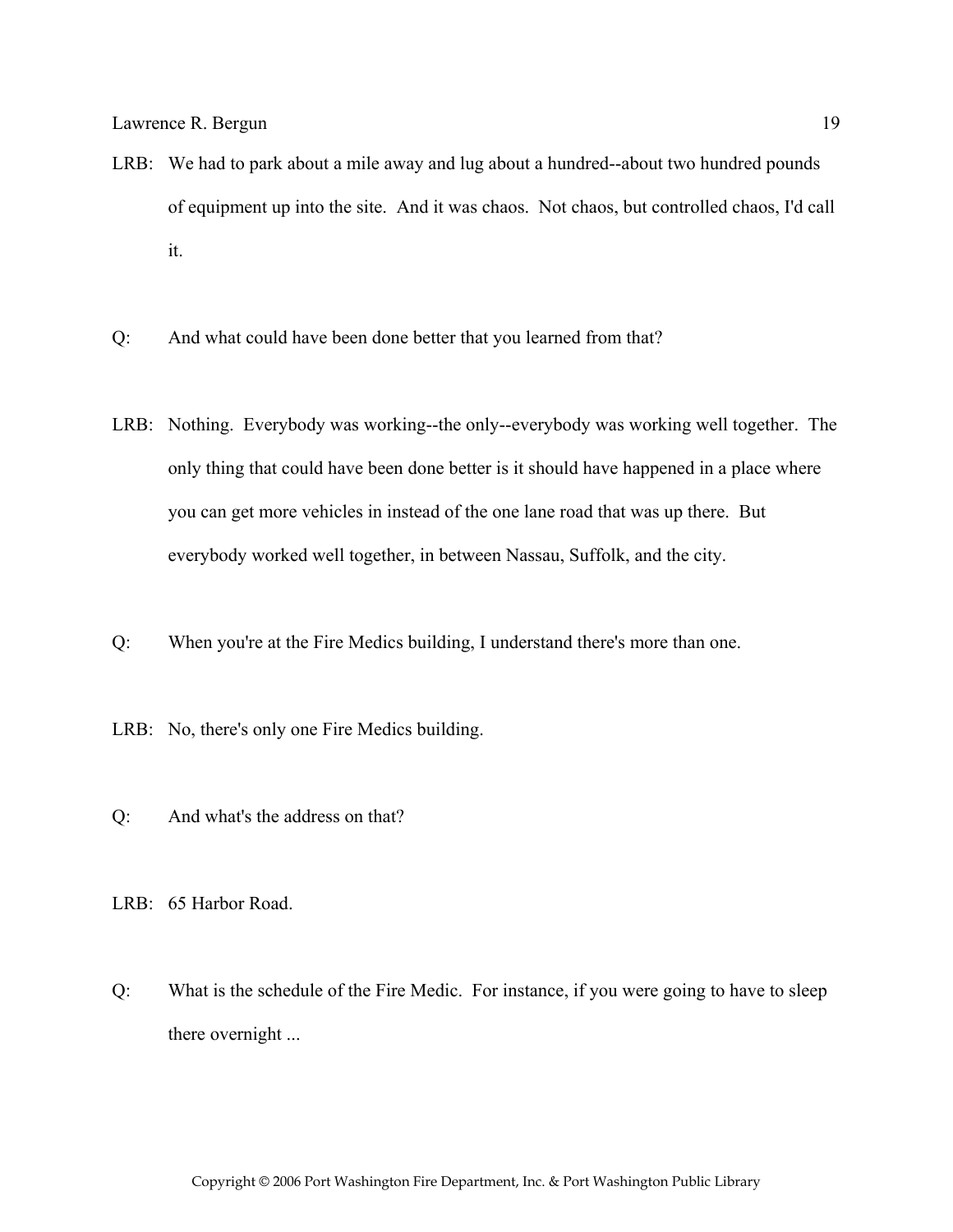- LRB: Well, but when we slept there overnight, the crew would talk ahead of time--who would make dinner, maybe, that one night, or we'd all make it together. And we'd get down there about eight, eight-thirty, get ready. We'd start cooking our dinner; we'd have a nice dinner. And then we'd clean up, and by eleven, eleven-fifteen, we'd like to be sleeping, because we all had to get up in the morning to go to work. And we would, you know, watch TV. Some people--the other two partners, they would go into the bedroom to sleep. Ninety-nine percent of the time, myself and like Beverly would sleep out in the- what they call the Duty Room and watch TV all night and fall asleep, and that's how I fall asleep to this day.
- Q: Watching television?
- LRB: Watching TV. The TV's on all night.
- Q: Did you ever--were you ever on cooking duty at the Fire Medics?
- LRB: Oh, yeah, I cooked. Oh, yeah.
- Q: And how does that work?
- LRB: We all took turns.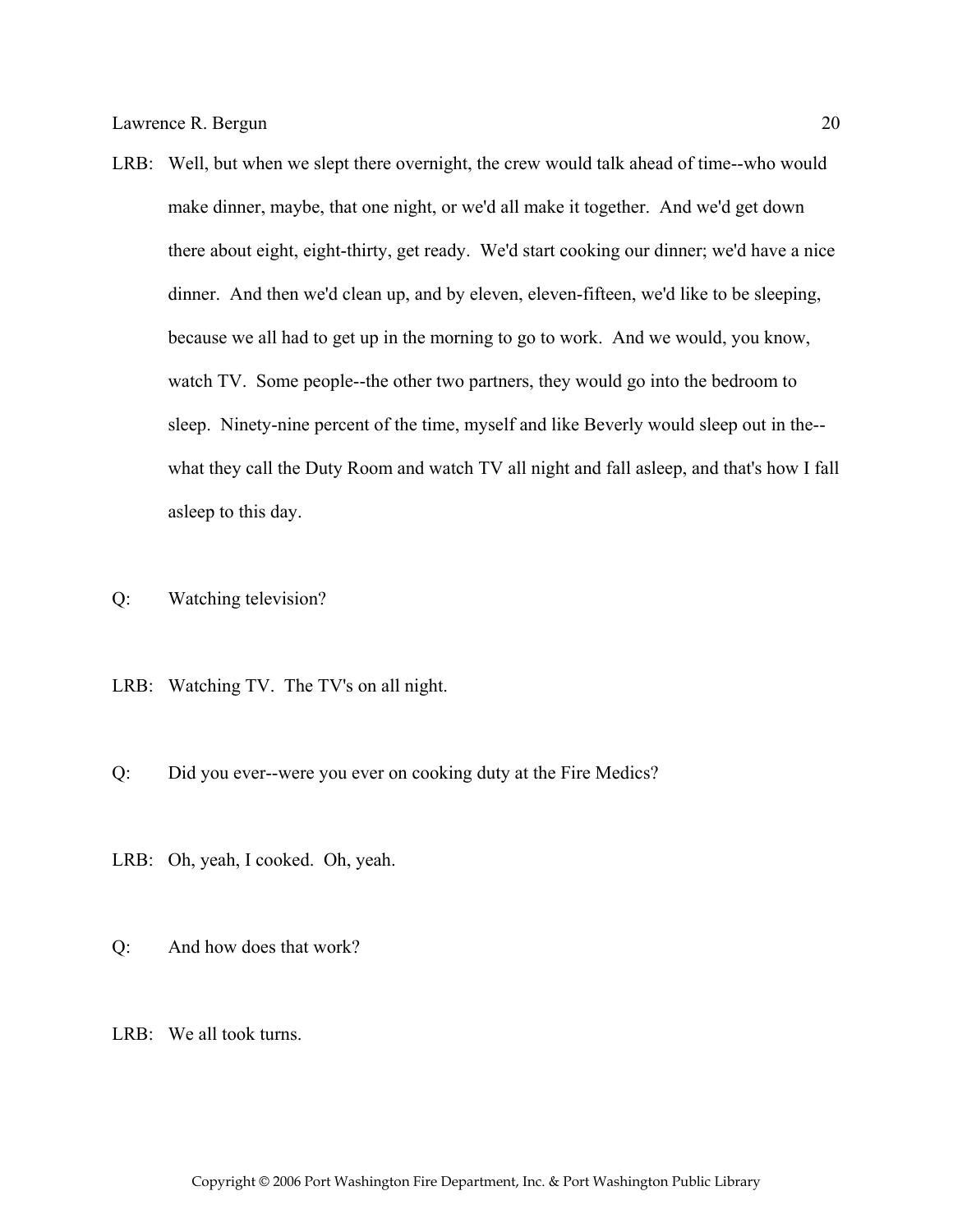- Q: And how do you decide what to cook for your ...
- LRB: We all decide. One person may ...you know, now it's going to be your month--decide what we're going to have for dinner. Okay. If I decide to have hot dogs, we have hot dogs; if I decide to have hamburgers, hamburgers. So, you know ...
- Q: And no complaints?
- LRB: No complaints. No. No, we all talked about it, and we all got along great.
- Q: Did you happen to work with a Cathy Godfrey at one point?
- LRB: Yes. Yes.
- Q: Is she still with Fire Medics?
- LRB: No, she's an exempt member, like myself.
- Q: And how do you become an exempt member?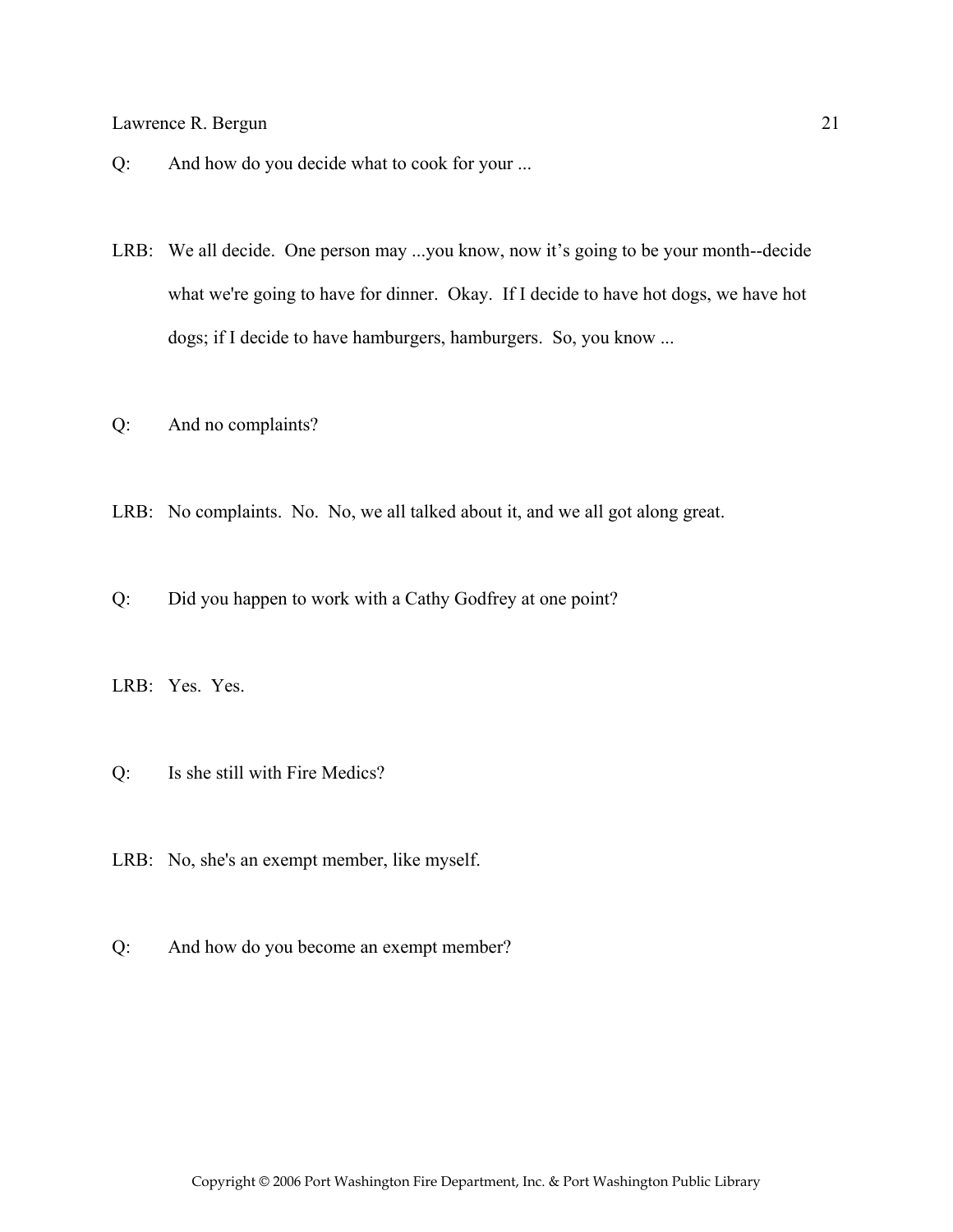- LRB: After five years of service, you're allowed to leave your duties as a fire medic and just-- "exempt member" just entitles you to receive all the mailings and still be invited to their gatherings, their social functions.
- Q: So five years is considered what? You're burned out by then?
- LRB: No. It's considered you're eligible to, in New York State, eligible to apply to exempt status. It's a New York state law.
- Q: But now, exempt status gives you what privileges, for instance?
- LRB: Really nothing. Just that if you want to, as they say, retire from the Fire Medics, you retire with the Department, and they use the word "retire," but that you're putting in five years of service.
- Q: Now, the firefighters have to do it for twenty-five years. Isn't that ...

LRB: No.

Q: No?

LRB: It's same thing. Same ...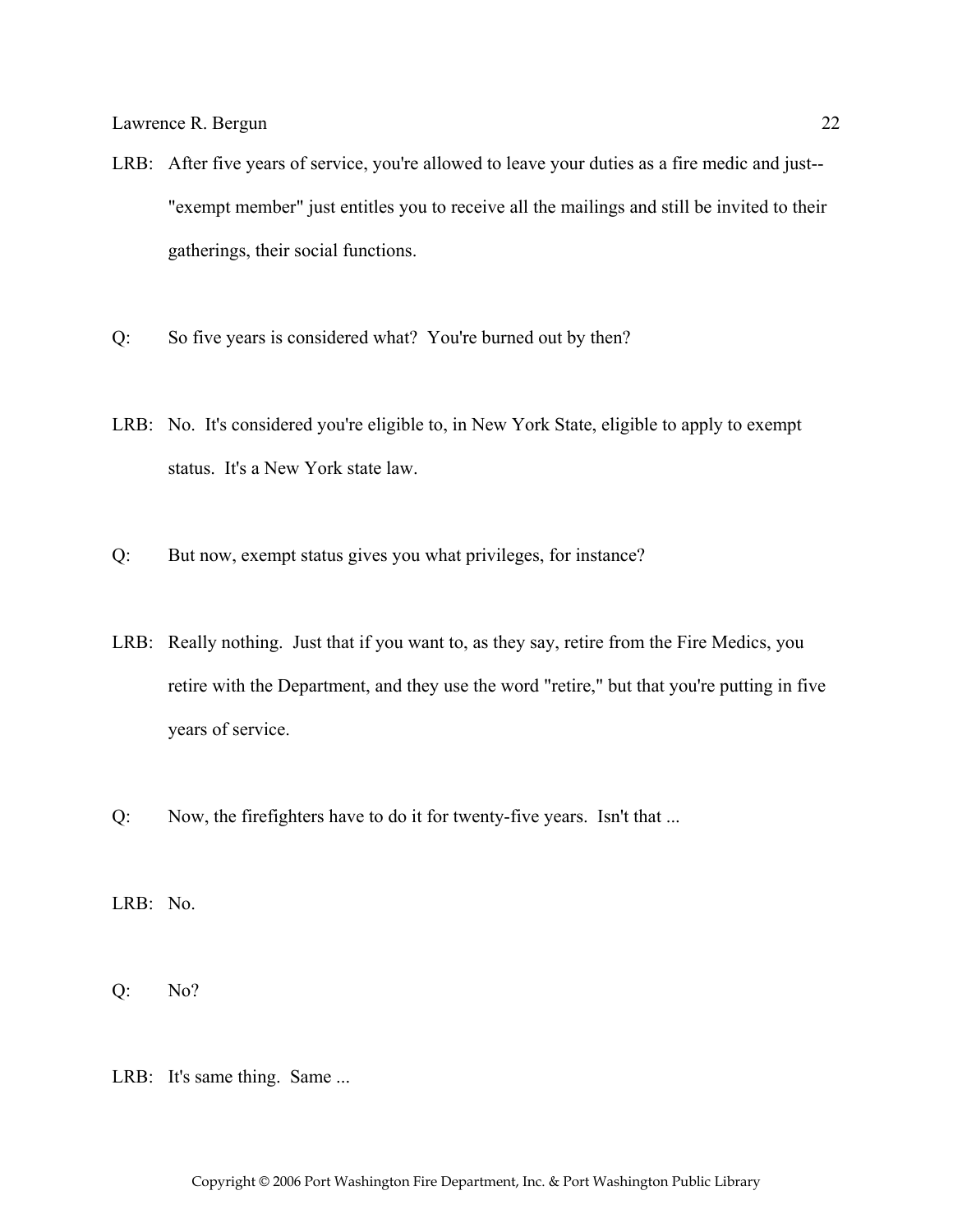Q: It's the same thing?

LRB: ... five years, yeah, they can become exempt.

Q: When you instituted this third ambulance, what does that equipment cost?

- LRB: To outfit an ambulance with equipment, you--back then, you were looking at about a hundred and seventy-five thousand dollars. They get eight to a hundred for the bus and seventy-five thousand dollars of equipment.
- Q: And what--do you think it's more now?
- LRB: Probably now, yes. Probably now.
- Q: Now, you then went on to what Manhasset?
- LRB: Manhasset Lakeville, yes.
- Q: And you went into their Fire Medics Department?
- LRB: No. I went to a--I'm in a truck company over there.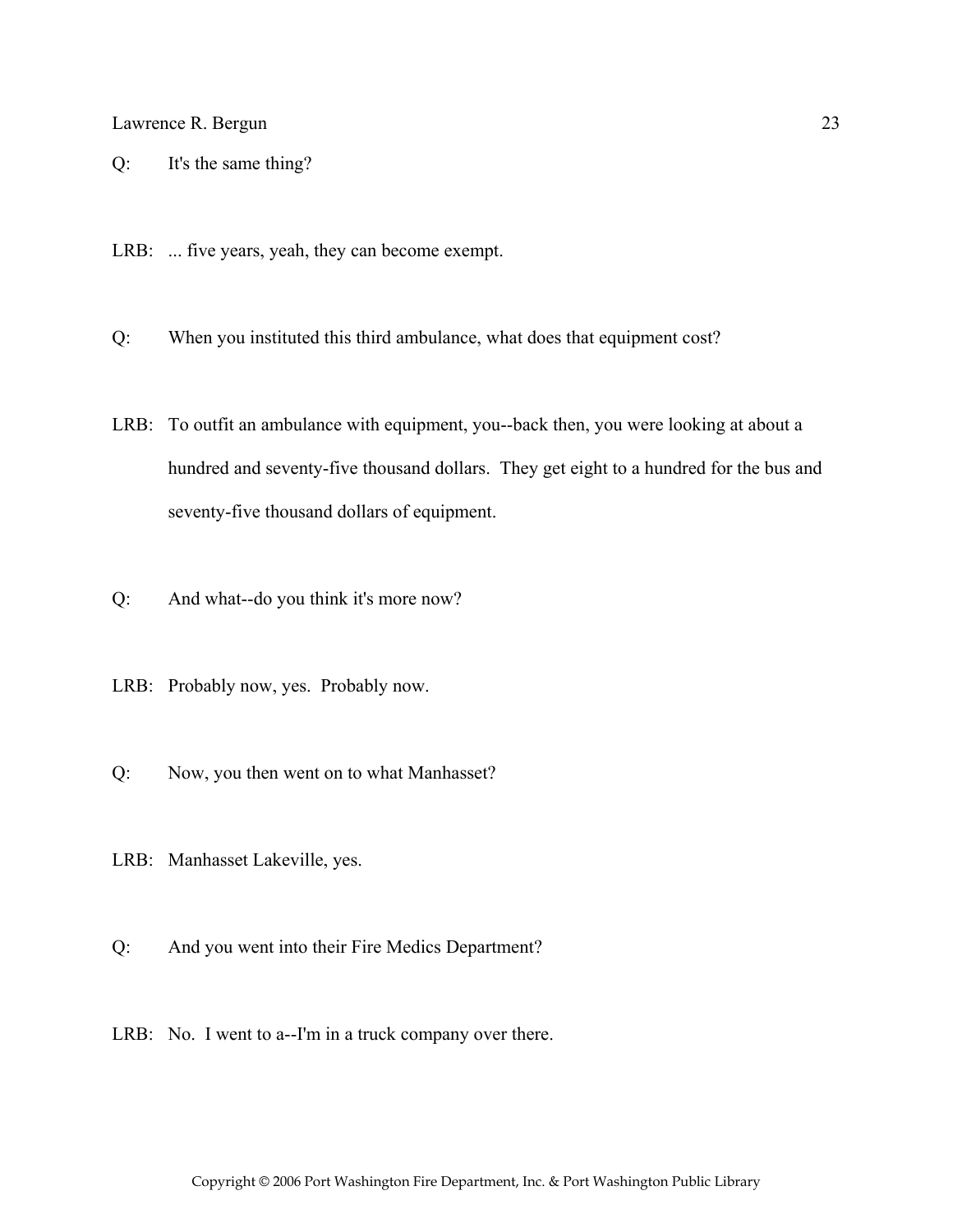- Q: And what did you do for the truck company there?
- LRB: Right now, I'm--right, as soon as I got in there, I was a firefighter. Then I became a driver. And then I also became an officer in that company, where I'm the secretary in the company. I'm on numerous committees there--the building committee, house committee, concession committee, engineering committee. I'm chairman of the engineering committee right now.
- Q: Now, but when you were in the Fire Medics here in Port, you lived in Manhasset.

LRB: Yes.

- Q: Now, how did you answer calls from Manhasset?
- LRB: I got up out of bed, and I drove my car over here.
- Q: And how long would that take you?

LRB: Not long at all.

Q: Now, what made you go into the Manhasset Lakeville Department?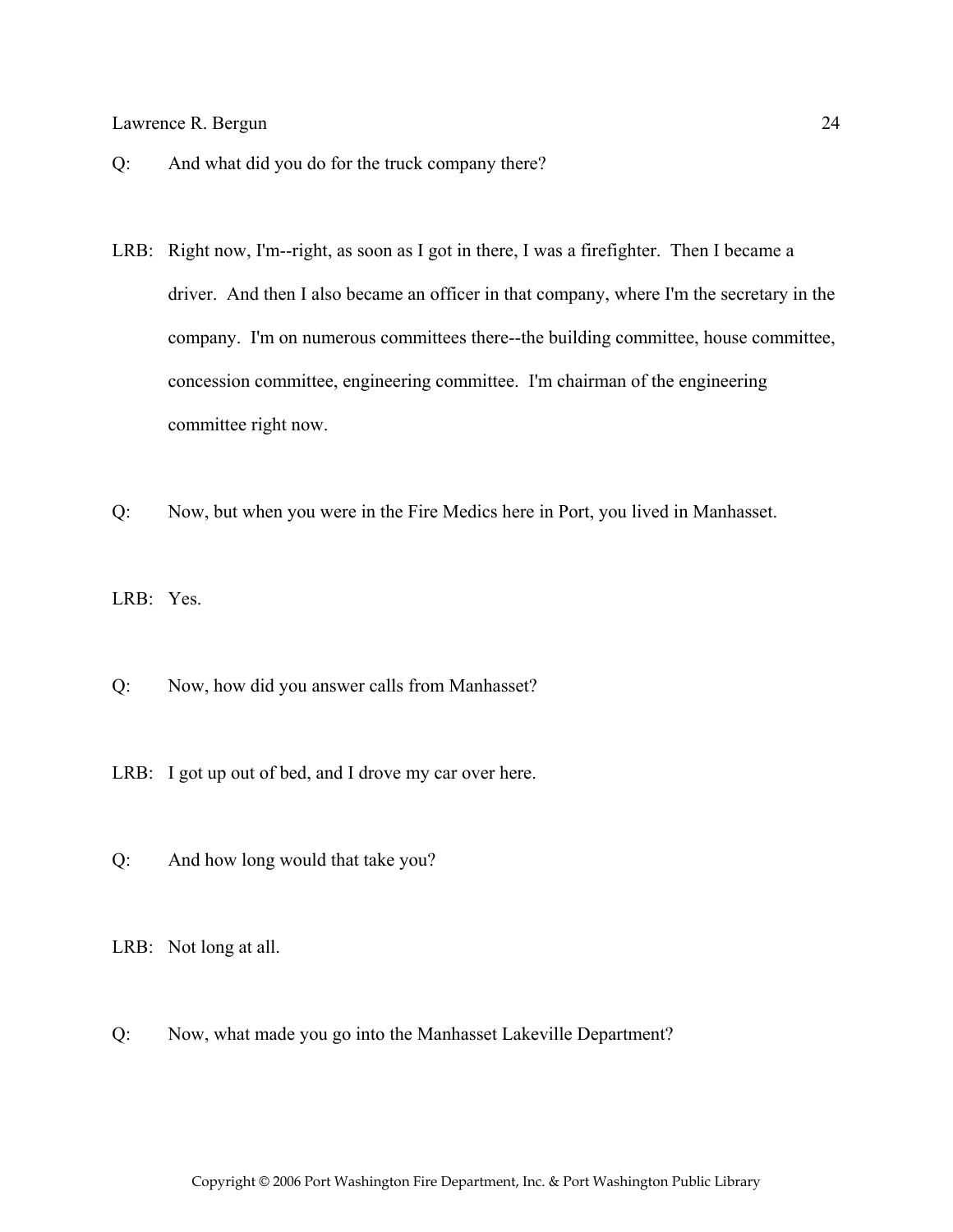LRB: My grandfather [Nick Iliaszuk] was in that company for thirty-seven years.

Q: Manhasset?

LRB: Yes. Family.

Q: You had no family here in Port, though.

LRB: No, no. But I did enjoy the medical field. Because when my grandfather passed away- long story short--I was one of the ones--first one there. Then the county police showed up. I tried to help revive my grandfather.

Q: What happened to your grandfather?

LRB: He had a heart attack. It was the middle of the night.

Q: In Manhasset?

LRB: In Manhasset, yeah. So I was one of the ones, yeah, and I always wanted--when Manhasset was going to start up a Medic program and then it petered out and they didn't. And Manhasset gave my name to Port, and that's when Port contacted me. And ...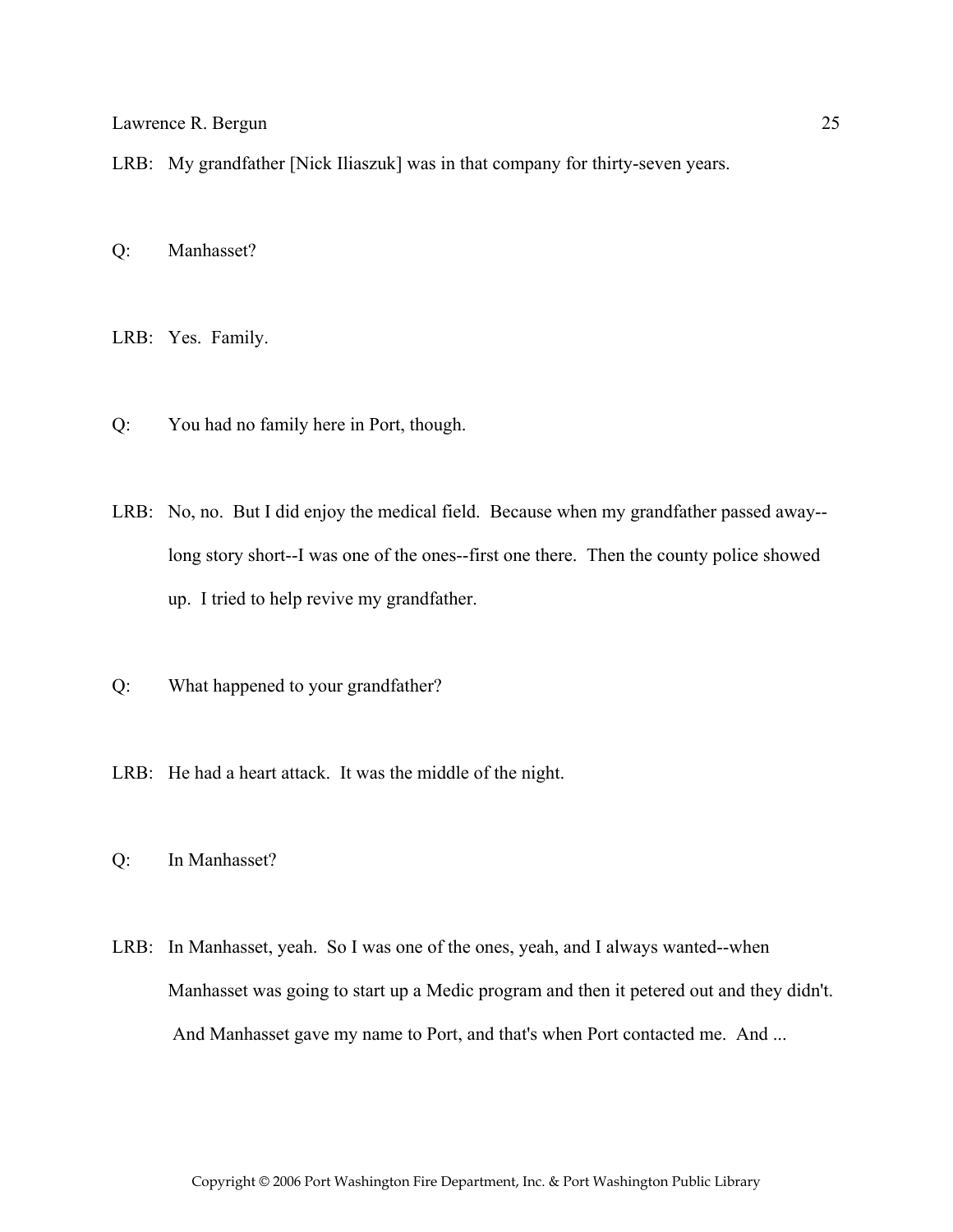Q: What was your grandfather's name?

LRB: Nick Iliaszuk.

Q: Nick ...

LRB: Iliaszuk.

Q: So, he was actually instrumental then ...

- LRB: Yeah. I was a firehouse rug-rat since the day I was in diapers. He used to bring me down there Sundays. I'd spend all day Sunday down there with him. Memorial Day.
- Q: In Manhasset ...
- LRB: In Manhasset, yes.
- Q: ... Fire Department. Well, was there anyone in Port, in the Port Fire Department that influenced you in any way?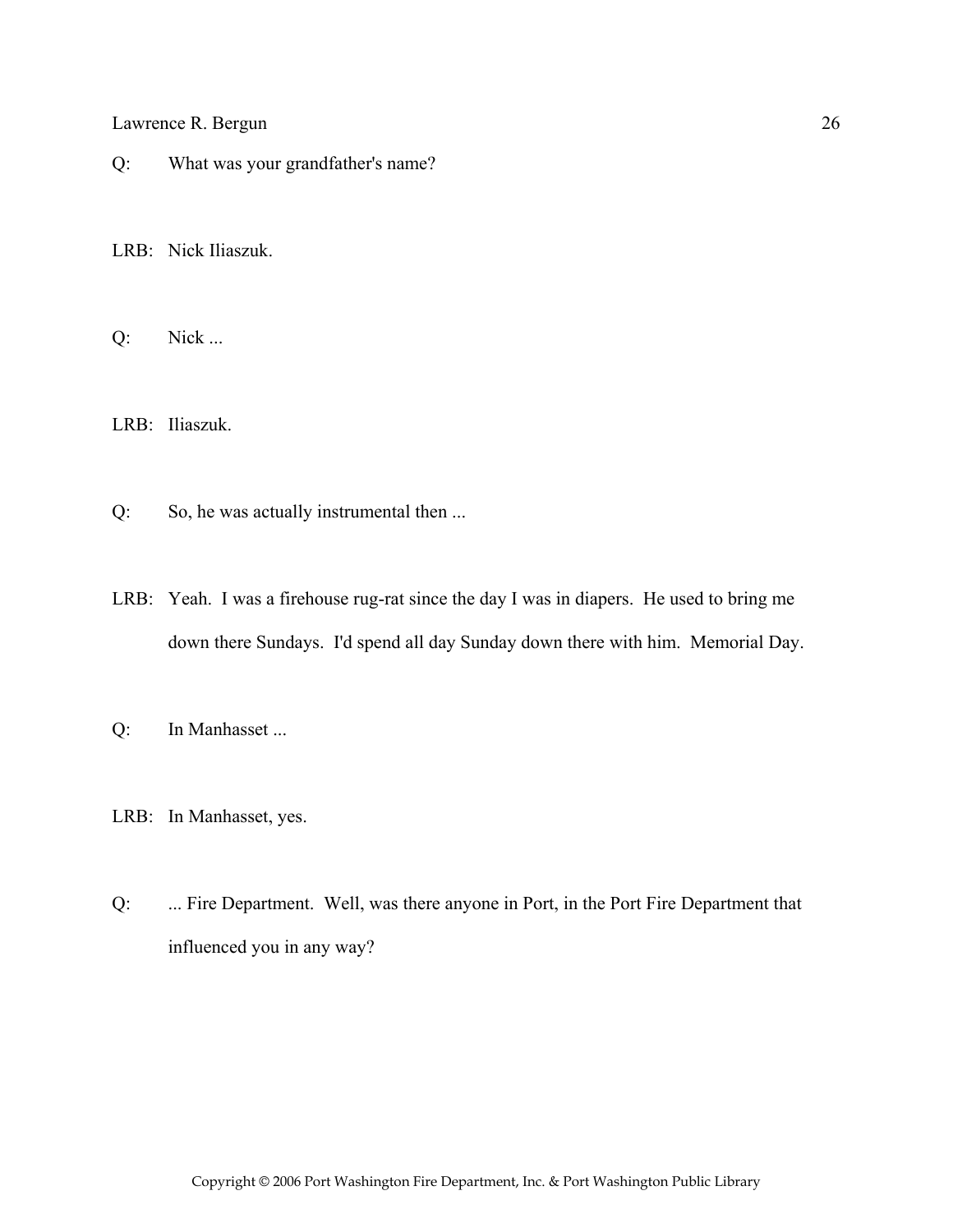- LRB: Well, once when they sent my name over, and Pam Monfort was the President at the time, and she was the one that kind of pushed me to go over there, once they got my name and number. She knew I wanted to join, and it was her.
- Q: Now, when you hear the fire horn, when the horn blows for the firefighters, do you anticipate that you're going to be called?
- LRB: Yeah, back then, we always went out on calls with them, yes.
- Q: So you went out when they went out ...
- LRB: Yes.
- Q: ... regardless of--before you knew what the situation was?
- LRB: Yeah.
- Q: What went on inside of you when you would hear that?
- LRB: You have to size up the call in your head, what you're going to do on the EMS side, what you're going to prepare for--depends on the call. For an auto accident, you get there, you find out what you're going to need, what's going on. If there's a car you need to get cut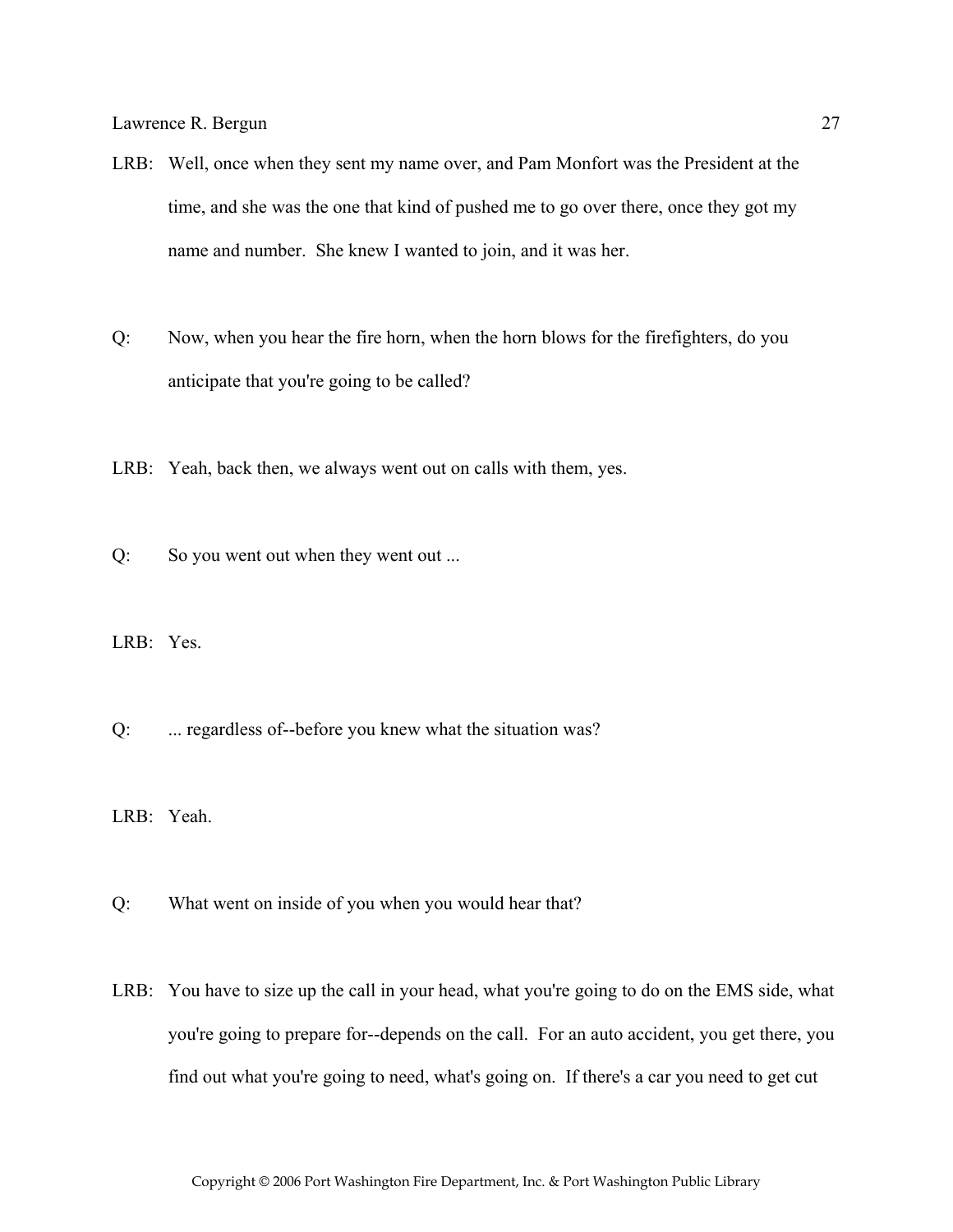open, you've got to work with the team that's going to cut the car open--tell them where they can and can't put the tool that would compromise patient care. You want to work on the patient. Patient priority was number one. Patient care was priority number one.

- Q: You were in the Department about four years after they initially began in Port. I think they began in '79.
- LRB: '79, yes, and I joined in '84.
- Q: And they had older--they had older equipment then ...
- LRB: Oh, yes.
- Q: ... in the trucks. Can you remember what those were like, or were they gone by the time you got there?
- LRB: No, I remember some of the old equipment, although off the top of my head I can't say now, but I remember some of the old equipment. Then, when the newer equipment came in, then everybody saw it was better and it was easier to work with--user-friendly.
- Q: And what are the differences between the beginning of the Fire Medics and now, medical training and now? Has it improved?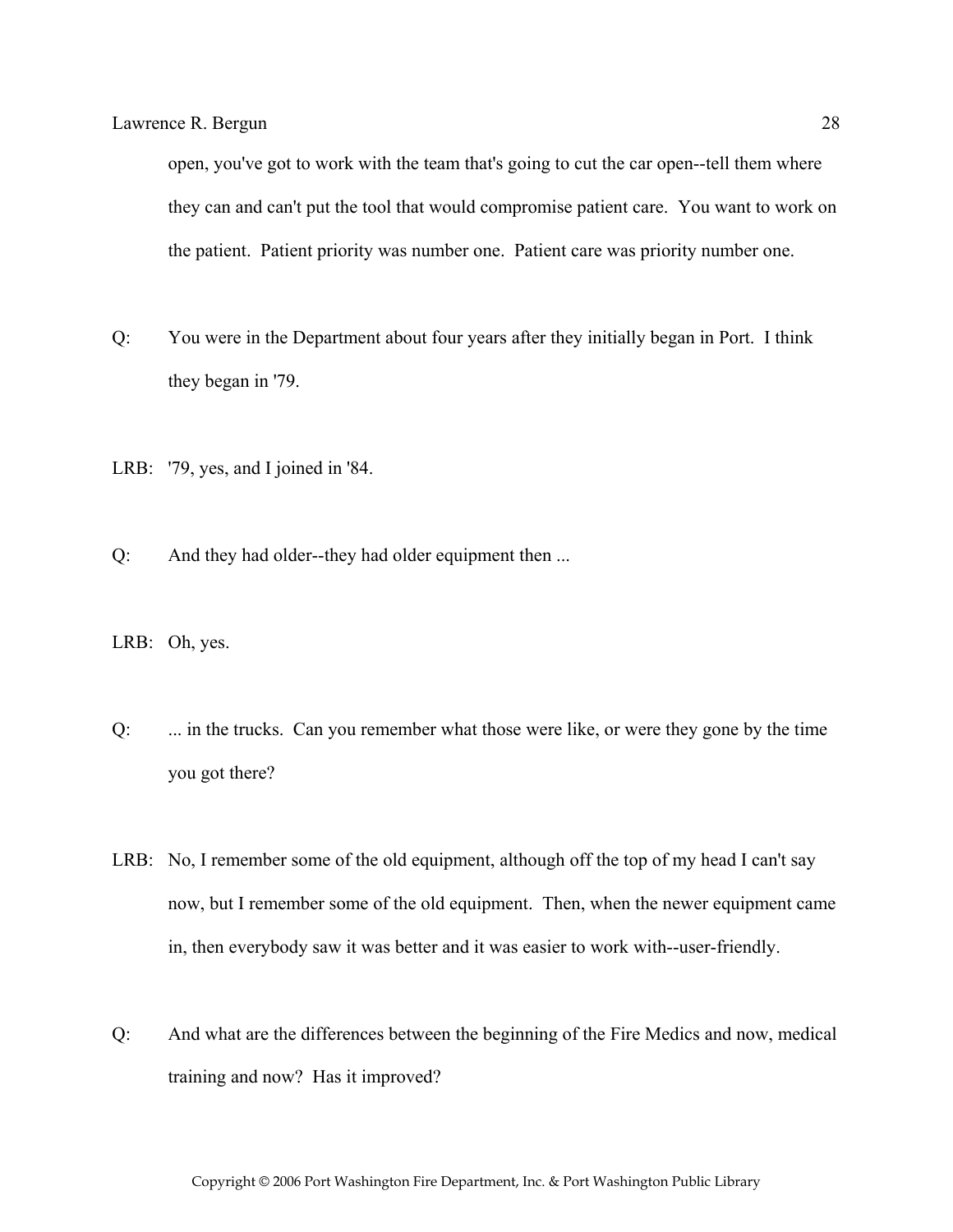- LRB: Well, now, I can't--I don't know. I've been out of there since '97, so I really couldn't answer that. But back then, it was a great improvement. On the EMS training side, you were trained a lot more, trained a lot more extensively in patient care and using the equipment and the different type of equipment that they were buying.
- Q: Did you ever think of actually becoming--going into the medical field itself, becoming a doctor?
- LRB: Well, from Fire Medics, I was going to join the--I was accepted and joined the Nassau County Police Department. I was going to become a medic with them. But at the time, I was working for corporate America, and they, in turn, when I told them I was leaving, they saw the company I was with for fifteen years--well, at the time I was only with them for, I guess, about--I was with them for about eight months. They saw me, and they saw my work ethic, and I told them I was leaving to become--because I wanted more money. I was going to get married. And then they made me the right offer, and I stayed with them for another fifteen years after that.
- Q: Which company was this?
- LRB: I worked for First America Title Insurance Company.
- Q: But when you were working as a fire medic in Port, you were not paid.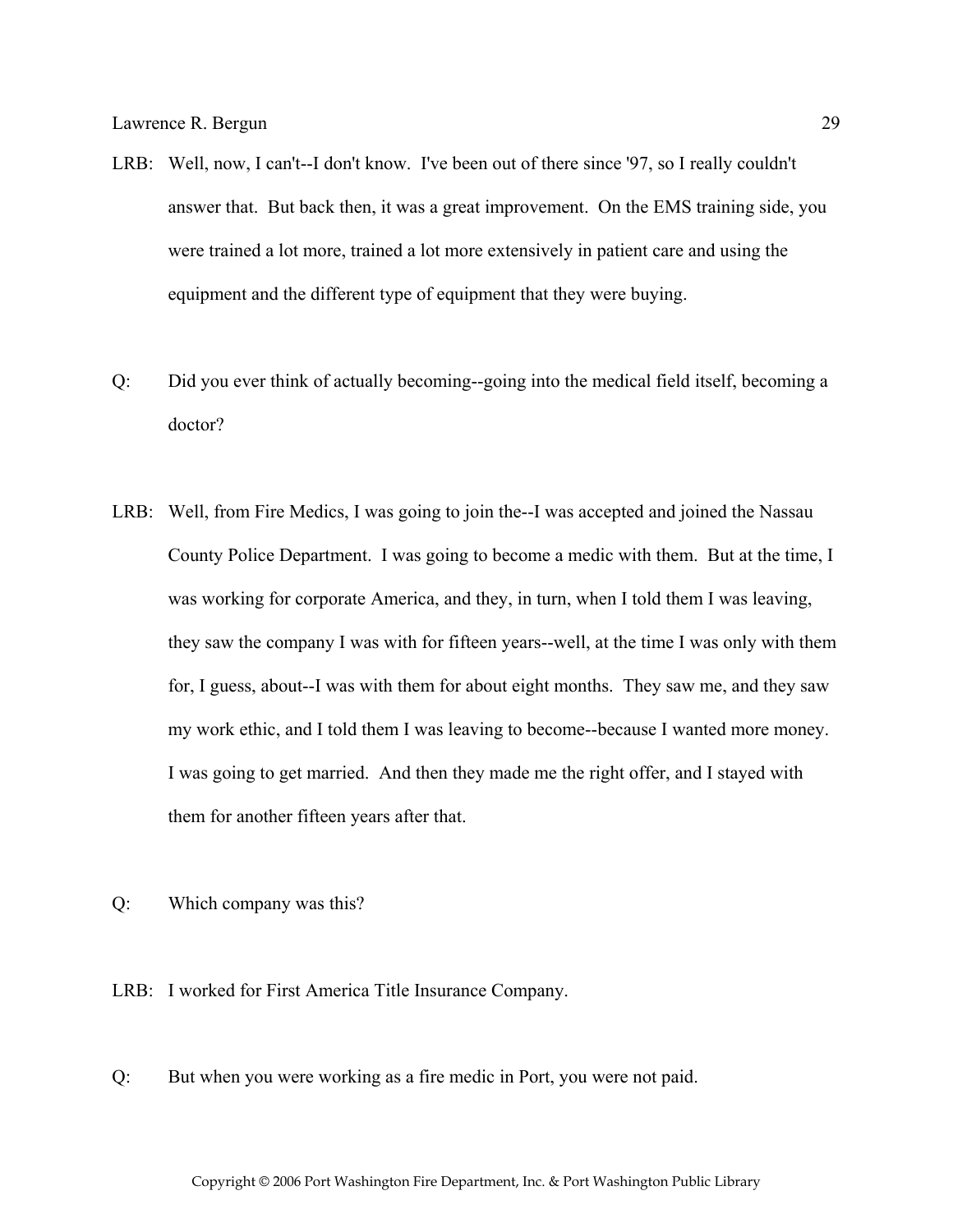LRB: No. No one is paid. They're all volunteer.

Q: Now, is it volunteer in the Manhasset Department?

LRB: Yes, all volunteer.

- Q: Were you considered, when you were in the Fire Medics, when you were beginning, were you considered rookies like the firefighters?
- LRB: Oh, yeah, all rookies, yeah. Probies. Had your probationary period. Had to make sure you make all your probationary points.
- Q: Aside from Mrs. Monfort who was apparently your mentor, were there any others in the Department that were helpful to you?
- LRB: Yeah. There was a couple of others. There was Carol Swiacki, Beverly Reese, Glen Demeo, Dave Fenton, and Phil Spinnato.
- Q: And are most of these people still with the Fire Department or ...
- LRB: I know Phil is; Beverly is, yes.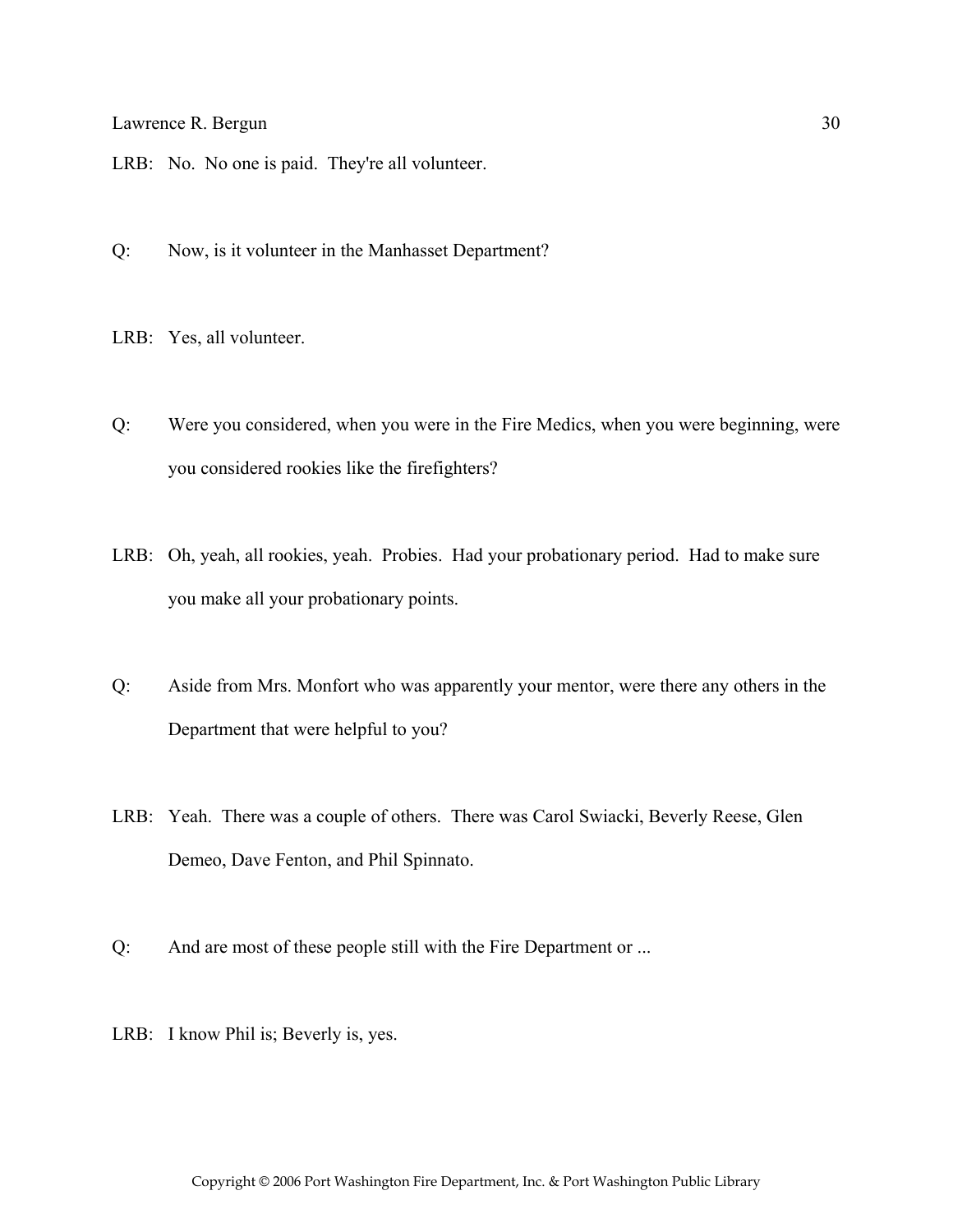- Q: What do you do now during your day job?
- LRB: I am a supervisor for the engineering department of New York Hospital Queens in Flushing.
- Q: And what does that job entail?
- LRB: I'm in charge of--I assist my boss who's the director, and he's just director, so I'm the number three man in charge of the campus at New York Hospital Queens, of the engineering department. All operations of the hospital, anywhere from the boilers to the grounds, to the maintenance of the hospital. We have a staff of fifty men that I'm in charge of over there.
- Q: So you don't answer fire calls anymore, in terms of ...
- LRB: Not during the day, no. My job is number one.
- Q: Your job is number one. But do you answer them at night?
- LRB: Oh, yeah. Then I go to work the next day. I'm forty-one years old, and I--yeah, you're tired, but I'm doing what I do for the good of the community.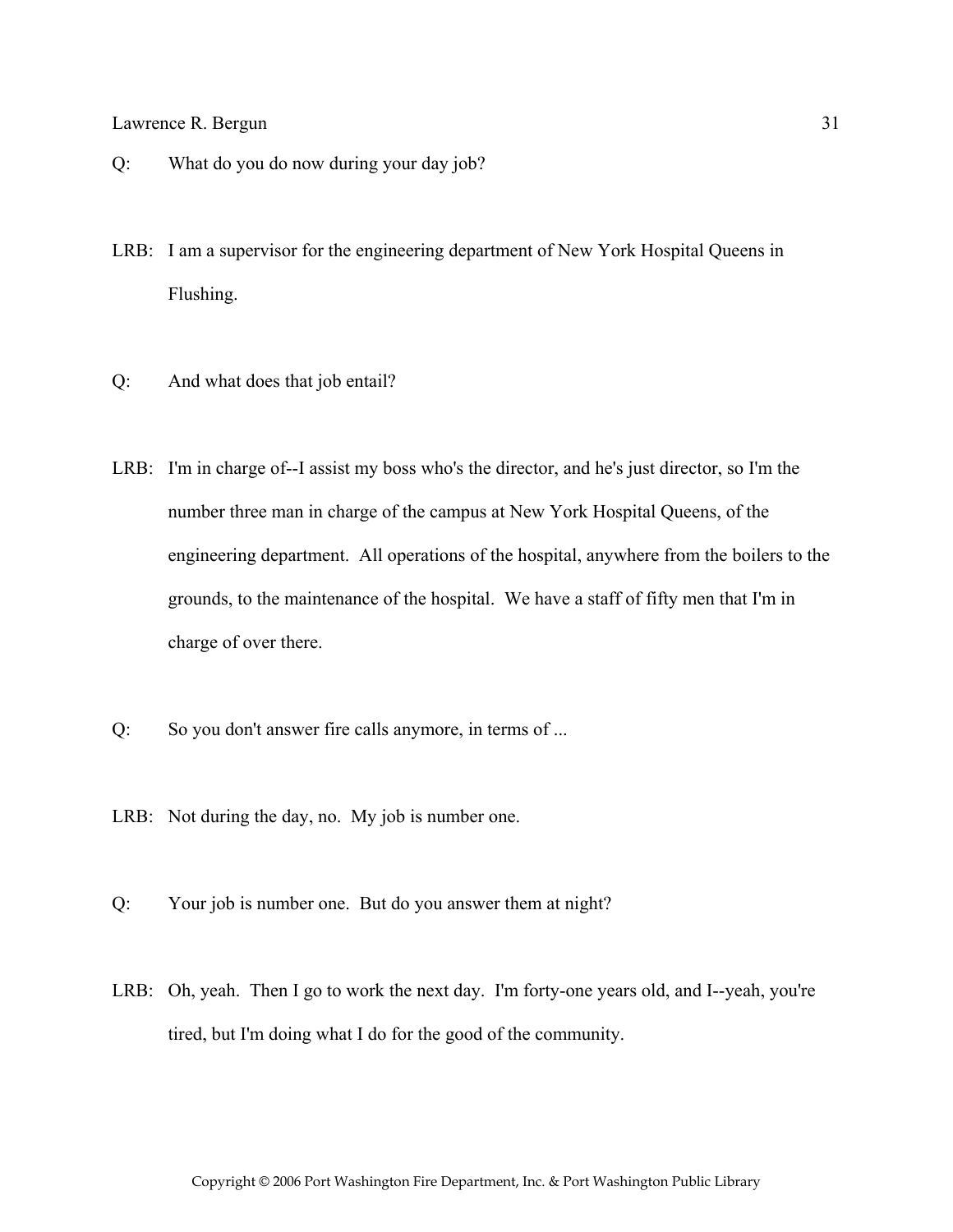- Q: And how does that make you feel on the inside?
- LRB: Very good. Because I know I'm giving back to the community what it deserves, and I'm very proud of the volunteer tradition here on Long Island and New York State. And it's just like, do what's right.
- Q: You were involved in the building move--was that the Fire Medics building move?
- LRB: Yeah, from ...
- Q: What was your position?
- LRB: At the time, I was Captain of the company. Also, for my regular job at First American, I was their director of facilities. I was in charge of all their offices from Virginia up through Rhode Island. And my--I guess, you can cal it forté, was office moves. I could take an office, shut it down at three o'clock on a Friday and have it running by the following Friday--I mean, by the following Saturday, the next day, by three o'clock. So I was instrumental in moving the Fire Medics down to their new building, by not having any down time.
- Q: Can you tell us exactly how you do that?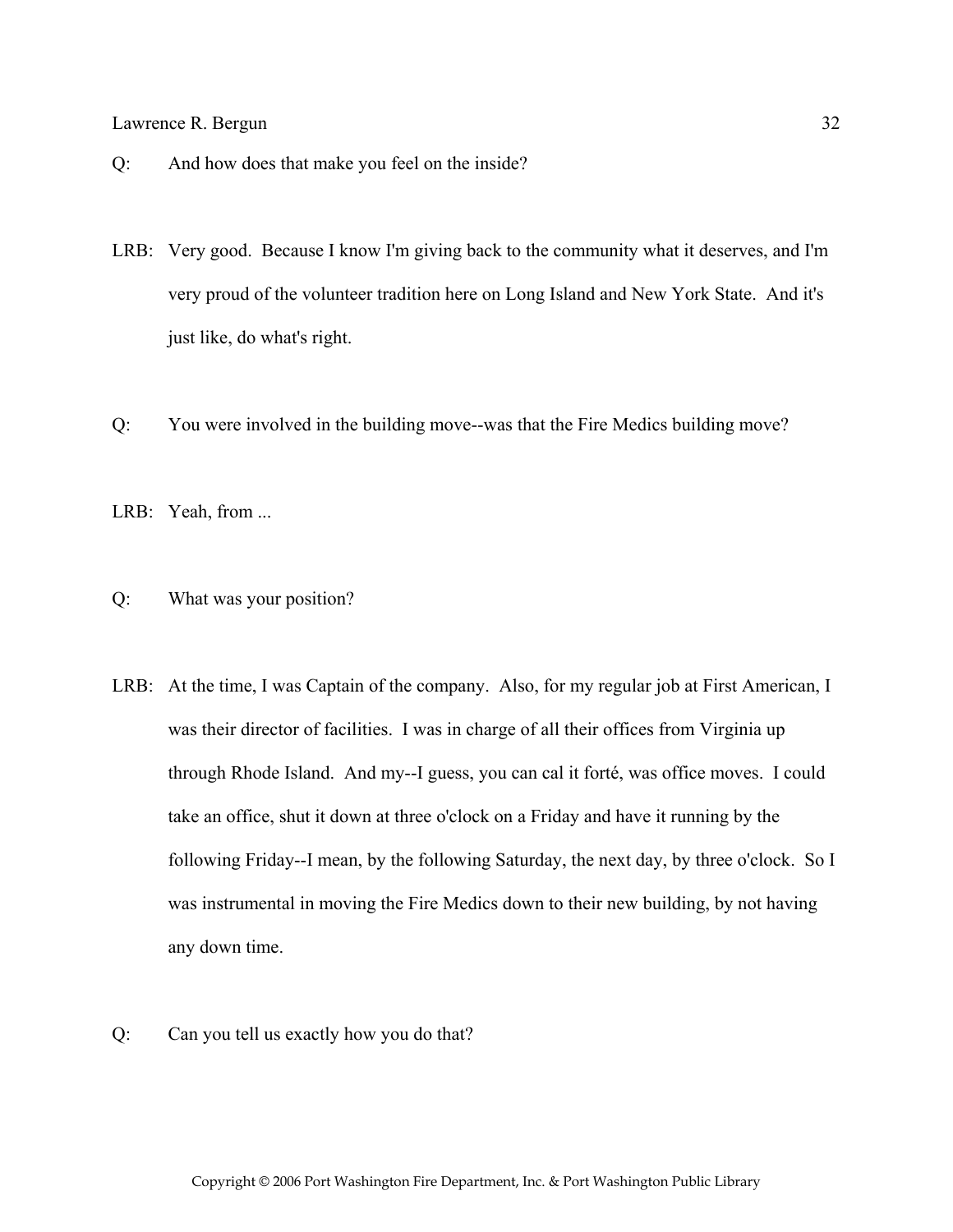- LRB: How you did it? You got the bodies. You had everything pre-packed. You had everything pre-planned before you moved in, to make sure that your communications were up, your electrical was done, the furniture was in. You had bodies there to move the furniture, the books, the supplies--everything. All--and we did it all in one day. Of course, there's cleaning up afterwards, but ninety-eight percent of the work was done in one day. But it was by team effort.
- Q: Now, when you're working in the Fire Medics, who orders all the medications that you stock up?
- LRB: The engineering staff was in charge of that. Anything you ever needed, you would go- we would order it through outside vendors. The normal things--your dry sterile supplies, things like that. Then, anything else--any drugs that you need--you'd go up to the hospital, and you'd have to get them signed for, and we'd have supply in the back locked up.
- Q: Which hospital do you get them from?
- LRB: Oh, it was from St. Francis at the time.
- Q: So, how do you know ahead what drugs you're going to need?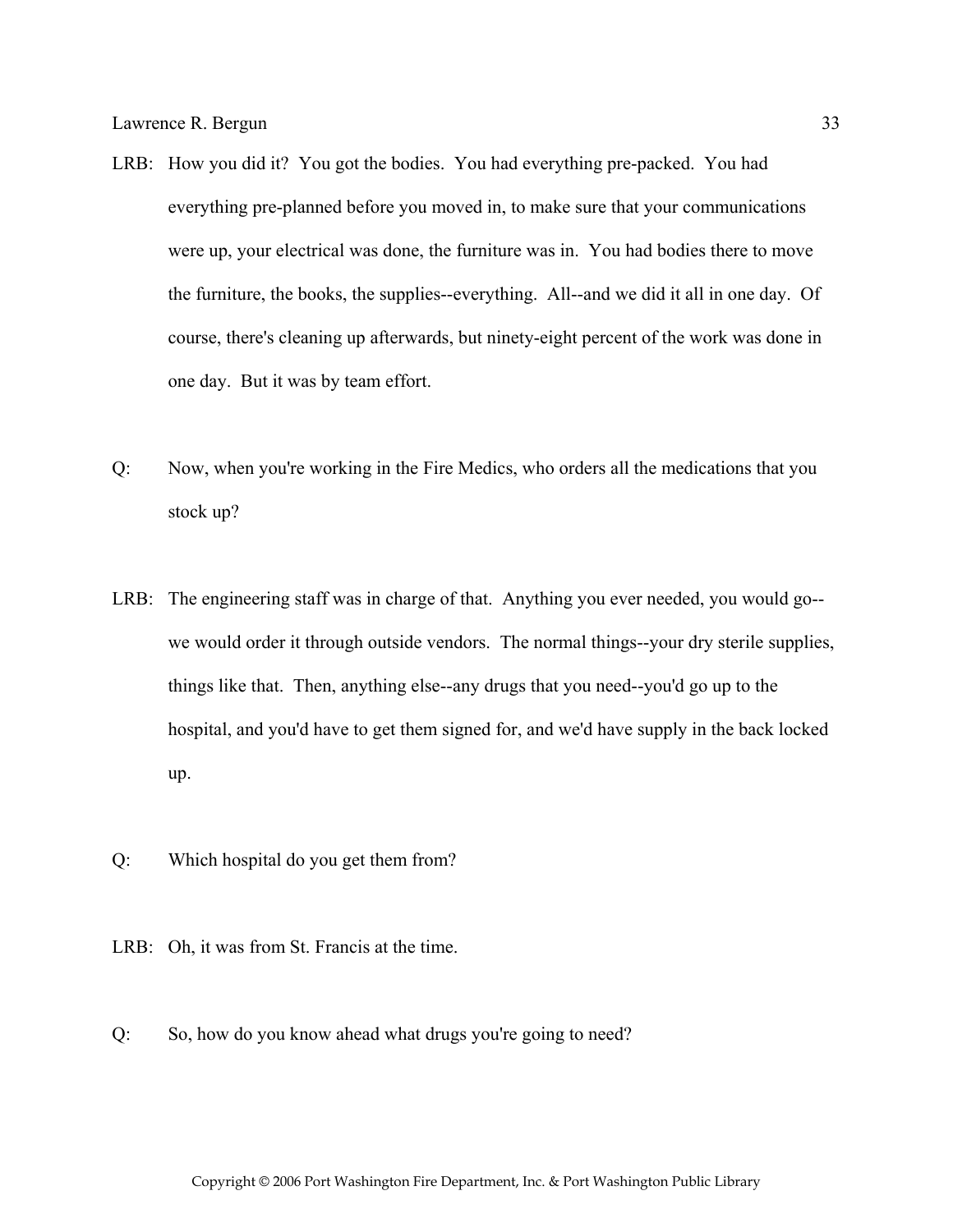- LRB: You have an inventory sheet. You had a book, that we had. And it would say, you have x-amount of drug A, x-amount of drug B, like that. We went by the inventory book, like that.
- Q: Have you ever handled diabetic cases?

LRB: Yeah, oh, yeah.

- Q: And can you give us an experience?
- LRB: A quick scenario: You walk in, you see a patient that's out, incohesive, doesn't know anything. And you start--you find out from the history that they are diabetic. You start an IV on them. You push your two amps of D5W, and three minutes later, they're talking like nothing ever happened.
- Q: But how do you know they're diabetic if they're not ...
- LRB: From the history. You find out from the history, from family members--things like that.
- Q: And if you don't have family members?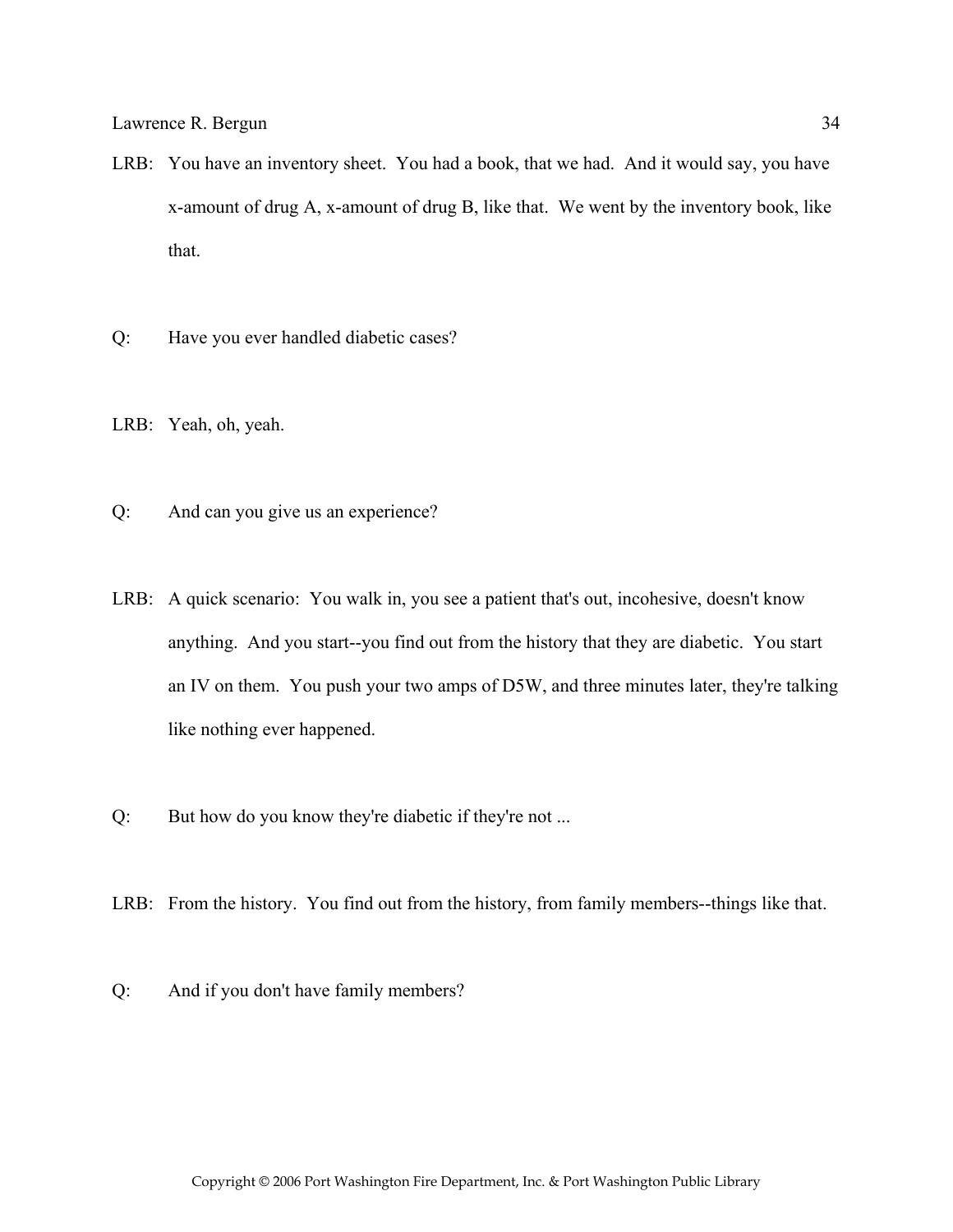- LRB: Then you look at the signs and symptoms and if I know them off the top of my head- cherry red face, alcohol smelling breath. So you would start IV--Nassau County protocol and talk to Medical Control. And they would always give you the okay to administer one amp of D50 or two amps of D50, I remember. ... [???] ...
- Q: Did the older generation--was there an older generation in the Fire Medics Department to help younger people at the time you came in?
- LRB: When I came in, yeah. There was--don't forget, it was still brand new.
- Q: Yeah, that's why I wondered.
- LRB: The first five years. And then, with myself being there, I kind of like jumped in on the bandwagon with them and got accepted, and I was considered one of the oldtimers, even though I was there new. I was there, you know, young. And I was considered like an oldtimer there.
- Q: So how did you feel by the time you left in '97? Were you considered the guru of the Department in some ways?
- LRB: Yeah. I was on a lot of committees in the Department. I was very instrumental in the Department. I was well liked from a lot of other members of the companies of the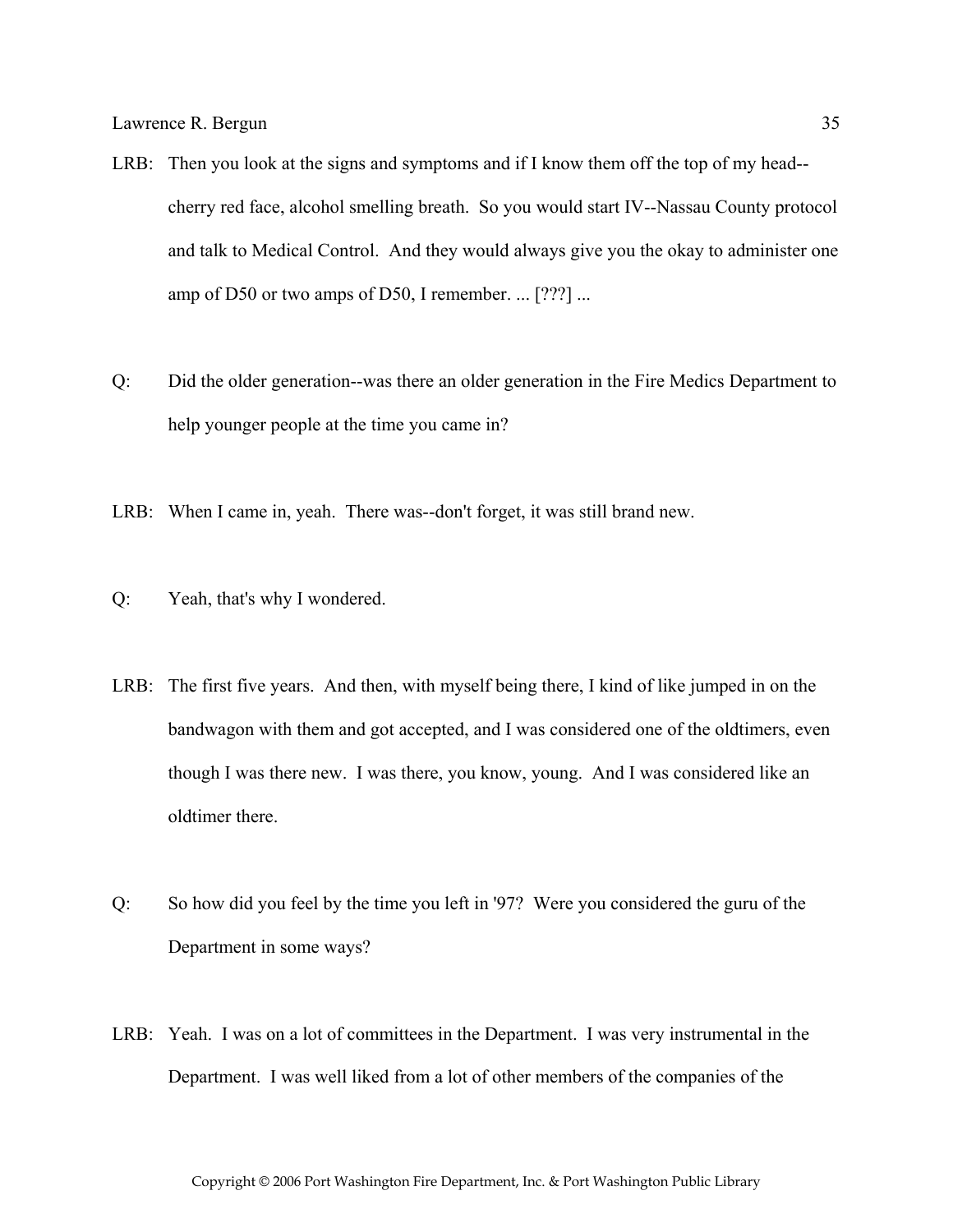Department, because I was on numerous committees with them and worked with the Department. I was one of the ones that helped bring the Fire Medics together with the Department, like keeping us as one where we all work together. So that was one of the things I was very instrumental in.

- Q: Did you ever partake of any of the rituals of the Fire Department? For instance, like initiation dinners, the installation dinners?
- LRB: Oh, yes. Oh, yeah.
- Q: And what did you enjoy the most of those rituals? The parades, the dinners, the ...
- LRB: I liked going to the parades. We had fun going to parades.
- Q: Did the Fire Medics, or do the Fire Medics wear a different uniform or ...
- LRB: No, we have the same uniform, just a different badge--different hat badge. All wear the same uniform.
- Q: Would New York Hospital in Queens allow you to answer a call, if you were still in the Fire Medics?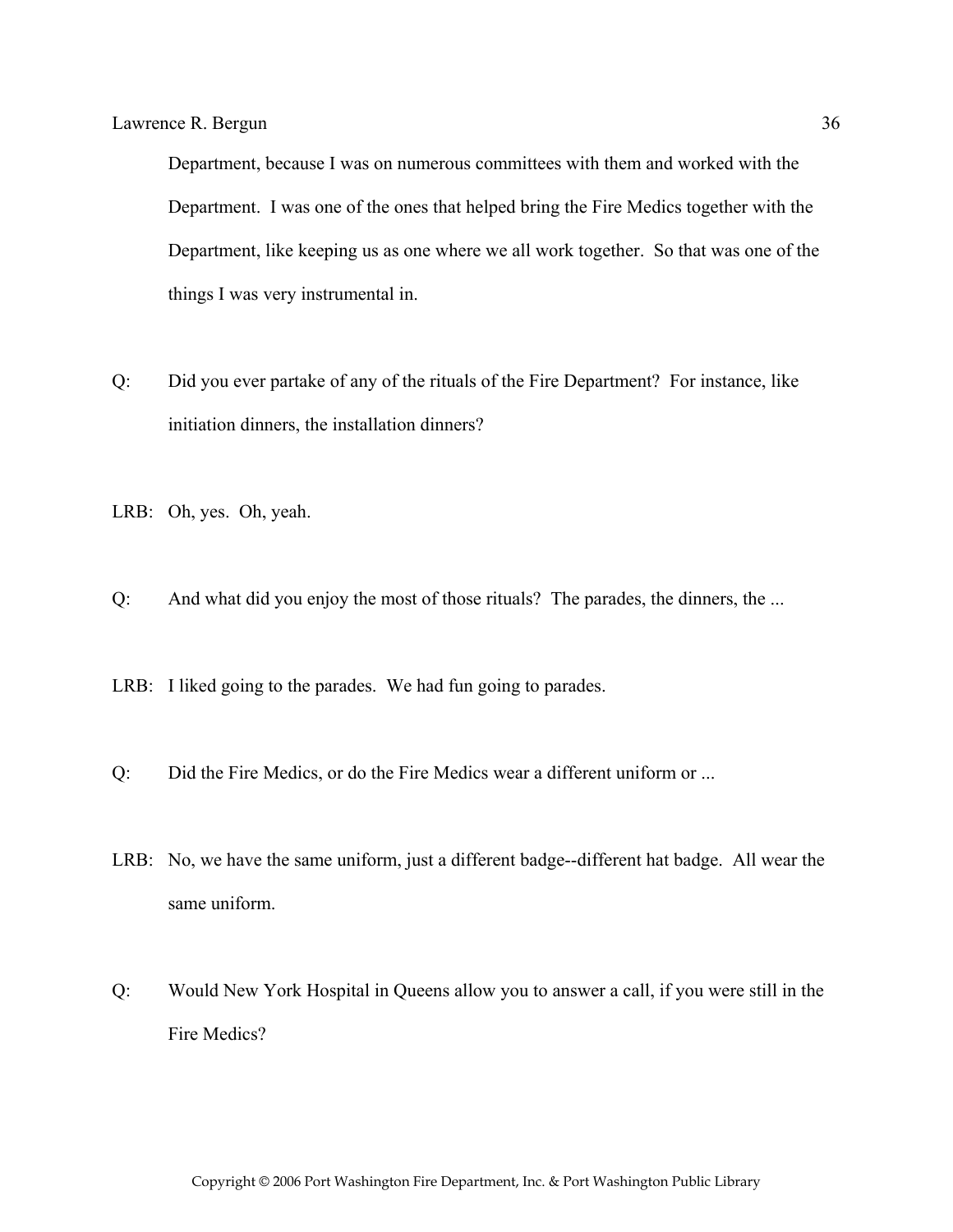- LRB: Yeah, my boss probably would allow me, but, you know, when you're running a campus of three thousand employees, four hundred and eighty-six-bed hospital, you know, it's- the job comes first. And if I'm late to work, my boss has no problem. You just don't make it a habit.
- Q: How does your family feel about--did they feel about your involvement in the Fire Department?
- LRB: In the beginning, my mother wasn't--when I was single, my mother wasn't happy, but ...
- Q: Why wasn't she happy?
- LRB: She thought it would take time away from school. And I showed her it didn't and ...
- Q: Did you complete your school?
- LRB: Yes, I did. Yeah.
- Q: Was your wife ever involved with the Ladies Auxiliary since you're in the Fire Department?
- LRB: No. No, she was just a fire medic.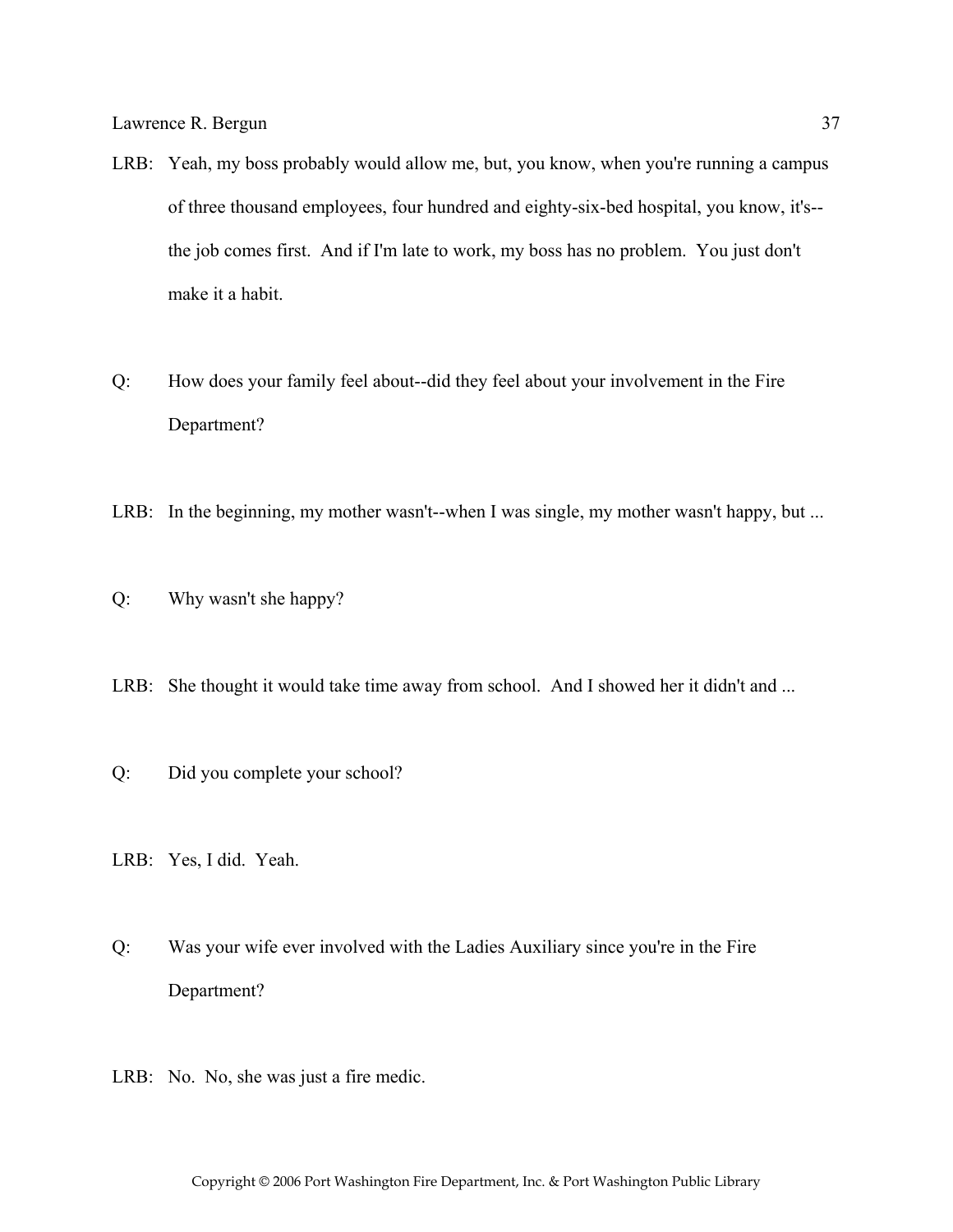- Q: Were there--how did you feel about the women that were in the Fire Department, aside from the ones that were in the Fire Medics--the ones that were firefighters?
- LRB: I only knew, I think, there was only one or--there were like two, maybe three, that I--I don't remember all their names off the top of my head. Treat them just like another person.
- Q: Do you feel that they were able to carry their weight?

LRB: No.

Q: You don't think so?

LRB: No.

- Q: Why?
- LRB: Just different things at different calls. I don't remember off the top of my head, but I ...
- Q: Just felt that they were not able to do the job as well.

LRB: As well, yeah.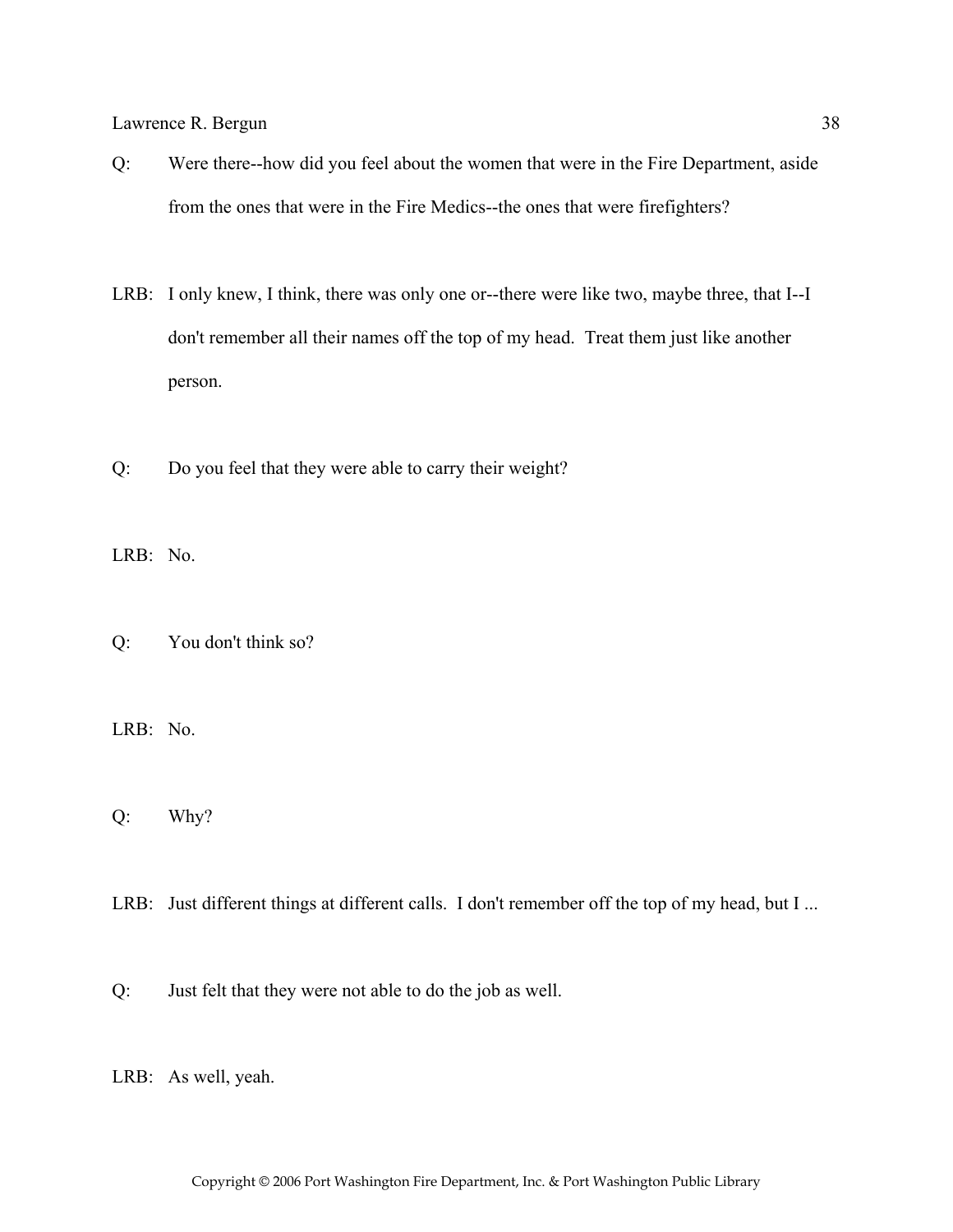Q: They weren't.

LRB: Yeah, I didn't feel that--that's my own what I think, yeah.

Q: Were there any grumblings in the Fire Department about the way the women ...

LRB: Oh, yeah. There was always grumblings.

Q: About how the women ...

LRB: They grumbled about everything.

Q: For instance?

LRB: Oh, off the top of my head, I--they could tell you that that book is brown and they would say, "No, it's purple." And, you know, everyone has their own opinion.

Q: Can you tell me about some of your experiences using the Jaws of Life? Have you ever used it ...

LRB: Oh, yeah.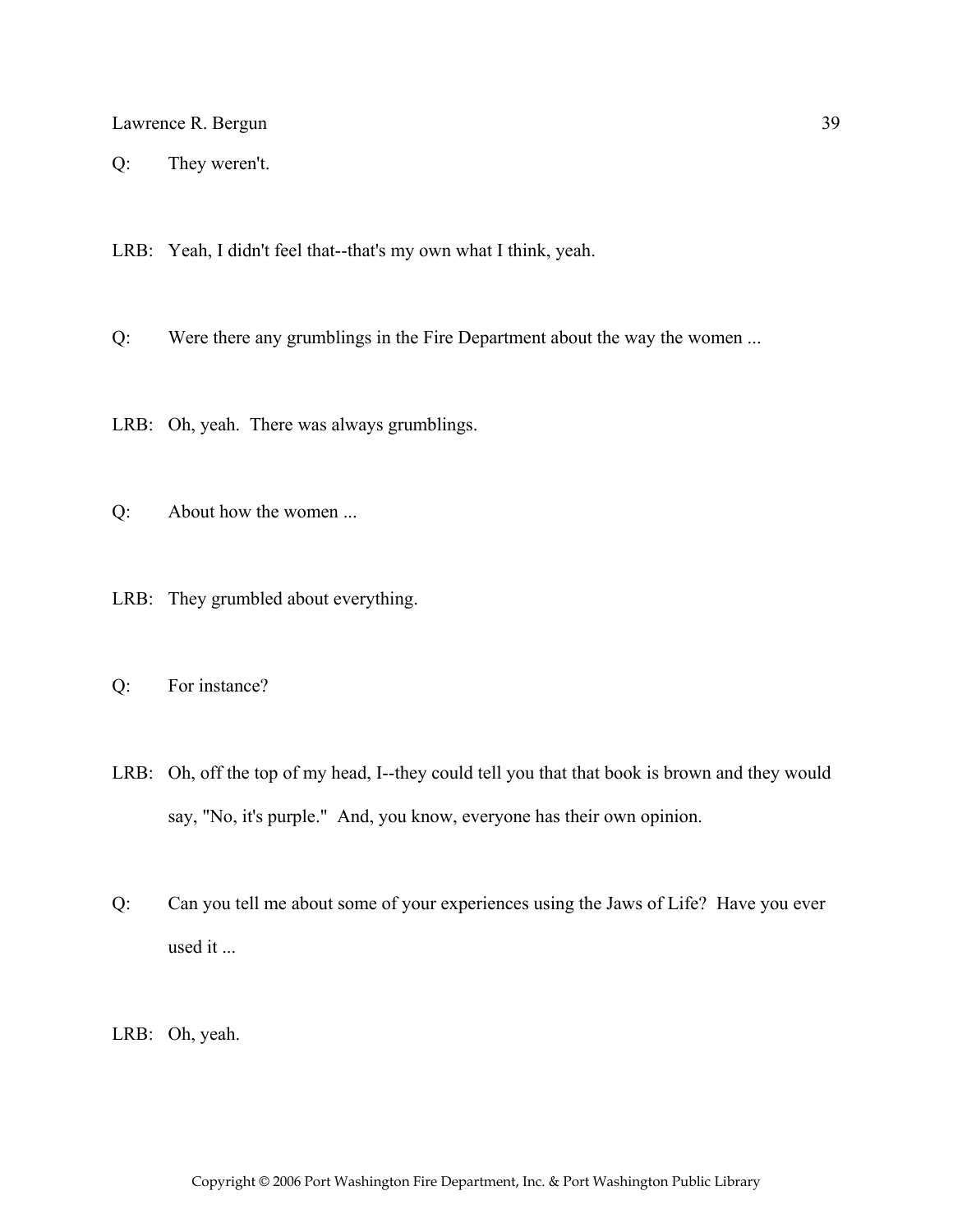- Q: ... it or like the Hurst tool?
- LRB: I was trained on it. I have certification on it. I remember using it at calls, working when I was Captain working calls on Roslyn West Shore Road with the truck company, telling them, "Look, put the tool here because the door's going to pop open here, and the guy's leg is right here." Yeah, I remember that--times like that.
- Q: Did they have the Jaws of Life in '84 when you went in?
- LRB: Yeah. Oh, yeah, yeah.
- Q: Do you ever carry any charms to a fire call?
- LRB: I used to wear a necklace which is--I've been meaning to get repaired, that I haven't worn in about three months, that, yeah, I have all--good luck charms that people have given me that ...
- Q: What were they?
- LRB: One's a little fireman. One was a medical caduceus when I was a medic.
- Q: A medical what?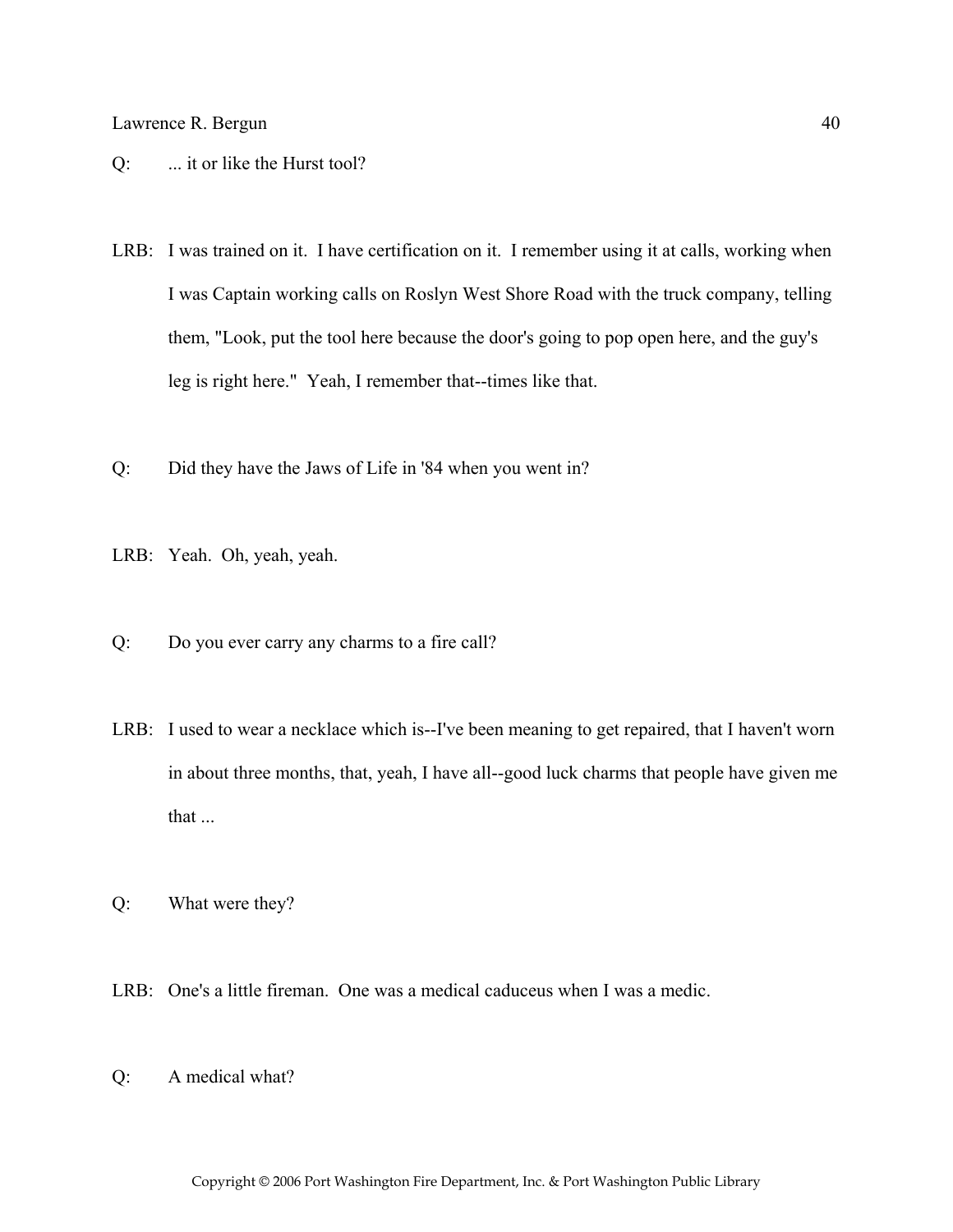- LRB: When I was an AMT, when I got my license.
- Q: What did you call it? You called it something. Medical something.
- LRB: I called it a "caduceus" It's called a "caduceus" It's like the star of life. Another one is the Fire Medics emblem. We had them done up when I was there. It's a small round pendant that I wore on my chain. I had another with a fireman with a little hydrant, or a truck. Yeah, I have different--and if there's something big going down, I sometimes touch them and pray I get out of whatever I'm going into.
- Q: Have any Fire Medics been injured that you know of?
- LRB: Nothing major that I remember. All minor.
- Q: Or loss of life in the Fire Medics?
- LRB: We had one--Ingrid Sowle--when she was killed on Roslyn West Shore Road. Back then, I was Captain. Unfortunately, I was away for the weekend. I remember it was [Washington's Birthday weekend, and I can't recall the year--maybe '98. Again, I don't](http://www.pwfdhistory.com/trans/bergun_trans/pnews900222_pz_web.jpg)  remember the year. Not '98; it was maybe '88. But I remember I was away in Pennsylvania for the weekend. Coming home to that, it was tough.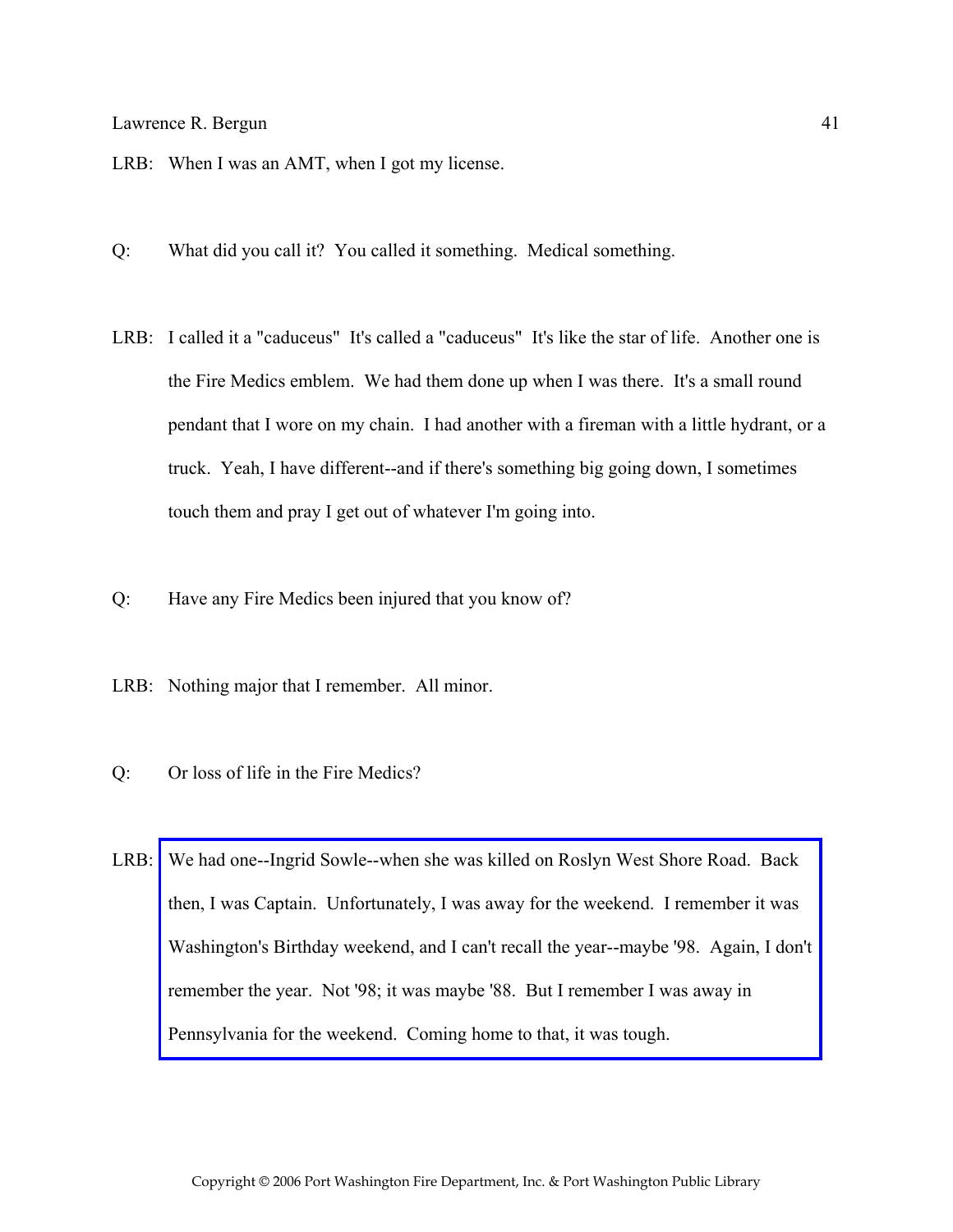Q: Did you feel that you were appreciated when you were working with the ...

LRB: Oh, yeah, oh, yes.

#### Q: Port Washington Fire Medics?

- LRB: Very much well appreciated, yes. I was highly regarded, well liked here in the Port Washington Fire Department. I was sorry to leave, but people's life change and I had to make a change for myself, and found it for the better. I still keep in contact with a lot of my friends here in Port.
- Q: What were your responsibilities as a Captain, and then later you became President.
- LRB: President. I was Captain for two years. And responsibilities of Captain is I had to run the company on the line side, making sure the ambulance got out, make sure it got out for all calls, making sure that the engineers kept the ambulances maintained. Being a glorified babysitter, if you call it that.
- Q: And being President was like what?
- LRB: Running a business. I was running the Fire Medics on the monetary side. Going over the budgets and seeing ...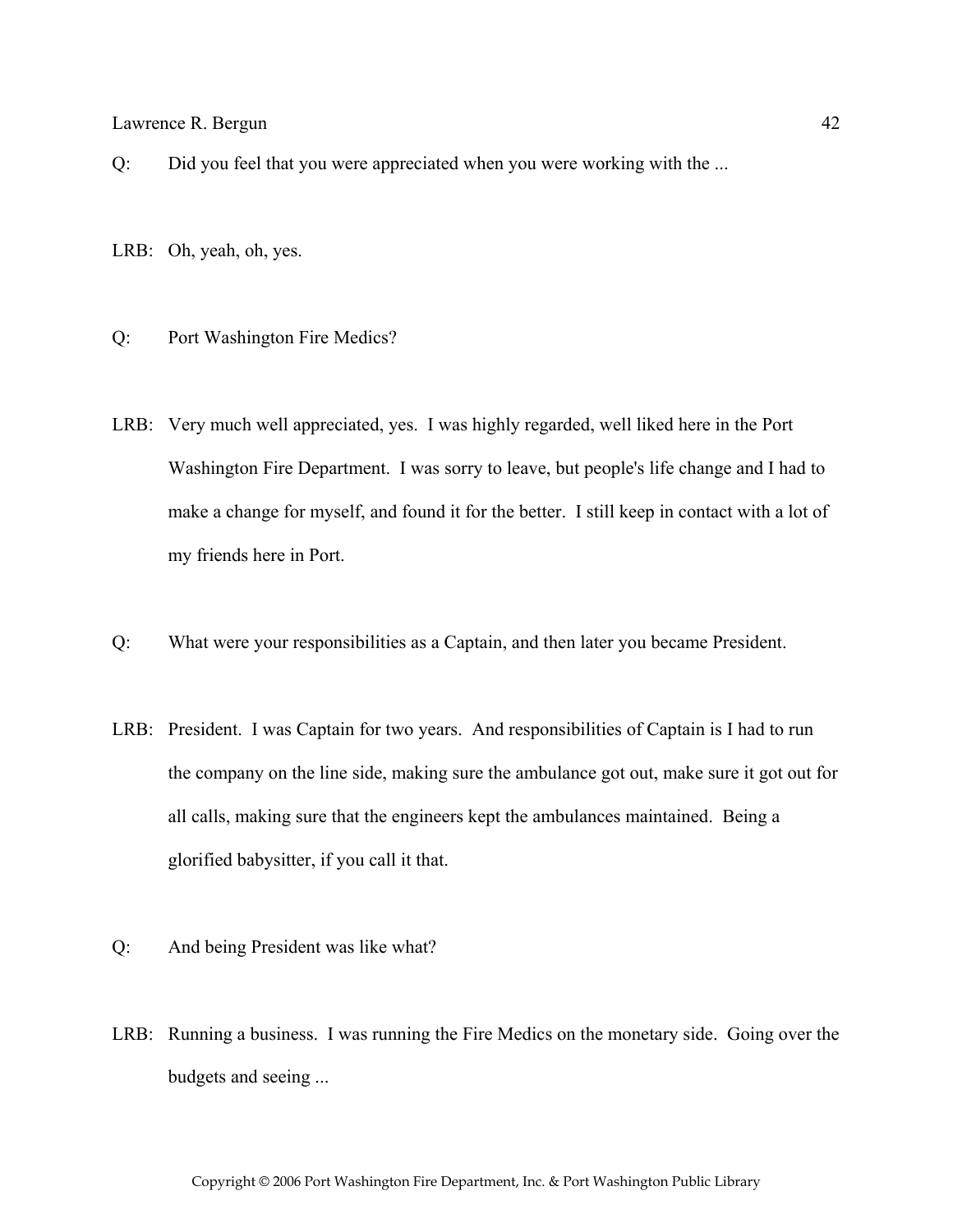- Q: And what did you have in your budget for the Fire Medics, aside from drugs and ...
- LRB: The drugs, the mortgage, the lighting, the phone. Any construction we were going to be doing around the building, I was in charge of that.
- Q: Can you remember any humorous Fire Medic calls you were on?
- LRB: Nothing I want to say on tape, really.
- Q: Why? It can't be that bad.
- LRB: No, it was--yeah.
- Q: You mean, you don't want to tell us something that was hilarious?
- LRB: It was comical. Humorous. Just the normal, you get a call for--a person's sick, and you come up, and here's a young, fifteen, sixteen year old Port Washington resident that was out drinking all night. They've vomited all over themselves, and their parents are going, "Oh, he's very, very ill. He must have a bad flu." Yeah, he's got the flue; he's drunk. And, you know, things like that.
- Q: So how do you break the news to the parents (laughs).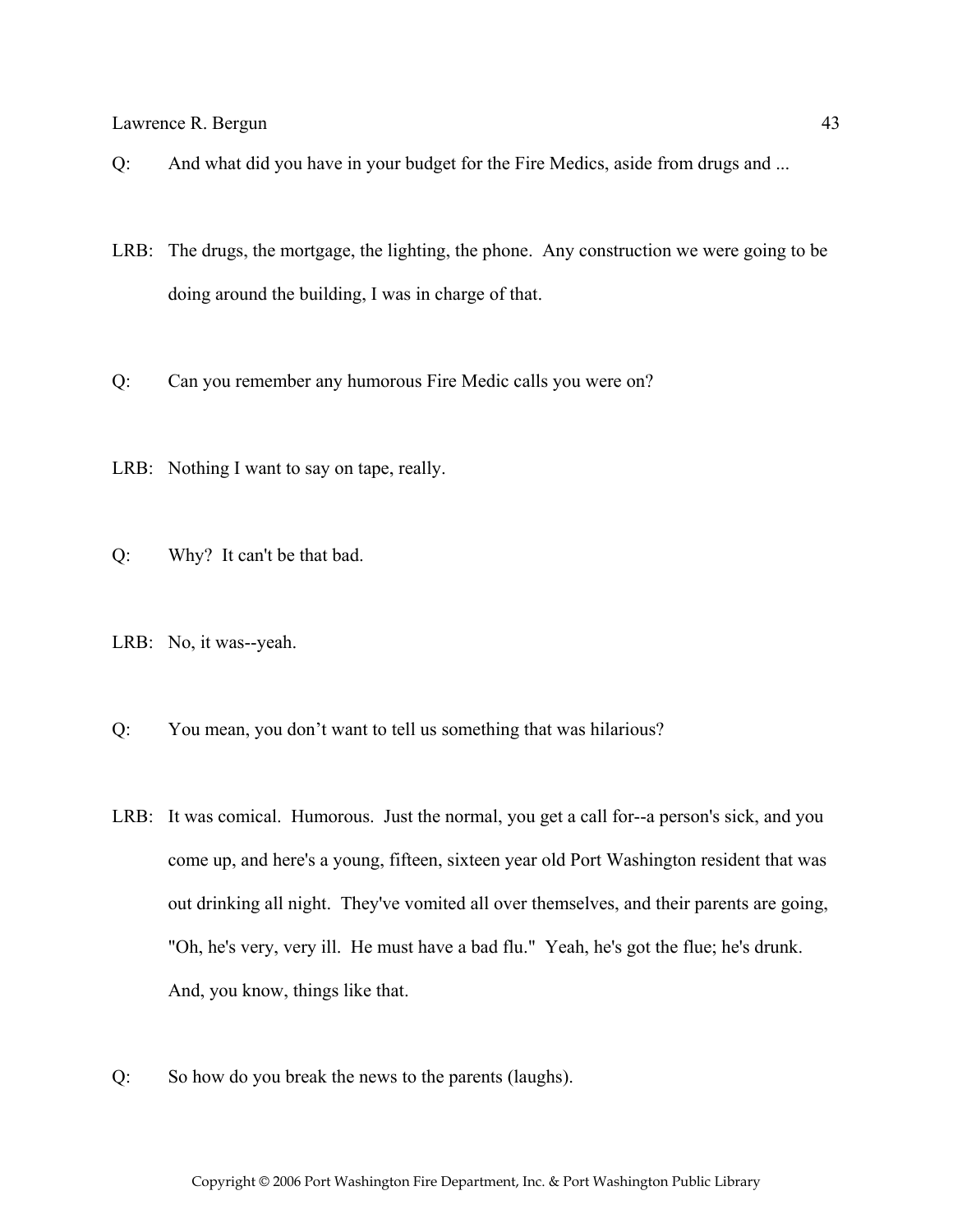- LRB: You be straight, truthful, and honest.
- Q: And are they believing?
- LRB: Ninety-nine percent of the time, no, but you try.
- Q: How do you treat someone like that?
- LRB: Just get them up to the hospital so that they could put the tube in them in through their nose and take out the alcohol that they ingested.
- Q: In other words, it's an overdose of alcohol.
- LRB: It's an overdose of alcohol, yes.
- Q: Can they go into shock with that or ...
- LRB: No. They can die. They can become so lethargic and then vomit and then regurgitate on their vomit, and then that would obstruct their airway and you'd have to be careful, and watch out for things like that.
- Q: You certainly wouldn't want to do CPR on them (laughs).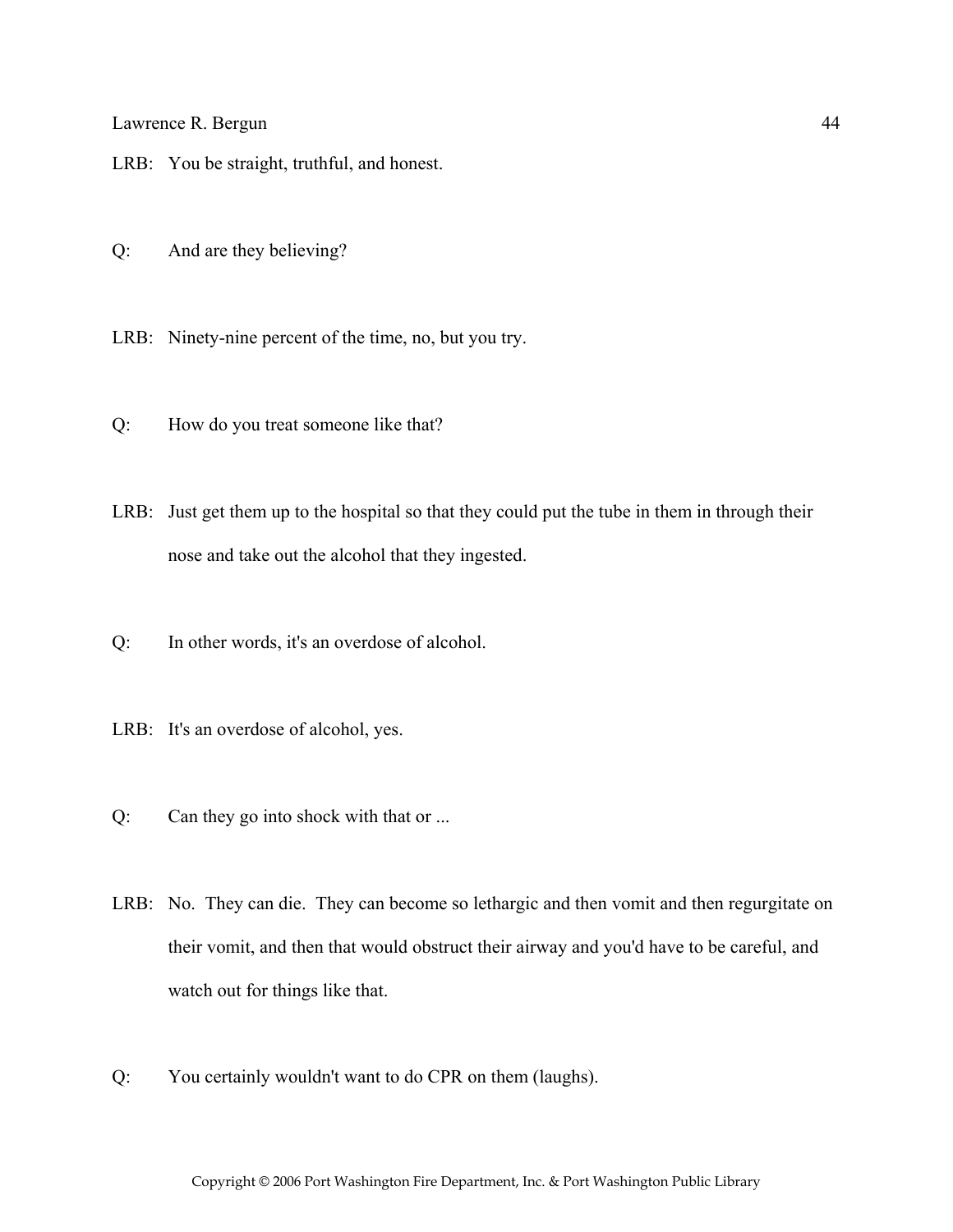LRB: No.

Q: Were there any great pranksters in the Fire Medics Department?

LRB: Oh, we ...

Q: Did you play jokes on each other?

LRB: We--yes, I was one of them.

Q: Oh, really. Can you tell me what were some of the jokes you played?

- LRB: Oh, when we had different functions, different parties, just making fun of people doing different things.
- Q: Fun in the sense of their names or the way they walked, or ...
- LRB: The way they walked. If you had a pool party, somebody would get thrown in the pool, and you know, three of us would go over there, throw them in the pool, the person, you know, the woman, whoever it was. And she had her hair done that day, and then her hair turned green from the chlorine, and start her crying. So then we'd bring out the rolls of toilet paper and wrap it around. Just things like that.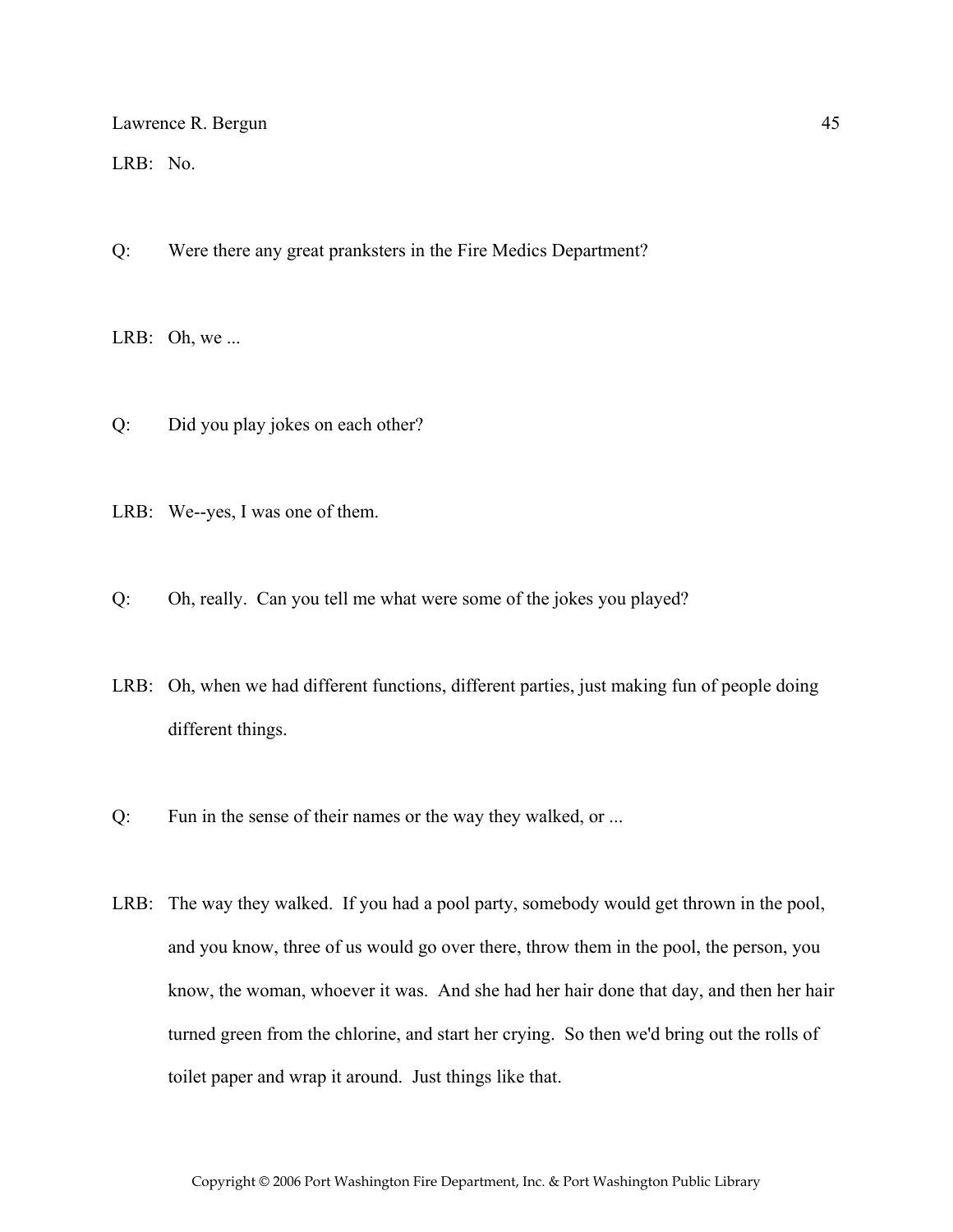- Q: Is that how you met your wife, doing pranks like that?
- LRB: No, no. Actually, I knew my wife, she was married to one of the ex-Captains, and then we were good friends, and then we lost friendship, and then we became friends again through going to a dinner there, and she was going through a divorce, and then we got married.
- Q: What was the greatest advantage to you of being a fire medic with the Fire Department? What did you feel was really ...
- LRB: I did a lot for the Fire Medics company in accomplishments that some people didn't think that they could achieve, and I was very proud that I worked hard to get them where they are.
- Q: Who was your partner in this, or were you basically the chief ...
- LRB: No, well, no one can ever do everything by themselves alone. It's your officers that were under you that were the ones that made you also look good, and your members, too. So it was a group effort of everyone. I mean, not--I wouldn't say everyone in the company, but it was a lot of people--ninety-eight percent of the company. It's a group effort.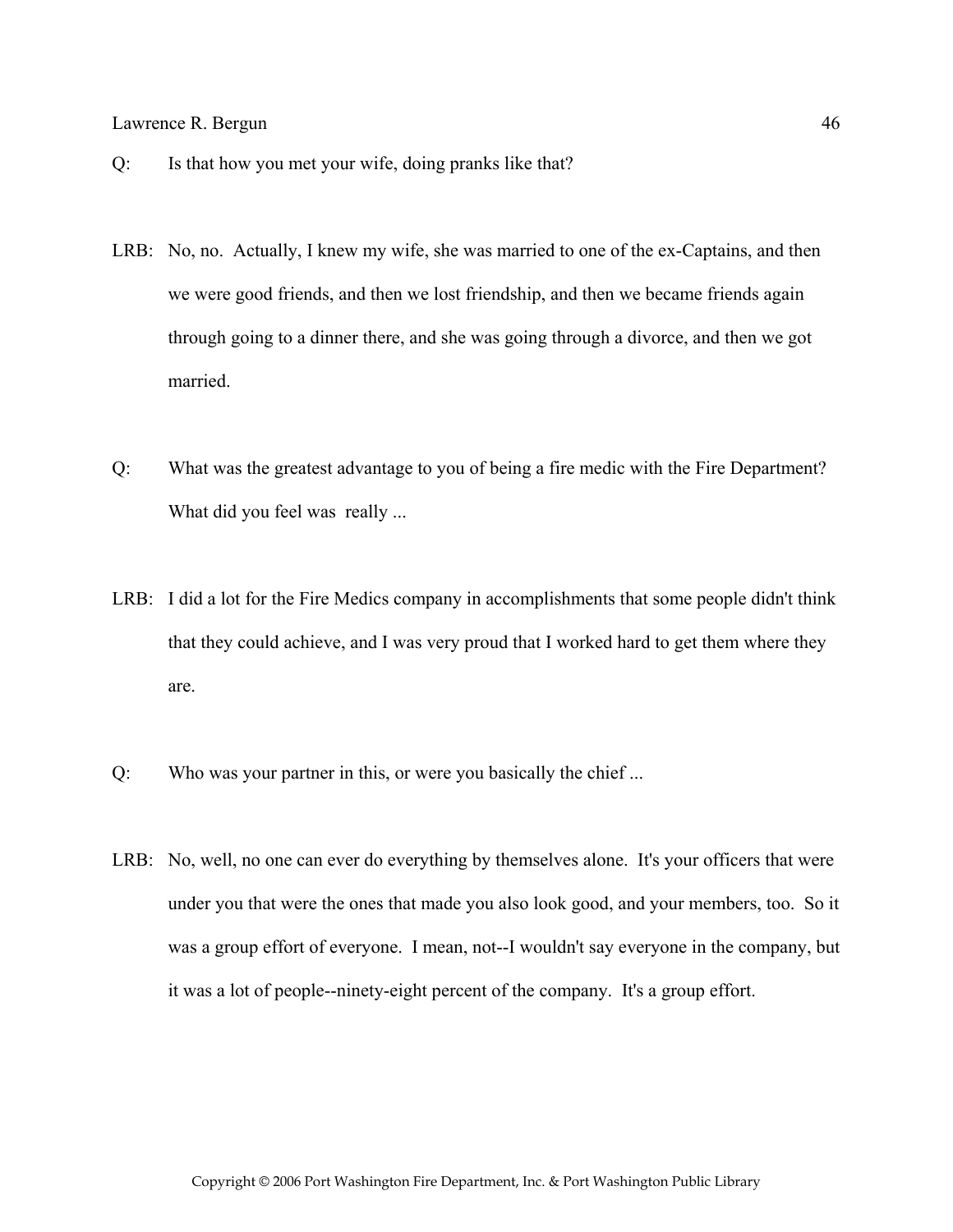Q: Going back to when you first went in and became a fire medic and your installation, can you remember what your installation was like?

LRB: Yeah, I mean ...

- Q: Was it memorable?
- LRB: Yeah, new guy up there, saying that you are, you know, they install: "This is our new member. Stand up." And that was it, you know.
- Q: Have you ever experienced any hostility from the people you were trying to help in the Fire Medics Department, when you answered the call?

LRB: You mean patients?

- Q: Yeah, patients.
- LRB: Oh, yeah. We always get that.
- Q: What happens.
- LRB: They can become violent.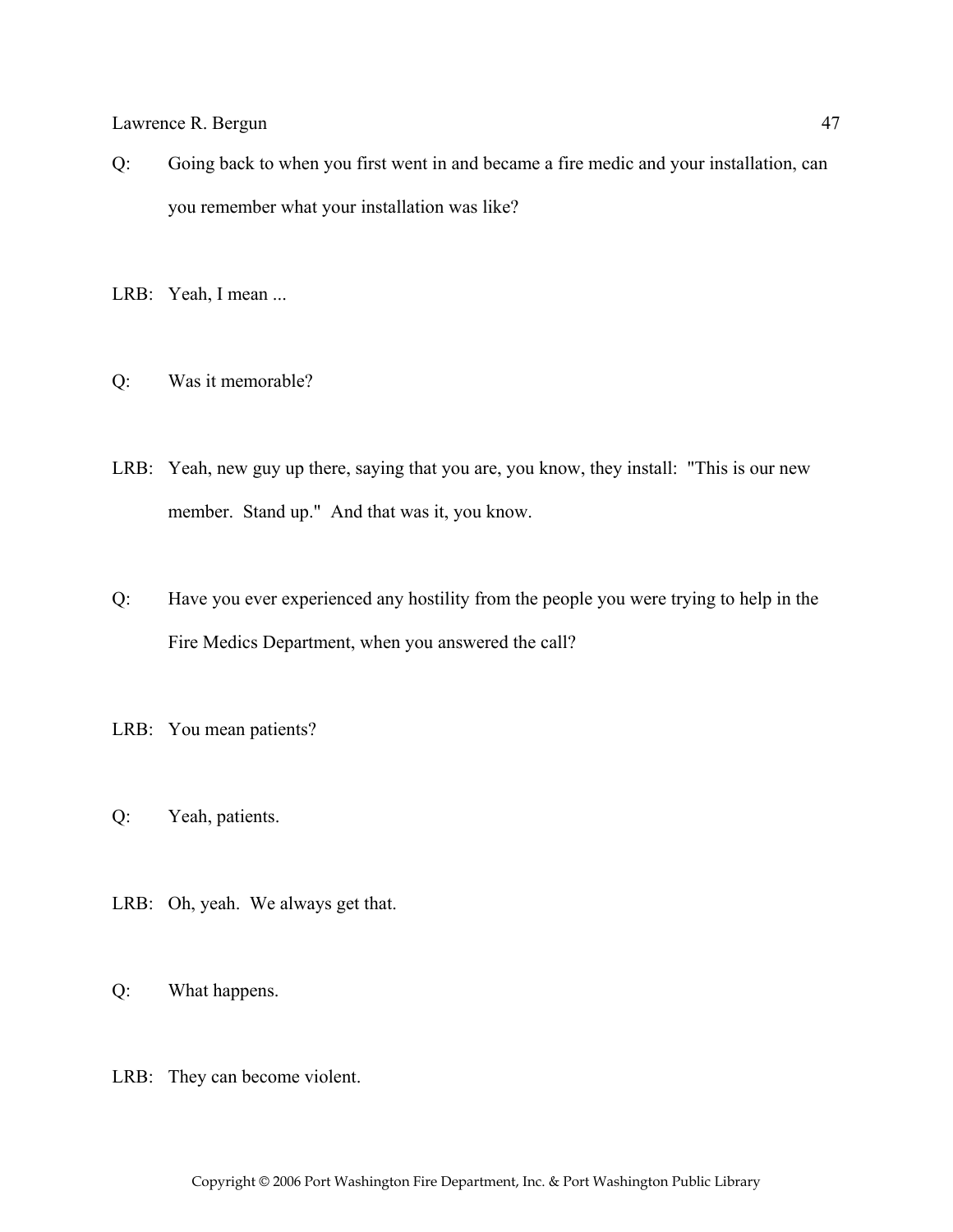- Q: Can you remember an example of what happens?
- LRB: No, off the top of my head. The only thing you'd be allowed to do is you mainly restrain them.
- Q: How do you restrain them?
- LRB: Back then, we were allowed to, like I said ... [END OF SIDE A; BEGIN SIDE B] ...
- Q: This is side B, and to continue, you were explaining how you restrain them. Can you explain that again?
- LRB: Yeah, I'm saying you humanely restrain them, by tying their arms down and their legs down to the stretcher, with the triangle bandages, and that was it. And any other type of violence meant that we would call the Police Department ambulance to transport them.
- Q: Did they have straightjackets then ...
- LRB: No.
- Q: What are the most valuable words that you heard from your elders in the Fire Medics Department when you were first a member?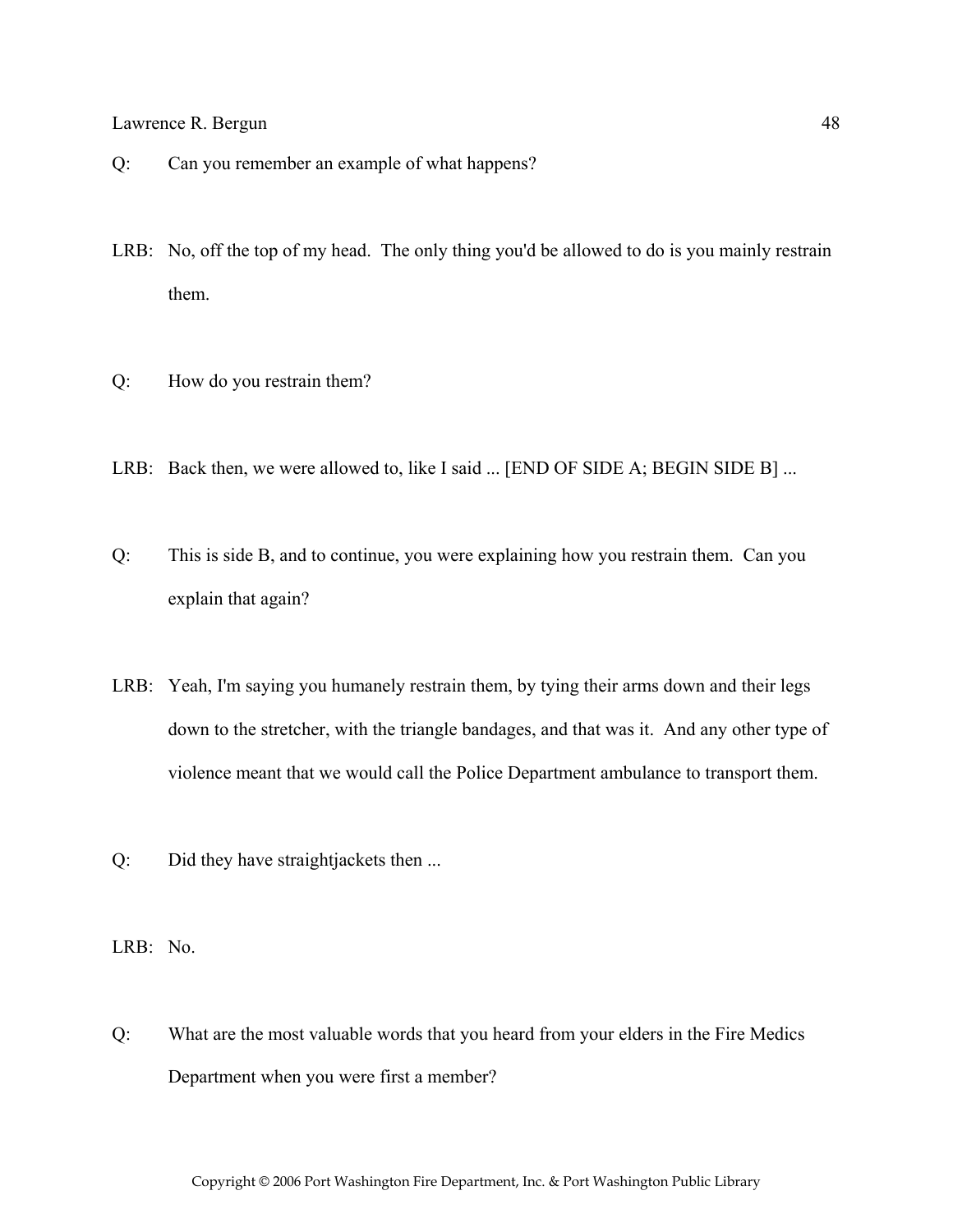- LRB: Fight for what you think is right.
- Q: What do you think would be lost if the Fire Department became a paid department in Port, along with the Fire Medics?
- LRB: Camaraderie. Friendship.
- Q: How do you feel about this oral history project?
- LRB: It's something I was very not shocked, but I thought this was something good that they're doing. And the Port Washington Fire Department has a lot of roots in it, a lot of great accomplishments, and I think it's--I think it's the right thing they're doing. I don't know much about it, but it's, again, preserving the history of the Port Washington Fire Department, which I thought myself as being a very big part of when I was a member there.
- Q: What do you think were the basic differences between the Manhasset Lakeville Fire Medics and the Port ...
- LRB: Well, I couldn't answer for that, because, again, Manhasset Lakeville didn't have a program. Now they do. Nothing compared to what Port--Port was the elite. They had--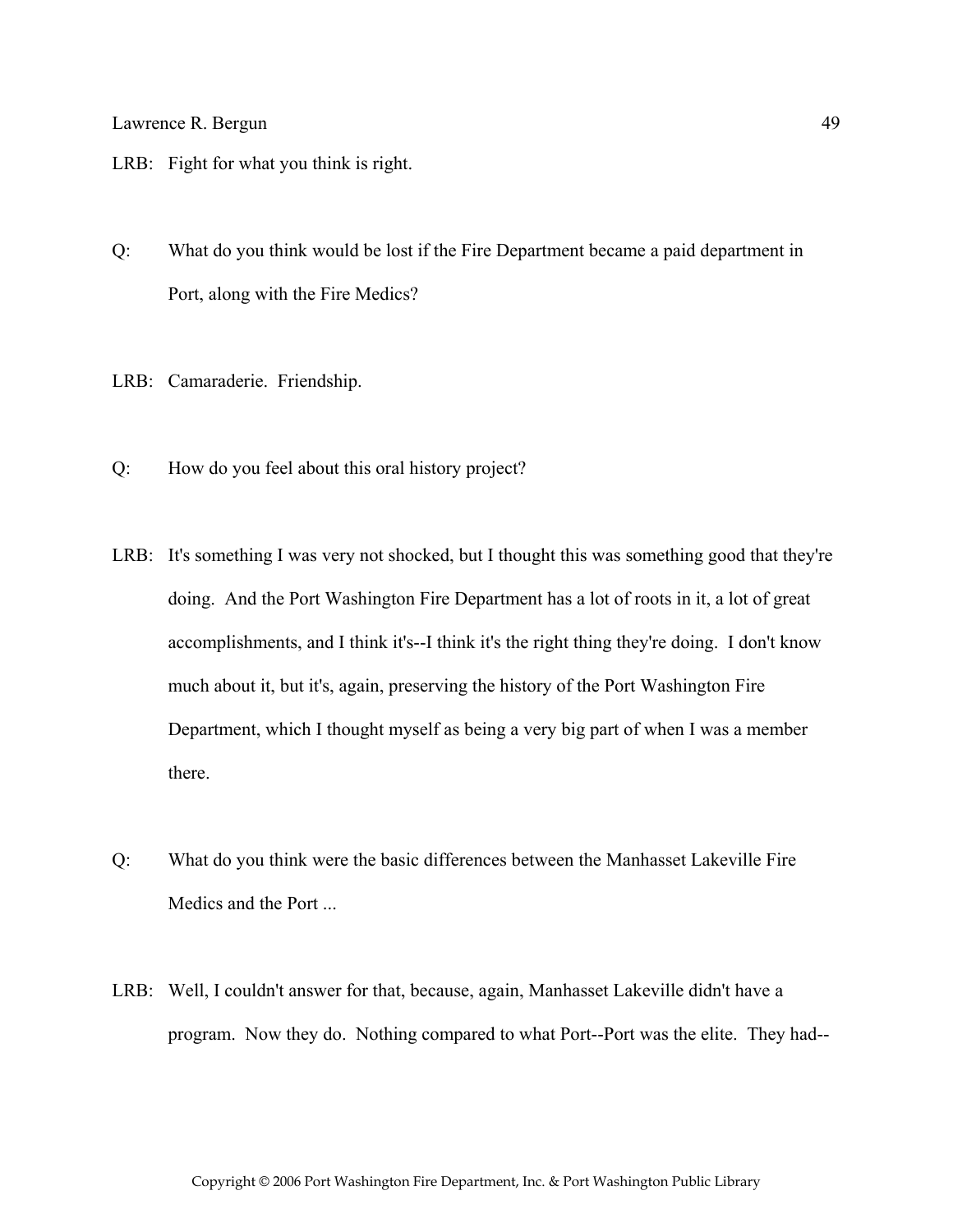when I joined, they said that they were number one in the State, and I still feel, to this day, that, from what I see, they're high up there.

- Q: So they, you are just a firefighter with the Manhasset Lakeville. You were not a fire medic?
- LRB: No, I was not a fire medic, no. I was a little--I'm a little fireman.
- Q: Which do you enjoy really the most--being a firefighter or a fire medic?
- LRB: Back when I was a medic, I loved being a medic, you know. But after a while, you get burned out of looking at sick people, dead people. I love being a fireman. Probably more towards that. I love being a fireman.
- Q: But you were also a fireman in the Port Department.
- LRB: Yes, I was a fireman in Port. Yes. Which I enjoyed very much. And being one of the first fire medics that were fire trained.
- Q: So, if you were advising, say, your children, would you advise them to be a fire medic or a firefighter?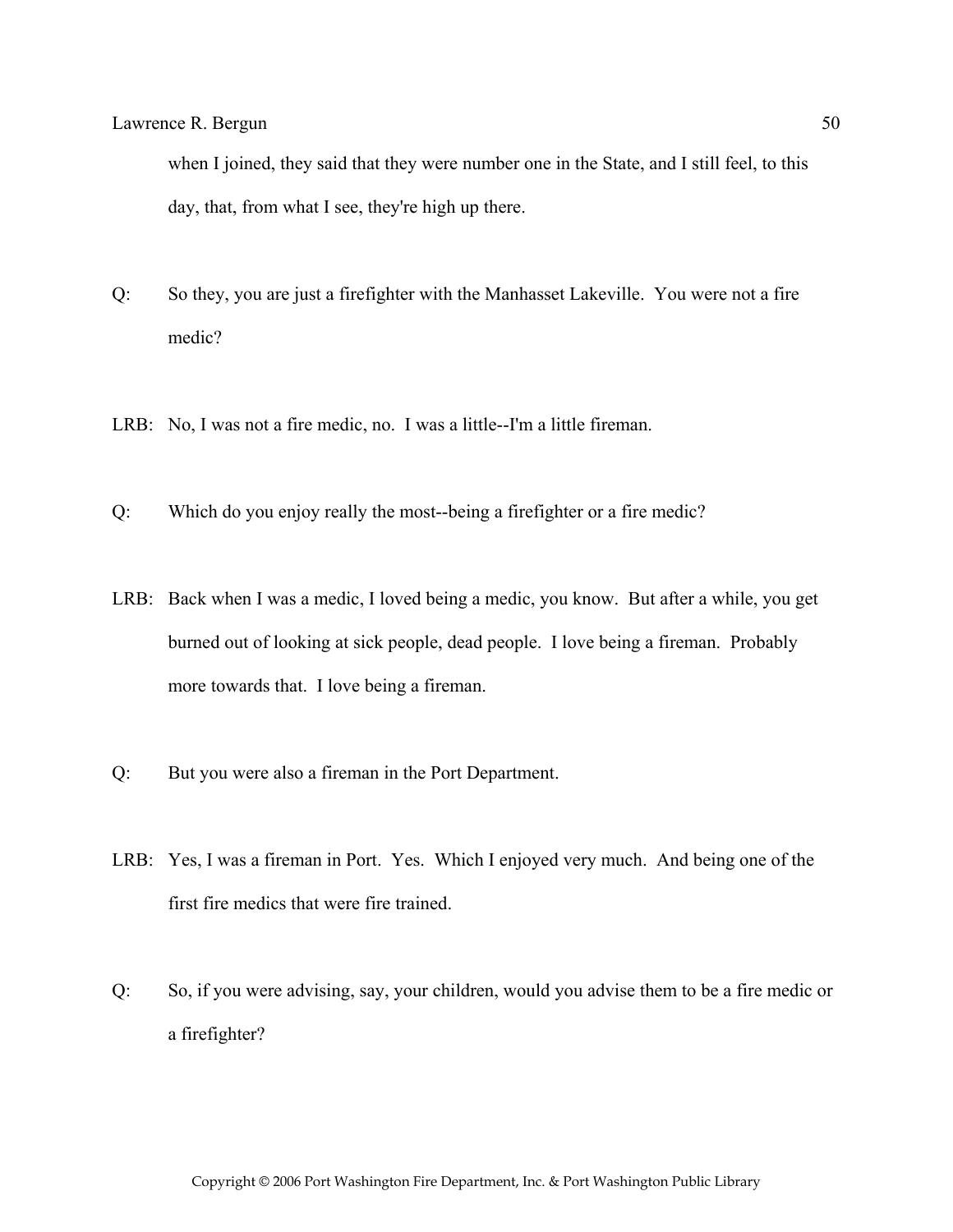- LRB: Do both. That's what I did.
- Q: If you had to do it all over again, would you do what you did?
- LRB: Oh, yeah. I had great times. Great times.
- Q: Do you have anything, in particular, that you would like to add to the interview or to say about either your experiences, about the Department, or ...
- LRB: I think it's a great Department. There's a lot of great talent in the Port Washington Fire Department, at least back when I was in it. I wouldn't even say great. It's fabulous talent. And I enjoyed my experience. It made me grow up a lot. I grew up a lot. Big-time. By learning how to be a man.
- Q: Can you tell me if it helped you in your career in any way?
- LRB: Oh, yeah. It helped me in my corporate career, growing up with the company I was working for and with Fire Medics, because I grew with both of them at the same time. I started out low on the totem pole in the leadership of Fire Medics and in the leadership of the company I used to work for. And I grew both of them up to becoming a corporate executive and being proud of that and also being--coming up to I call it an executive in the Fire Department in Fire Medics, being both the President and the Captain.